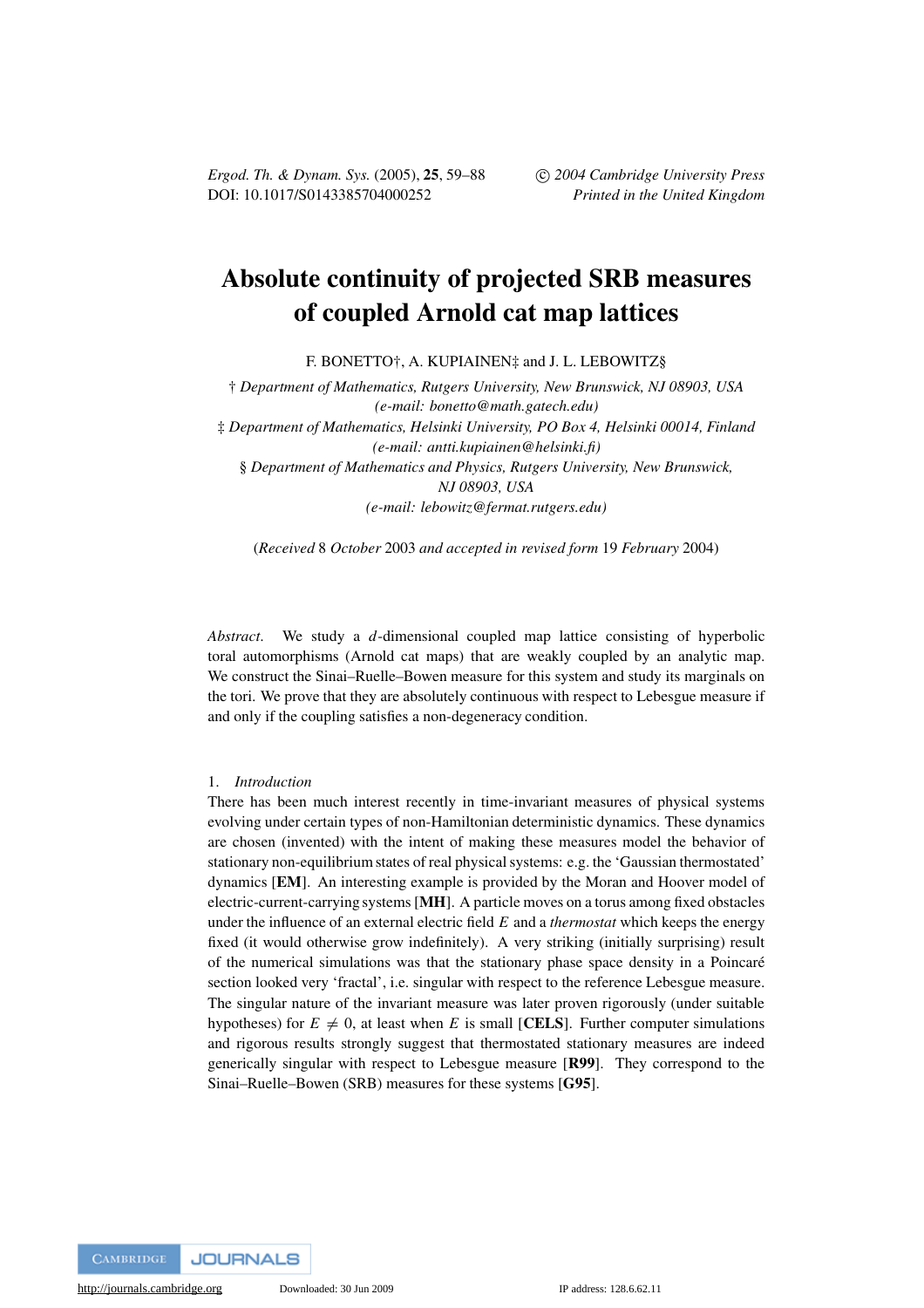The singular nature of these non-equilibrium measures, is a consequence of the modeling by deterministic dynamics. Alternative modeling of non-equilibrium systems, using some stochasticity, yields stationary measures which are absolutely continuous with respect to Lebesgue measure [**BLR**]. This has raised some questions about the consistency of these different modelings of such stationary non-equilibrium states [**HHP, H, Le, BDLR**]. Fortunately the answer is that for systems containing many particles the different models can yield the same physical behavior. The reason for this is that relevant observable properties of macroscopic physical systems correspond to sums of functions which depend only on the coordinates and velocities of one or a few particles, e.g. the electrical current is a sum over the velocities of individual particles. Their steadystate values can therefore be computed from the reduced one- or two-particle distribution functions and we expect these induced measures to be absolutely continuous with respect to Lebesgue measure even when the measure in the full phase space of the system is singular. It is the purpose of this paper to show, by explicit example, that this is indeed to be expected generically.

To do this we consider the reduced distributions or induced measure for a very idealized dynamical system made up of an infinite collection of Arnold cat maps of the two torus, indexed by a *d*-dimensional lattice. This dynamical system has typically an invariant measure which is singular with respect to Lebesgue measure. We prove, however, that under general conditions, the projected measure on a single torus is absolutely continuous with respect to Lebesgue measure. Note that our result is for a projection on an explicitly given surface on which the measure is singular in the absence of coupling to other systems—not just for a 'typical' projection. This requires some conditions on the interaction which we specify—those excluded are very special. They are essentially uncoupled systems.

#### 2. *Definitions and results*

The dynamical systems that we consider in this paper are coupled map lattices [**PS**]. The phase space of such a system is given by a Cartesian product over a *d*-dimensional lattice  $\Omega = \mathbb{Z}^d$  of finite-dimensional manifolds N. In our case, N is the two-dimensional torus  $\mathcal{N} = \mathbb{T} = \mathbb{R}^2/\mathbb{Z}^2$  and the full phase space is  $\mathcal{T} = \mathbb{T}^{\Omega}$ , equipped with the product topology. We will construct the systems via finite-dimensional approximations, letting  $\mathcal{T}_N = \mathbb{T}^{\Omega_N}$  where  $\Omega_N = (\mathbb{Z}_N)^d$  and  $\mathbb{Z}_N$  consists of integers of absolute value strictly less than *N*.

The dynamics in a coupled map lattice is defined by first fixing a dynamical system on each separate N and then coupling them appropriately. In the case at hand, let  $A : \mathbb{T} \to \mathbb{T}$ be the Anosov dynamical system defined by the linear transformation  $A \in GL_2(\mathbb{Z})$  with  $|\det A| = 1$ . We can define the *uncoupled* map  $A: \mathcal{T} \to \mathcal{T}$  and respectively on  $\mathcal{T}_N$  by letting *A* act on each copy of  $\mathbb{T}$ . More precisely, denoting by  $\psi \in \mathbb{T}$  the points on the two-dimensional torus and by  $\Psi = (\Psi_i)_{i \in \Omega}$  those on *T*, we set  $(A\Psi)_i = A\Psi_i$ . The use of the same symbol for the map on  $\mathbb T$  and for the uncoupled map on  $\mathcal T$  is done to avoid too cumbersome notations when no confusion can arise. The Lebesgue measures  $d\psi$  on each torus and their product  $d\Psi$ , are invariant under A.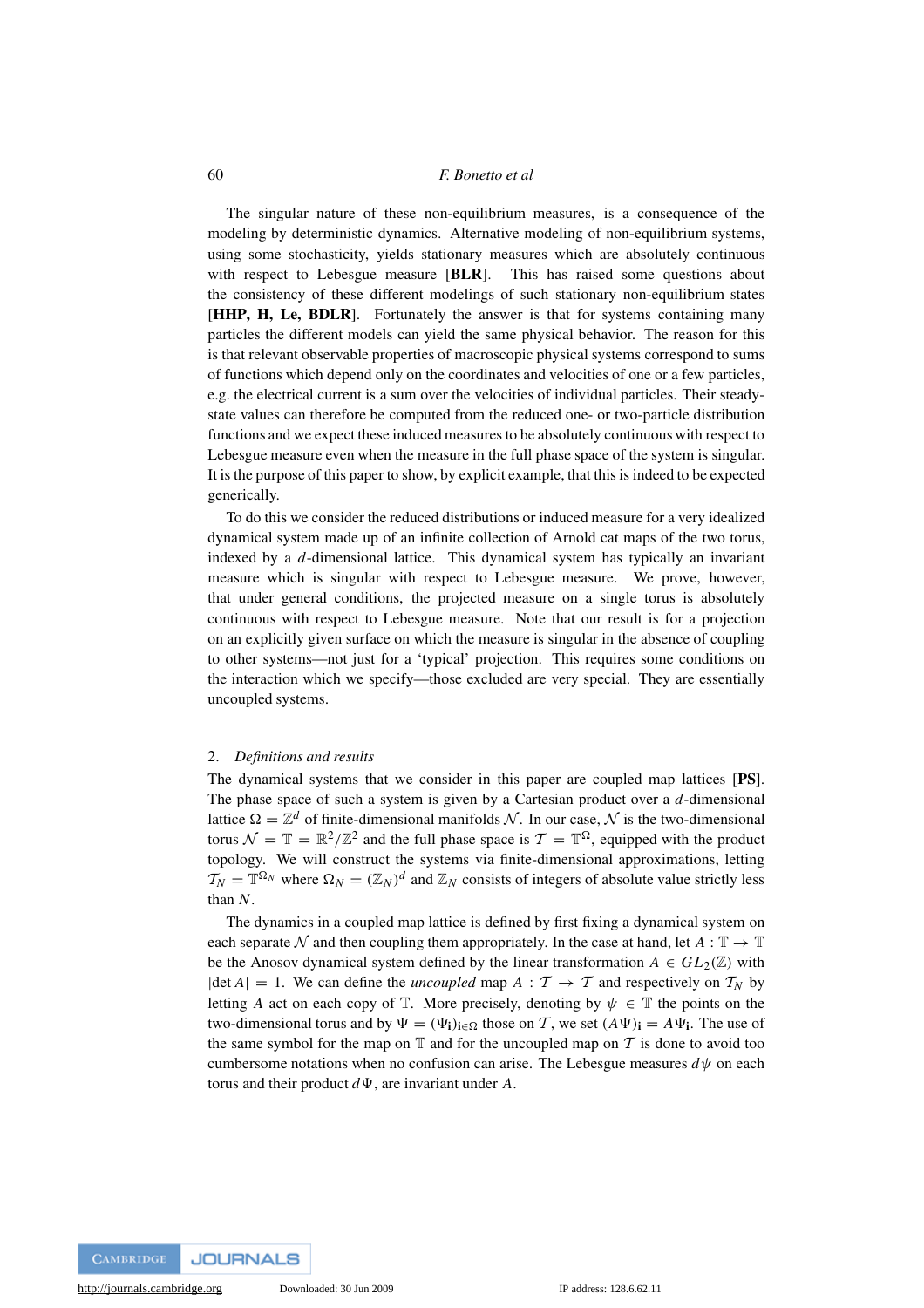To describe the coupled map, let  $f : \mathcal{T} \to \mathbb{R}^2$  be a map and define  $\mathcal{A} : \mathcal{T} \to \mathcal{T}$  by

$$
(\mathcal{A}\Psi)_i = A\Psi_i + \mathcal{F}_i(\Psi), \quad i \in \Omega \tag{2.1}
$$

where

$$
\mathcal{F}_{\mathbf{i}}(\Psi) = f(\tau_{-\mathbf{i}}\Psi) \tag{2.2}
$$

and *τ* defines the  $\mathbb{Z}^d$ -action on *T* by  $(\tau_i \Psi)_j = \Psi_{i+j}$ . The pair  $(A, \mathcal{T})$  defines the coupled map lattice dynamical system.

To proceed we need to make assumptions on *f* . We suppose the coupling is weak and local, i.e. that  $\mathcal{F}_i$  depends weakly on  $\Psi_i$  for **j** far away from **i**. A convenient way to encode this is to assume f is holomorphic with derivatives with respect to  $\Psi_i$  decaying rapidly with **i**. This condition can be formalized as follows. Given two positive constants  $\alpha$  and  $\beta$ , let  $\mathbb{T}_{\mathbf{i},\alpha,\beta} \subset \mathbb{C}^2/\mathbb{Z}^2$  be the complex neighborhood of  $\mathbb{T}_{\mathbf{i}} = \mathbb{R}^2/\mathbb{Z}^2 \subset \mathbb{C}^2/\mathbb{Z}^2$  defined by  $|\text{Im } \Psi_{i,j}| < \alpha e^{|i|\beta}, j = 1, 2$ , where  $\Psi_i = (\Psi_{i,1}, \Psi_{i,2}) \in \mathbb{C}^2/\mathbb{Z}^2$  and  $|i| = \sum_{k=1}^d |i_k|$ . Moreover, let  $\mathcal{R}$  be the Cartesian product over **i** of the  $\mathbb{T}_{i,\alpha,\beta}$ . If  $\mathcal{O}$  is the space of holomorphic functions  $f : \mathcal{R} \to \mathbb{C}$ , equipped with the norm

$$
||f||_{\infty} = \sup_{\Psi \in \mathcal{R}} |f(\Psi)| \tag{2.3}
$$

we will consider the dynamical system, defined in (2.1) and (2.2), for  $f \in \mathcal{O}$  with  $||f||_{\infty}$ sufficiently small.

This infinite-dimensional dynamical system will be studied via finite-dimensional approximations which we now define. Letting  $\mathcal{R}_N$  be the Cartesian product of the  $\mathbb{T}_{i\alpha,\beta}$ for  $\mathbf{i} \in \Omega_N$  and given an  $f \in \mathcal{O}$  we let  $f_N$  be the map defined on  $\mathcal{R}_N$  given by

$$
f_N(\Psi) = f(\Psi^p)
$$

where  $\Psi^p \in \mathcal{R}$  is obtained by extending  $\Psi \in \mathcal{R}_N$  periodically to  $\mathcal{R}$ . We define the finitedimensional approximation  $A_N$  to  $A$  by (2.1) and (2.2) where  $\tau$  is the action of translations modulo  $((2N - 1)Z)^d$ , i.e. we impose periodic boundary conditions on  $\Omega_N$ . Observe that *A* maps the set  $P_N \subset \mathcal{R}$  of periodic points of period *N* to itself. Thus, identifying  $\mathcal{R}_N$ with  $P_N$  we have

$$
\mathcal{A}_N \equiv \mathcal{A}|_{\mathcal{P}_N}.\tag{2.4}
$$

We define the SRB measure for  $A_N$  (respectively  $A$ ) to be the weak limit of  $(1/n)$   $\sum_{k=1}^{n} A_{N}^{k} m_{N}$   $((1/n)$   $\sum_{k=1}^{n} A^{k} m)$  as  $n \to \infty$  of the normalized Lebesgue measure  $m_N$  (*m*) on  $T_N$  (*T*) if such a limit exists. Our first result concerns the existence of an SRB measure for *A*.

THEOREM 1. *There exists an*  $\varepsilon > 0$  *independent from N such that given*  $f \in \mathcal{O}$  *with*  $|| f ||_{\infty} \leq \varepsilon$  *the dynamical system*  $\mathcal{A}$  *(* $\mathcal{A}_N$  *respectively) admits an SRB measure*  $\mu$  *(* $\mu_N$ *). The weak limit of*  $\mu_N$  *as*  $N \to \infty$  *exists and is equal to*  $\mu$ *. The measures*  $\mu_N$  *and*  $\mu$  *are*  $C^{\infty}$ -smooth in *f* in the ball  $||f||_{\infty} < \varepsilon$  of  $\mathcal O$  in the sense that  $\int T d\mu$  is  $C^{\infty}$ -smooth for  $\alpha$ <sub>*any*</sub>  $C^∞$ *-smooth T depending on finitely many variables*  $\Psi$ <sub>*i</sub>*.</sub>

*Remark.* The existence of the  $N \to \infty$  limit of the SRB measures has been proven before [**JP**], with less stringent regularity assumptions than here. However, we need more detailed structure of the measures and have to go through the construction.

**CAMBRIDGE JOURNAI**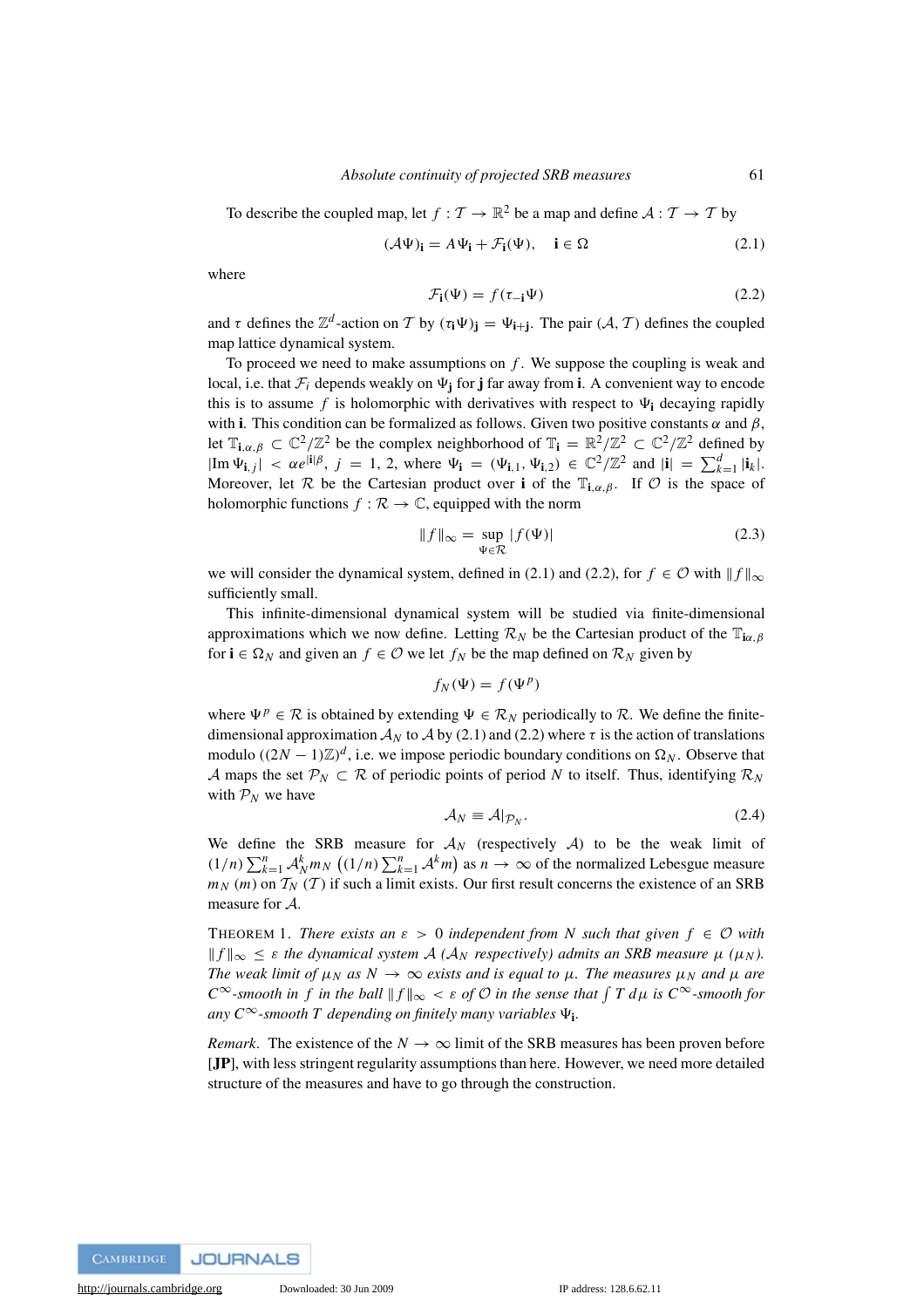Let **P** be the projection of  $T_N$  to the torus at origin T and  $P^* \mu_N$  the induced projection of  $\mu_N$  on  $\mathbb T$ . We want to address the question of whether this projection is absolutely continuous with respect to the Lebesgue measure on T.

*Definition. A<sub>N</sub>* is degenerate if for all  $\Psi \in \mathcal{T}_N$  the unstable manifold of  $\Psi$  is a Cartesian product of curves  $\gamma_i(\Psi)$  lying on the ith torus.

An example of a degenerate map is the uncoupled map: in this case the curve  $\gamma_1(\Psi, \xi)$  =  $\Psi_i + e^+ \xi$  for  $\xi \in \mathbb{R}$  where  $Ae^+ = \Lambda_+ e^+$  with  $\Lambda_+ > 1$ . More generally if we choose  $f(\Psi) = g(\Psi)e^+$  with  $g: \mathcal{T} \to \mathbb{R}$  it is easy to see that the map A given by (2.1) and (2.2) with such an  $f$  has the same unstable foliation as  $A$ . In this case we will say that  $A$  is *coupled through the unstable manifold*. We can characterize all degenerate coupled maps through the following proposition.

PROPOSITION 1. *A<sub>N</sub>* is degenerate if and only if there exists  $x : \mathbb{T} \to \mathbb{T}$  such that *X* ◦  $A_N$  ◦  $X^{-1} = \tilde{A}_N$  *where*  $(X(\Psi))$ **i** =  $x(\Psi)$ *and*  $\tilde{A}_N$  *is coupled through the unstable manifold.*

Our main result can be formulated as follows.

THEOREM 2. *For each*  $2 < N < \infty$  *if*  $A_N$  *is not degenerate then the projected measures* **P**<sup>∗</sup>*µN are absolutely continuous with respect to the Lebesgue measure on* T*. Moreover, if A is degenerate, then*  $A_N$  *is degenerate for every N and if A is non-degenerate then*  $A_N$ *is non-degenerate for N large enough.*

We close this section with a remark concerning the fractality of  $\mu<sub>N</sub>$ . The Hausdorff dimension of  $\mu_N$  will generically satisfy  $\dim_{HD}\mu_N < \dim T_N$ . In fact from the Kaplan–Yorke formula [**FKYY**] one obtains the upper bound

$$
\dim_{HD} \mu_N \le \dim \mathcal{T}_N + \frac{\mu_N(\eta)}{\lambda_{\min}} \tag{2.5}
$$

where  $\lambda_{\min}$  is the minimum Lyapunov exponent of  $\mathcal{A}_N$  and  $\eta(\Psi) = -\log(\det D\mathcal{A}_N(\Psi))$ . Generically we expect that  $\mu_N(\eta)/\lambda_{\text{min}} \geq \delta \dim \mathcal{T}_N$  for some constant  $\delta$ . Indeed it is easy to show that for a generic perturbation of *A* acting on  $\mathbb{T} \mu_1(\eta) > 0$ , see [BGM]. Adding a small enough coupling we will have  $\mu_N(\eta) \simeq N\mu_1(\eta)$  while  $\lambda_{\min}$  is almost independent from *N*. Theorem 2 asserts then that, notwithstanding this extensive loss of dimensionality of the attractor, the projected SRB measure is still absolutely continuous.

## 3. *The conjugacy*

We start by constructing a conjugacy  $X : \mathcal{T} \to \mathcal{T}$  of the coupled map  $\mathcal{A}$  to the uncoupled one *A*:

$$
X \circ A = \mathcal{A} \circ X \tag{3.1}
$$

Observe that from (2.4) it follows that  $X_N \equiv X|_{\mathcal{P}_N}$  conjugates  $\mathcal{A}_N$  to  $A_N$ .

Given a map  $x : \mathcal{T} \to \mathbb{R}^2$  let  $\tau x : \mathcal{T} \to (\mathbb{R}^2)^{\mathbb{Z}^d}$  be defined by translations as  $(\tau x)$ **i** = *x* ◦ *τ*<sub>−**i**</sub>. With this notation we have that  $\mathcal{F} = \tau f$ . Hence, guided by translation

**CAMBRIDGE JOURNA**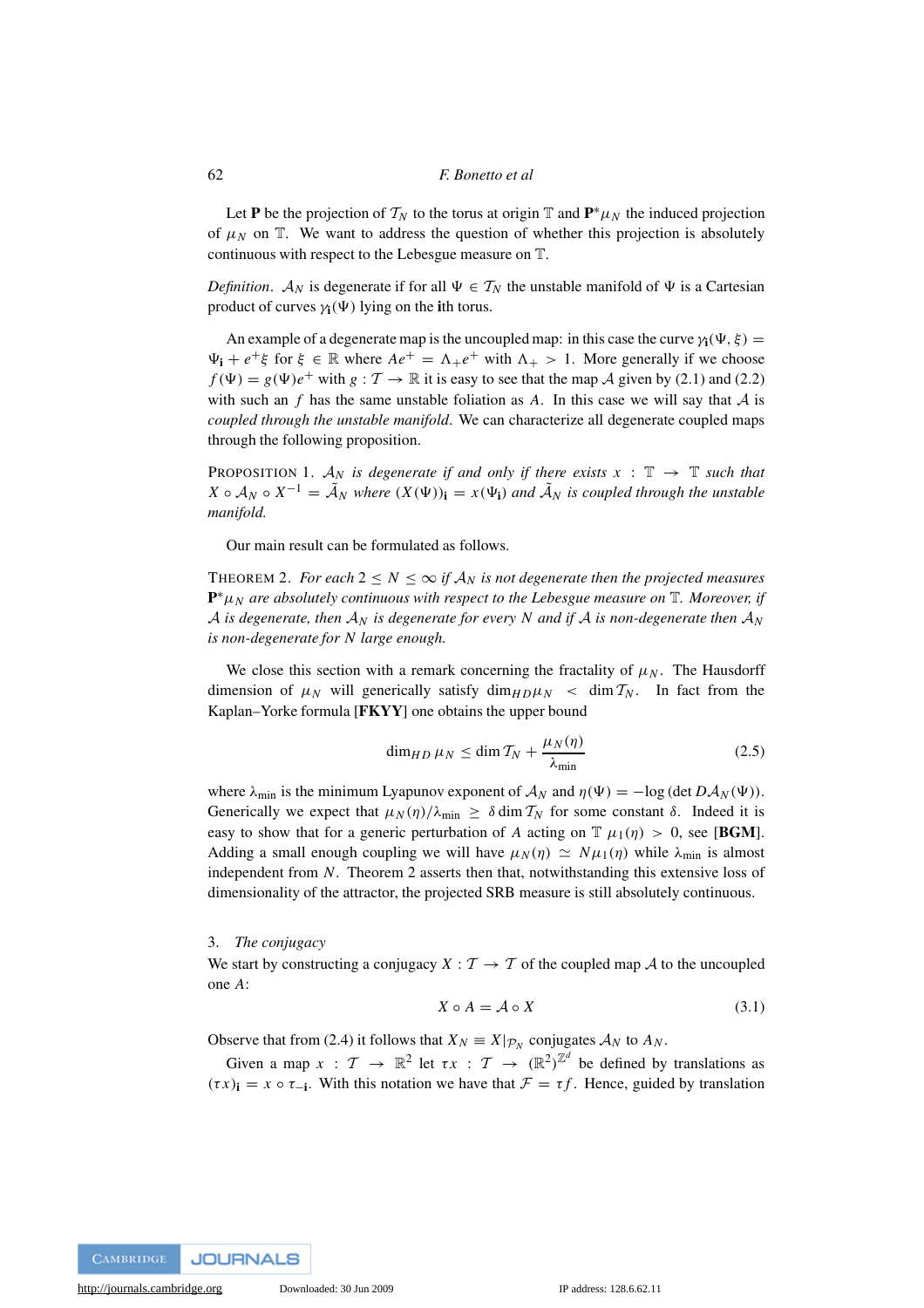invariance of our map *A* we look for a solution of (3.1) in the form  $X = Id + \tau x$  with *x* a solution of the equation

$$
\mathbf{T}x = f(\mathrm{Id} + \tau x) \tag{3.2}
$$

where **T** is the linear operator defined by

$$
\mathbf{T}x = x \circ A - A \circ x. \tag{3.3}
$$

From general theory, we expect that the solution  $x$  will not be a differentiable function of  $\Psi$  but only Hölder continuous. Given a function  $g : T_N \to \mathbb{R}^2$  let  $\delta_i$  denote the *Hölder derivative*

$$
\delta_j g(\Psi) = \sup_{v_j} \frac{|g(\Psi + v_j) - g(\Psi)|}{|v_j|^\gamma}
$$

where  $\gamma$  < 1 and the supremum runs over vectors having a non-zero component only at the **j**th position and of length no larger than unity. From now on we fix *γ <* 1 and, to avoid cumbersome notation, do not indicate the dependence of the estimates in what follows on *γ* as well as on *α* and *β*. Moreover we will use *C* to indicate the constants that appear in all the estimates.

Let  $\mathcal E$  be the Banach space of Hölder continuous maps  $x : \mathcal T \to \mathbb R^2$  with norm

$$
||x|| = ||x||_{\infty} + \sum_{j} e^{(\beta/2)|j|} ||\delta_{j}x||_{\infty}
$$
 (3.4)

where in this case  $||x||_{\infty} = \sup_{\Psi \in \mathcal{T}} |x(\Psi)|$ . We then have the following.

**PROPOSITION 2.** *There exists an*  $\varepsilon > 0$  *such that given*  $f \in \mathcal{O}$  *with*  $||f||_{\infty} \leq \varepsilon$ , (3.2) *has a unique solution in*  $\mathcal E$  *with*  $||x|| \leq C ||f||_{\infty}$ *. Moreover, x is analytic in*  $f$  *in the ball*  $|| f ||_{\infty} < \varepsilon$ .

*Proof.* Let us define  $\mathbf{H}x = \mathbf{T}^{-1} f(\mathrm{Id} + \tau x)$ . We want to show that **H** is a contraction in the ball  $B = \{x \mid ||x|| \le R \mid ||f||_{\infty} \}$  for a suitable *R*.

It is easy to find an explicit representation for **T**<sup>−</sup>1. Let *e*+*,* <sup>+</sup> and *e*−*,* <sup>−</sup> denote the two eigenvectors of the matrix A and the corresponding eigenvalues, with  $\Lambda^+ > 1$  and  $\Lambda^{-}$  = *(det A/* $\Lambda^{+}$ ), where |det *A*| = 1;  $e^{+}$  and  $e^{-}$  are the unit vectors in the direction of the unstable and stable manifolds of *A* at each point  $\psi \in \mathbb{T}^2$ . Expressing vectors  $v \in \mathbb{R}^2$ in this basis as  $v = v_+e^+ + v_-e^-$ , we have

$$
(\mathbf{T}^{-1}x)(\Psi) = \sum_{n=0}^{\infty} \Lambda_{-}^{n} x_{+}(A^{-n+1}\Psi) + \sum_{n=1}^{\infty} \Lambda_{+}^{-n} x_{-}(A^{n-1}\Psi). \tag{3.5}
$$

From this expression it follows immediately that the norm of **<sup>T</sup>**−<sup>1</sup> as an operator in *<sup>E</sup>* is bounded by

$$
\|\mathbf{T}^{-1}\|_{L(\mathcal{E}, \mathcal{E})} \le \frac{4}{1 - \Lambda_+^{-(1-\gamma)}}.
$$
 (3.6)

We now claim that the function  $h_x(\Psi) = f(\Psi + \tau x(\Psi))$  satisfies

$$
||h_x|| \le C||f||_{\infty}, \quad ||h_x - h_y|| \le C||f||_{\infty} ||x - y||. \tag{3.7}
$$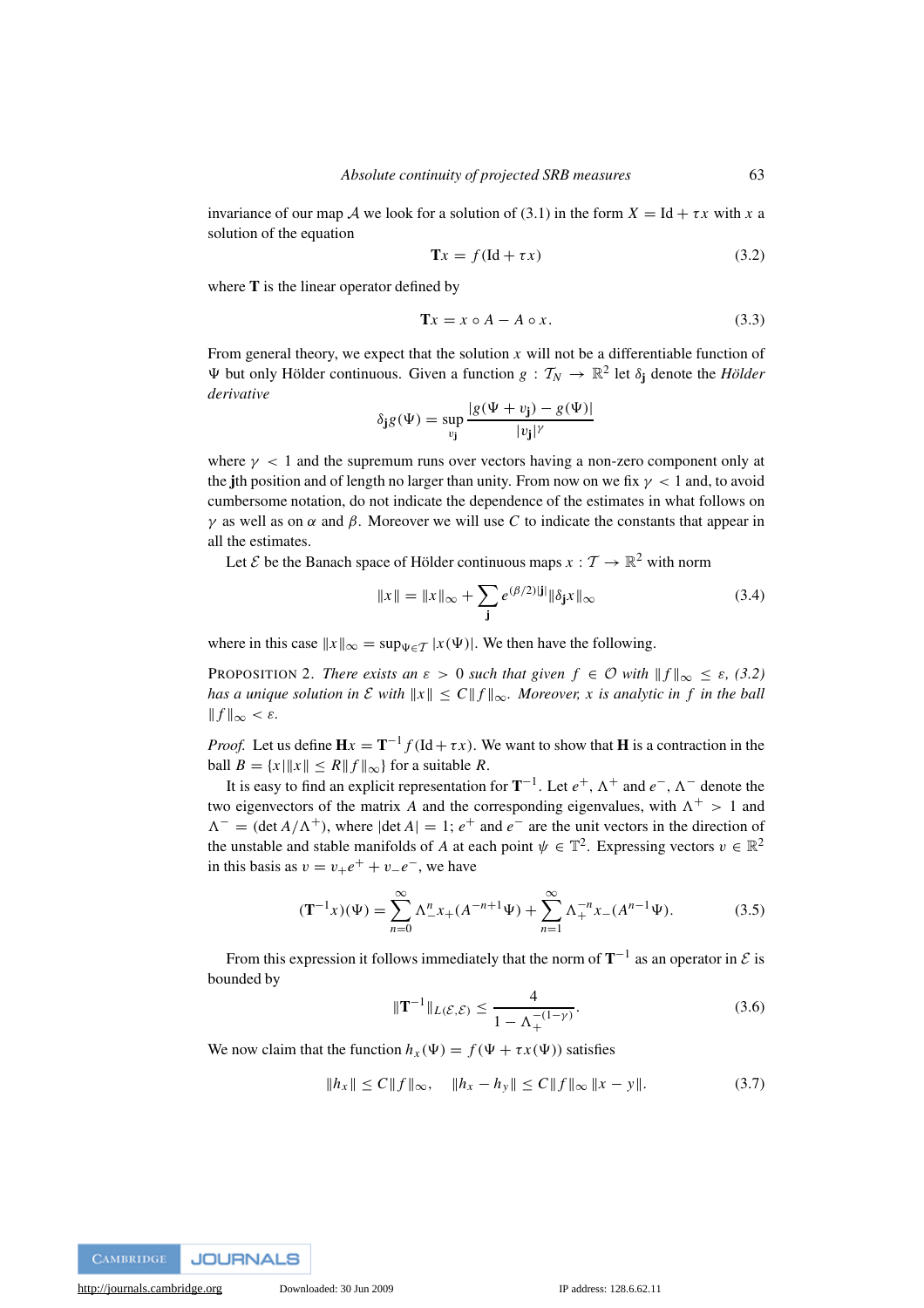To prove the first inequality in (3.7) we write

$$
|h_x(\Psi + v_{\mathbf{j}}) - h_x(\Psi)| = \sum_{\mathbf{k}} \int_0^1 dt \, \partial_{\mathbf{k}} f(\Psi^t)(v_{\mathbf{j},\mathbf{k}} + x(\tau_{-\mathbf{k}}(\Psi + v_{\mathbf{j}})) - x(\tau_{-\mathbf{k}}\Psi))
$$

where  $\Psi^t = \Psi + tv_j + t\tau x(\Psi + v_j) + (1 - t)\tau x(\Psi)$  and  $v_{j,k}$  is the **k** component of  $v_j$ . Then, using  $|\partial_k f| \leq e^{-\beta |\mathbf{k}|} ||f||_{\infty}$ , which follows from (2.3), and

$$
|x(\tau_{-\mathbf{k}}(\Psi + v_{\mathbf{j}})) - x(\tau_{-\mathbf{k}}\Psi)| \le \eta^{\gamma} \|\delta_{\mathbf{j}-\mathbf{k}}x\|_{\infty},\tag{3.8}
$$

where we set  $\eta = |v_j|$ , we get

$$
\sum_{\mathbf{j}} e^{(\beta/2)|\mathbf{j}|} \eta^{-\gamma} |h_x(\Psi + v_{\mathbf{j}}) - h_x(\Psi)|
$$
  
\n
$$
\leq ||f|| \left( \sum_{\mathbf{j}} e^{-(\beta/2)|\mathbf{j}|} + \sum_{\mathbf{j}\mathbf{k}} e^{(\beta/2)|\mathbf{j}|} e^{-\beta|\mathbf{k}|} ||\delta_{\mathbf{j}-\mathbf{k}}x||_{\infty} \right).
$$
 (3.9)

From (3.4) we infer  $\|\delta_{\mathbf{j}-\mathbf{k}}x\|_{\infty} \leq e^{-(\beta/2)|\mathbf{k}-\mathbf{j}|}\|x\|$ . Hence by a use of the triangle inequality the right-hand side of (3.9) is bounded by

$$
C||f||_{\infty} + ||f||_{\infty} ||x|| \sum_{\mathbf{k}} e^{-(\beta/2)|\mathbf{k}|} \le C||f||_{\infty} (1 + ||x||). \tag{3.10}
$$

The second inequality of (3.7) can be proven as follows. Observe that

$$
h_x(\Psi) - h_y(\Psi) = \int_0^1 dt \, \partial_{\mathbf{k}} f(\Psi + \tau x(\Psi) + (1 - t)\tau y(\Psi)) (x(\tau_{\mathbf{k}}\Psi) - y(\tau_{\mathbf{k}}\Psi)) \tag{3.11}
$$

so that

$$
||h_x - h_y|| \le \sum_{\mathbf{k}} ||\partial_{\mathbf{k}} f(\mathrm{Id} + \tau x + (1 - t)\tau y)|| ||x - y||. \tag{3.12}
$$

Combining (2.3) with a Cauchy estimate we infer that, for  $\Psi$  real,

$$
|\partial_{\mathbf{k}}\partial_{\mathbf{i}}f(\Psi)| \le e^{-\beta(|\mathbf{k}| + |\mathbf{j}|)} \|f\|_{\infty}.
$$
 (3.13)

Proceeding as above this implies that

$$
\|\partial_{\mathbf{k}} f(\mathrm{Id} + \tau x + (1 - t)\tau y)\| \le C e^{-\beta |\mathbf{k}|} \|f\|_{\infty} \tag{3.14}
$$

and (3.7) follows. Equations (3.6) and (3.7) establish the contractive property for suitable  $R$ . By the Banach fixed point theorem we have a unique solution of  $(3.2)$  which is analytic in  $f$ .  $\Box$ 

#### 4. *The invariant manifolds*

In this section we will construct the two invariant manifolds  $W^{\pm}(\Psi)$  defined, for every point  $\Psi \in \mathcal{T}$ , by the property

$$
W^{\pm}(\Psi) = \left\{ \Psi' \mid \lim_{n \to \infty} |\mathcal{A}^{\mp n} \Psi - \mathcal{A}^{\mp n} \Psi'| = 0 \right\},\tag{4.1}
$$

where  $|\Psi| = \sup_i |\Psi_i|$ . We observe again that the stable and unstable manifolds of  $A_N$  are given by the periodic points in  $W^{\pm}(\Psi)$ . We will give below a unified construction of these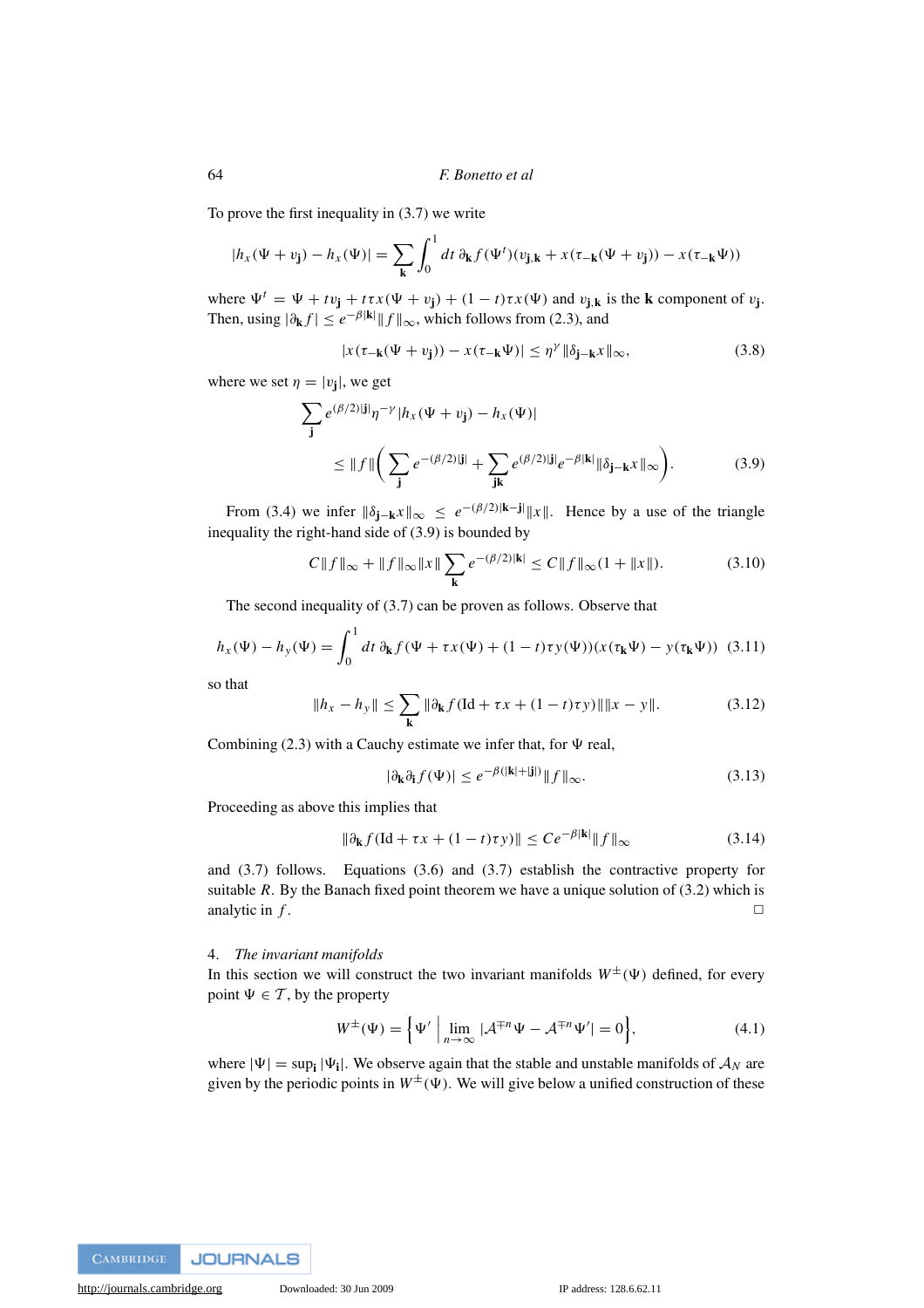sets for  $N < \infty$ ,  $N = \infty$  referring to  $W^{\pm}(\Psi)$ . For convenience the *N*-dependence of the various objects will be suppressed whenever possible.

We shall look for  $W^{\pm}(\Psi)$  in terms of an embedding

$$
\xi \in \mathbb{R}^{\Omega_N} \to S^{\pm}_{\Psi}(\xi) \in (\mathbb{R}^2)^{\Omega_N} \tag{4.2}
$$

( $\Omega_{\infty}$  means  $\Omega = \mathbb{Z}^d$ ) such that the action of A is given by

$$
\mathcal{A}S_{\Psi}^{\pm}(\xi) = S_{\mathcal{A}\Psi}^{\pm}(\tilde{\mathcal{L}}^{\pm}(\Psi)\xi)
$$
\n(4.3)

where  $\tilde{\mathcal{L}}^{\pm}(\Psi)$  are linear operators on  $\mathbb{R}^{\Omega_N}$ . For  $N = \infty$  we mean by the latter the vector space  $\ell_{\infty}(\mathbb{Z}^d)$ .

We want to use (4.3) to study the regularity properties of  $S^{\pm}$  as a function of  $\Psi$ ,  $\xi$  and  $\mathcal{A}$ . We expect on general grounds  $S^{\pm}$  to be at most  $C^{\alpha}$  in  $\Psi$ . Thus, since A occurs in (4.3) coupled to  $\Psi$ , low regularity can be expected for *S* also as a function of *A*. However, it will be convenient to have maximal regularity in *A* and this can be achieved by looking for the solution to (4.3) in the form

$$
S_{\Psi}^{\pm}(\xi) = \Psi + \mathcal{X}^{\pm}(X^{-1}(\Psi), \xi)
$$
\n(4.4)

where *X* is the conjugation constructed in §3. Equation (4.3) implies the following equation for  $\mathcal{X}^{\pm}$ :

$$
\mathcal{A}(X(\Psi) + \mathcal{X}^{\pm}(\Psi, \xi)) = X(A\Psi) + \mathcal{X}^{\pm}(A\Psi, \mathcal{L}^{\pm}(\Psi)\xi)
$$
(4.5)

where  $\mathcal{L} = \tilde{\mathcal{L}} \circ X$  and the previous problem is clearly not present. Indeed, we will show that (4.5) has a solution  $\mathcal{X}^{\pm}$  that is *analytic* in *f* and in  $\xi$  as well.

To state the main result of this section we need to introduce the space where (4.5) will be solved. Let  $\mathcal{D}_N$  be the complex domain  $\mathcal{D}_N = {\xi | {\xi_1} | < 1, \forall i \in \Omega_N}$ . Let *B* be the Banach space of maps  $X: T_N \times \mathcal{D}_N \to (\mathbb{C}^2)^{\Omega_N}$  which are Hölder continuous in  $\Psi$  and analytic in *ξ* equipped with the norm

$$
\|\mathcal{X}\| = \sup_{\mathbf{i}} \left( \|\mathcal{X}_{\mathbf{i}}\|_{\infty} + \sum_{\mathbf{j}} e^{(\beta/4)|\mathbf{i} - \mathbf{j}|} \|D_{\mathbf{j}} \mathcal{X}_{\mathbf{i}}\|_{\infty} \right)
$$
(4.6)

where  $D_i = (\delta_i, \partial_{\xi_i})$  and the infinity norm is intended in both  $\Psi$  and  $\xi$  for  $\Psi \in \mathcal{T}_N$  and *ξ* ∈ *D<sub>N</sub>*. The following proposition describes the local stable and unstable manifolds.

**PROPOSITION 3.** *There exists an*  $\varepsilon > 0$ *, independent of*  $N \leq \infty$  *such that given*  $f \in \mathcal{O}$ *with*  $|| f || \leq \varepsilon$  *the local stable and unstable manifolds*  $W^{\pm}(\Psi)$  *are given by real analytic embeddings*

$$
S_{\Psi}^{\pm}:\mathcal{D}_N\to(\mathbb{R}^2)^{\Omega_N}.
$$

 $S_{\Psi}^{\pm}$  are translation-invariant:  $S_{\tau_i\Psi}^{\pm}(\tau_i\xi) = S_{\Psi}^{\pm}(\xi)$  and are given by (4.4) with  $\mathcal{X}^{\pm} \in \mathcal{B}$  and

$$
\|\mathcal{X}^{\pm}-\Lambda_{\pm}\xi\|\leq C\|f\|_{\infty}.
$$

*Moreover*  $\mathcal{X}^{\pm}$  *are analytic functions of f in the ball*  $||f||_{\infty} < \varepsilon$  *of the Banach space*  $\mathcal{O}$ *.* 

**JOURNA CAMBRIDGE**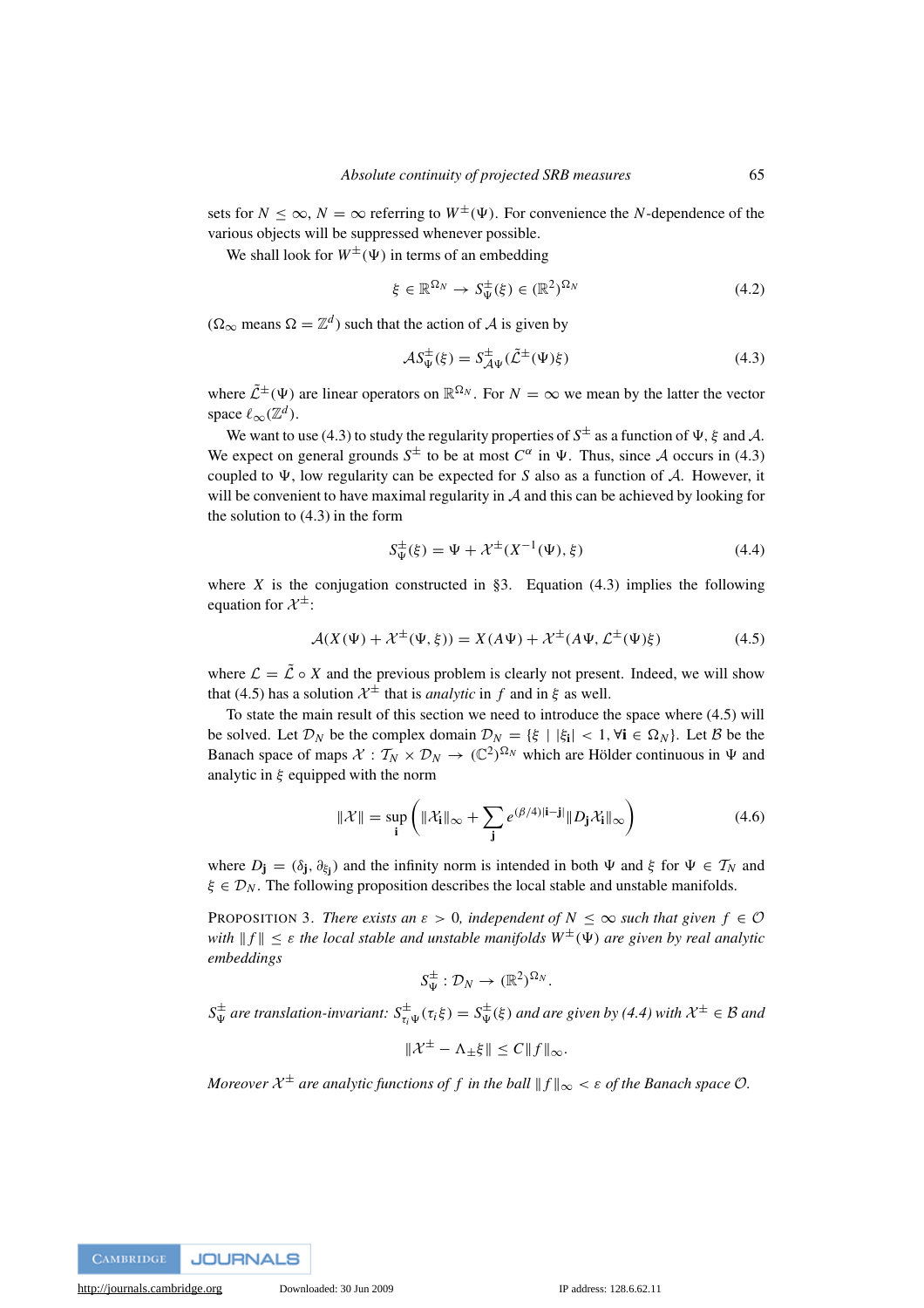To describe the global result let *D* be the Banach space of  $C^{\alpha}$  maps  $\mathcal{L}$  from  $\mathcal{T}_N$  to the linear operators on  $\mathbb{R}^{\Omega_N}$  equipped with the norm

$$
\|\mathcal{L}\| = \sup_{\mathbf{i}} \bigg( \sum_{\mathbf{j}} e^{(\beta/4)|\mathbf{i} - \mathbf{j}|} \|\mathcal{L}_{\mathbf{i}\mathbf{j}}\|_{\infty} + \sum_{\mathbf{j}\mathbf{k}} e^{(\beta/4)|\mathbf{i} - \mathbf{k}|} \|\delta_{\mathbf{k}} \mathcal{L}_{\mathbf{i}\mathbf{j}}\|_{\infty} \bigg). \tag{4.7}
$$

PROPOSITION 4. *With the assumptions of Proposition 3, the global stable and unstable manifolds*  $W^{\pm}(\Psi)$  *are given as real analytic embeddings* 

$$
S^{\pm}_{\Psi}: \mathbb{R}^{\Omega_N} \to (\mathbb{R}^2)^{\Omega_N}
$$

*that satisfy* (4.5) with  $\mathcal{L} \in \mathcal{D}$  *and* 

$$
\|\mathcal{L}^{\pm} - \Lambda_{\pm}\| \le C \|f\|_{\infty}.
$$
\n(4.8)

Moreover,  $S_{\Psi}^{\pm}$  can be extended to a complex neighborhood of  $(\mathbb{R}^2)^{\Omega_N}.$ 

The rest of this section contains the proofs of these two propositions.

We start by separating the linear part in  $\xi$  from the rest in  $\mathcal{X}^{\pm}(\Psi, \xi)$ , i.e. we write

$$
\mathcal{X}^{\pm}(\Psi,\xi) = \chi^{\pm}(\Psi)\xi + \bar{\mathcal{X}}^{\pm}(\Psi,\xi). \tag{4.9}
$$

Observe that  $\chi^{\pm}(\Psi)$  is a linear map from  $\mathbb{R}^{\Omega_N}$  to  $T_{\Psi} \mathcal{T}_N$ . We will choose as a basis on  $T_{\Psi}T_N$  the one formed by the vectors  $e_i^-$  and  $e_i^+$ .

The matrix  $\chi^{\pm}(\Psi)$  satisfies the equation:

$$
\mathcal{A}\chi^{\pm}(\Psi) - \chi^{\pm}(A\Psi)\mathcal{L}^{\pm} = D\mathcal{F}(X(\Psi))\chi^{\pm}(\Psi). \tag{4.10}
$$

From now on we will consider explicitly only the unstable  $(+)$  case and drop the  $+$ superscript. Identical considerations hold for the stable manifold. It is easy to see that (4.10) alone cannot fix uniquely  $\chi$  and  $\mathcal{L}$ . In fact if the pair  $\chi(\Psi)$ ,  $\mathcal{L}(\Psi)$  is a solution of (4.10) then, given any non-vanishing function  $l : T_N \to \mathbb{R}$ ,

$$
\chi'(\Psi) = l(\Psi)\chi(\Psi), \quad \mathcal{L}'(\Psi) = \frac{l(\mathcal{A}\Psi)}{l(\Psi)}\mathcal{L}(\Psi)
$$
\n(4.11)

is also a solution. To resolve the above ambiguity we fix  $\chi_{+} =$  Id where the subscript + refers to the component along the unstable directions and, with a slight abuse, we denote the – component  $\chi$ − by  $\chi$ . Thus  $\chi$  is now an  $\Omega$ <sub>N</sub>  $\times$   $\Omega$ <sub>N</sub> matrix. Writing the matrix  $H(\Psi) = D\mathcal{F}(X(\Psi))$  in the  $\pm$  basis as

$$
D\mathcal{A} = \begin{pmatrix} \Lambda_{+} \mathrm{Id} + H_{++} & H_{+-} \\ H_{-+} & \Lambda_{+}^{-1} \mathrm{Id} + H_{--} \end{pmatrix}
$$
(4.12)

it follows that

$$
\Lambda_{+} + H_{++} + H_{+-} \chi(\Psi) - \mathcal{L}(\Psi) = 0, \tag{4.13}
$$

$$
H_{-+} + (\Lambda_{+}^{-1} + H_{--})\chi(\Psi) - \chi(A\Psi)\mathcal{L}(\Psi) = 0.
$$
 (4.14)

Now setting

$$
\mathcal{L}(\Psi) = \Lambda_{+} \text{Id} + \bar{\mathcal{L}}(\Psi) \tag{4.15}
$$

**CAMBRIDGE JOURN**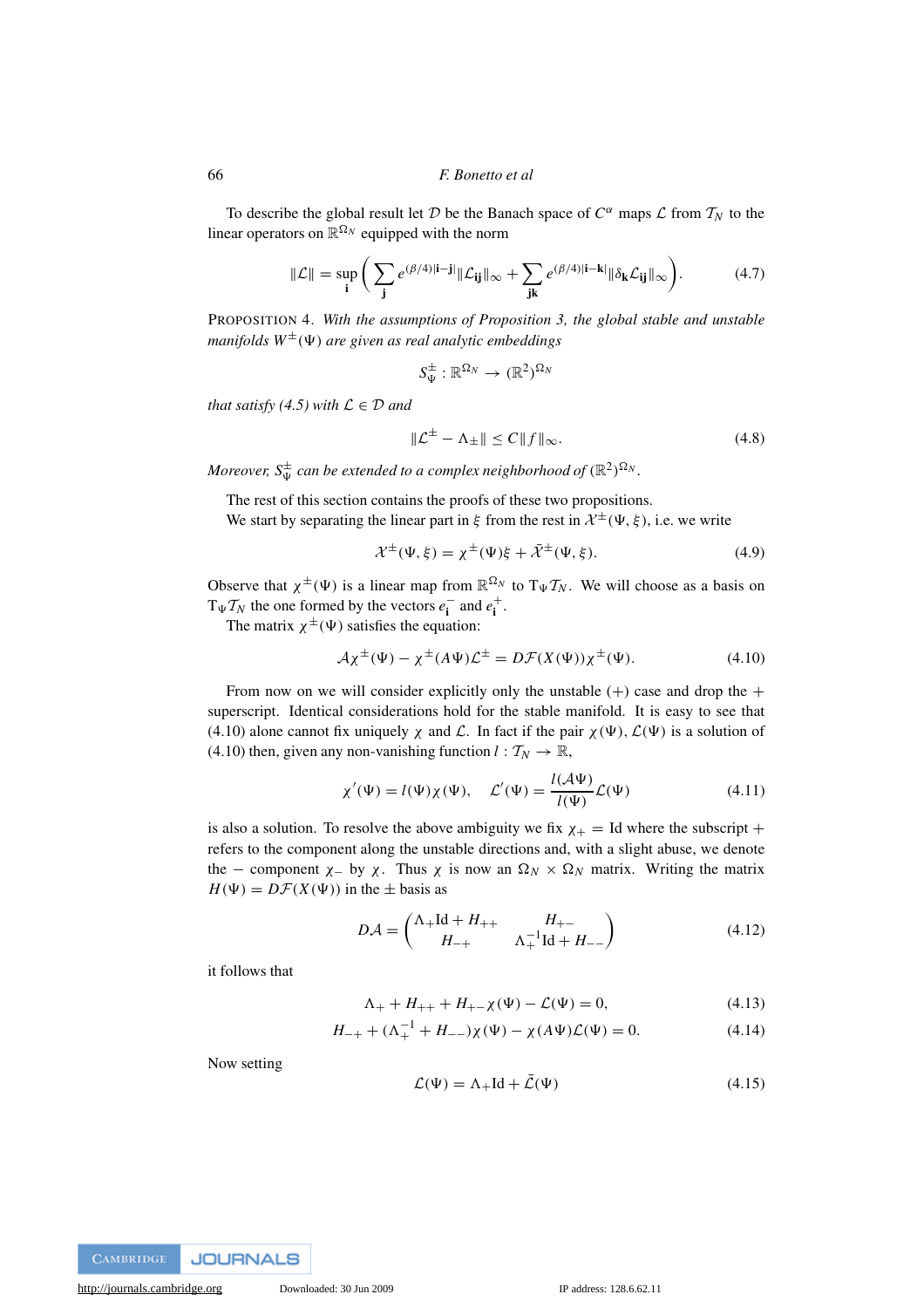we can solve (4.13) for  $\bar{\mathcal{L}}(\Psi)$ :

$$
\bar{\mathcal{L}}(\Psi) = H_{++} + H_{+-} \chi(\Psi) \tag{4.16}
$$

and substituting this in (4.14) we get

$$
\mathbf{T}_{1}\chi(\Psi) = H_{--}\chi(\Psi) + H_{-+} - \chi(A\Psi)H_{++} - \chi(A\Psi)H_{++}\chi(\Psi) \equiv F(\chi, \Psi) \quad (4.17)
$$
  
where  $\mathbf{T}_1$  is the operator

$$
(\mathbf{T}_1 \chi)(\Psi) = \Lambda_{+} \chi(A\Psi) - \Lambda_{+}^{-1} \chi(\Psi). \tag{4.18}
$$

We solve this equation in the Banach space  $D$  with the norm equation (4.7). The inverse of  $T_1$  is given by

$$
T_1^{-1} \chi(\Psi) = \sum_{n=0}^{\infty} \Lambda_+^{-2n-1} \chi(A^{-n-1}\Psi)
$$
 (4.19)

from which follows that  $T_1$  is a bounded operator in  $D$ . Note that due to the extra power of  $\Lambda_{+}^{-1}$  compared to (3.5) we could work in  $C^{1}$ . This gain is not useful because  $F(\chi, \Psi) \in C^{\alpha}$ .

The solution of (4.17) proceeds analogously to what was done in the previous section. Writing it as  $\chi = T_1^{-1} F(\chi)$  we show the right-hand side is contraction in  $\|\chi\| \leq C\epsilon_0$ . This follows in a straightforward fashion using the following lemmas.

LEMMA 1. *D is a Banach algebra:*

$$
\|\chi\eta\| \le 2\|\chi\|\|\eta\|.\tag{4.20}
$$

*Proof.* The claim follows from the simple estimates

$$
\sum_{\mathbf{j}} e^{(\beta/2)|\mathbf{i}-\mathbf{j}|} |(\chi \eta)_{\mathbf{i}\mathbf{j}}| \le \sum_{\mathbf{j}\mathbf{l}} e^{(\beta/2)(|\mathbf{i}-\mathbf{l}|+|\mathbf{l}-\mathbf{j}|)} |\chi_{\mathbf{i}\mathbf{l}}| |\eta_{\mathbf{j}}| \le \|\chi\| \|\eta\| \tag{4.21}
$$

and in a similar manner

$$
\sum_{\mathbf{j}\mathbf{k}} e^{(\beta/2)|\mathbf{i}-\mathbf{k}|} |\partial_{\mathbf{k}}(\chi\eta)_{\mathbf{i}\mathbf{j}}|
$$
\n
$$
\leq \sum_{\mathbf{j}\mathbf{k}\mathbf{l}} (e^{(\beta/2)|\mathbf{i}-\mathbf{k}|} |\partial_{\mathbf{k}} \chi_{\mathbf{i}\mathbf{l}}| |\eta_{\mathbf{i}\mathbf{j}}| + e^{(\beta/2)|\mathbf{i}-\mathbf{l}|} |\chi_{\mathbf{i}\mathbf{l}}| e^{(\beta/2)|\mathbf{l}-\mathbf{k}|} |\partial_{\mathbf{k}} \eta_{\mathbf{i}\mathbf{j}}|)
$$
\n
$$
\leq 2 \|\chi\| \|\eta\|. \tag{4.22}
$$

LEMMA 2. *For i*,  $j = \pm$  *we have*  $H_{i,j} \in \mathcal{D}$ .

*Proof.* Note first that from (2.3) we get

$$
|\partial_{\mathbf{k}}\mathcal{F}_{\mathbf{i}}(\Psi)| \le C \|f\|_{\infty} e^{-\beta |\mathbf{i} - \mathbf{k}|} \tag{4.23}
$$

and

$$
|\partial_{\mathbf{l}} \partial_{\mathbf{k}} \mathcal{F}_{\mathbf{i}}(\Psi)| \le C \|f\|_{\infty} e^{-\beta(|\mathbf{i} - \mathbf{k}| + |\mathbf{i} - \mathbf{l}|)} \tag{4.24}
$$

for  $\Psi \in \mathcal{R}$ . It follows that

$$
|\delta_{\mathbf{k}}\mathcal{H}_{\mathbf{i},\mathbf{j}}(\Psi)| = \left| \sum_{\mathbf{l}} \partial_{\mathbf{j}} \partial_{\mathbf{l}} \mathcal{F}_{\mathbf{i}}|_{X(\Psi)} \delta_{\mathbf{k}} X_{\mathbf{l}}(\Psi) \right| \leq C\alpha^{-1} \|f\|_{\infty}^2 e^{-(\beta/2)|\mathbf{i} - \mathbf{k}|}.
$$
 (4.25)

These are summable when multiplied by the exponential factors in our norm.  $\Box$ 

**JOURNAI CAMBRIDGE**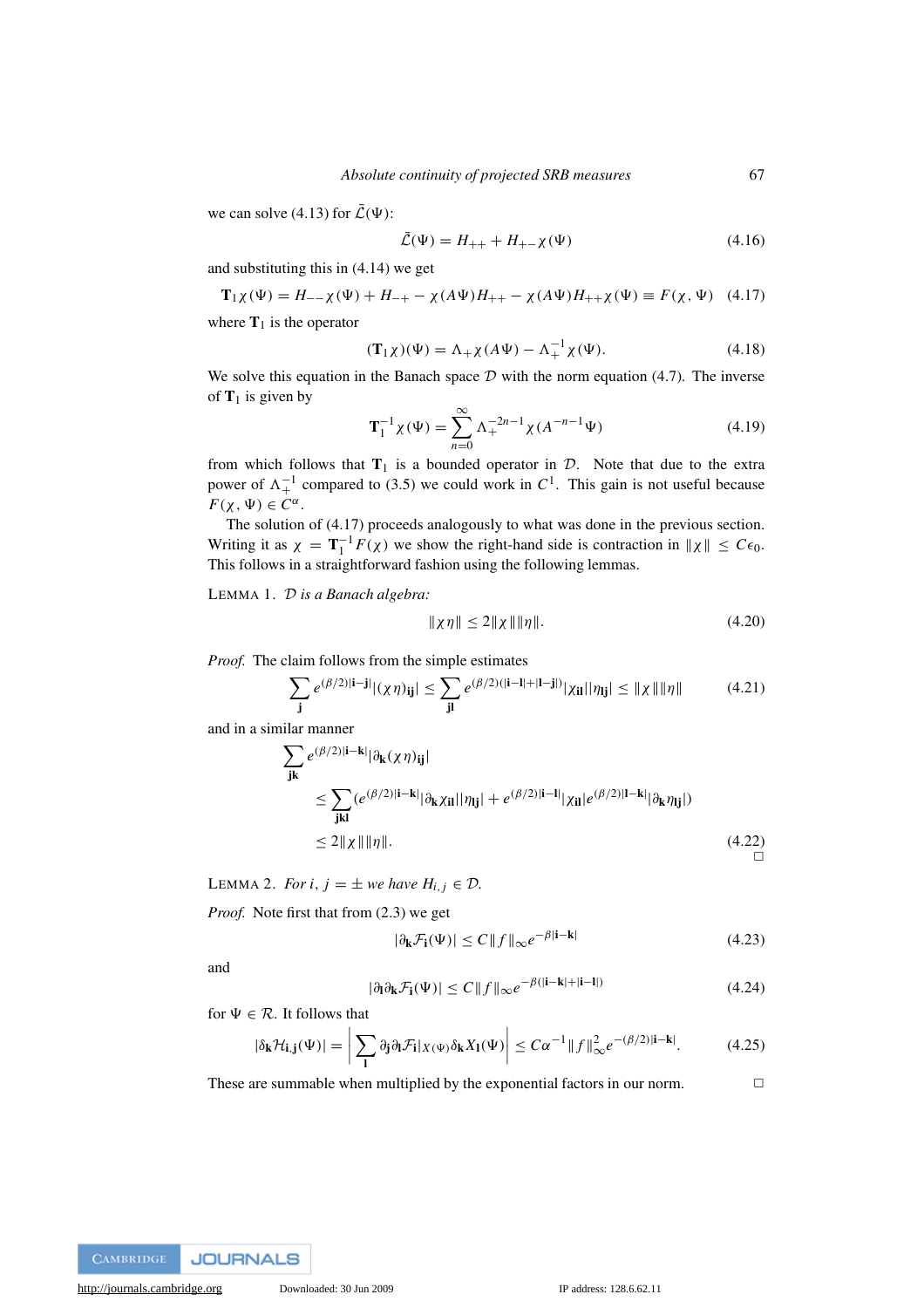We can summarize the above discussion in the following proposition.

**PROPOSITION 5.** *There exists an*  $\varepsilon$  *such that given*  $f : \mathcal{R} \to \mathbb{R}^2$  *with*  $||f||_{\infty} \leq \varepsilon$ , (4.10) *has a unique solution*  $\chi = (1, \chi)$  *with*  $\chi$ <sup>−</sup> ∈ *D and*  $\|\chi$ <sup>−</sup>  $\|\leq C \|f\|_{\infty}$ . *L is given by*  $(4.15)$  with  $\|\bar{\mathcal{L}}\| \leq C \|f\|_{\infty}$ . Moreover  $\chi$  and  $\mathcal{L}$  are analytic in  $f$  in the ball  $\|f\|_{\infty} < \varepsilon$ .

Let us finally consider the remainder  $\bar{\mathcal{X}}$  in (4.9). Using (4.10) we deduce

$$
\bar{\mathcal{X}}(A\Psi, \mathcal{L}(\Psi)\xi) - A\bar{\mathcal{X}}(\Psi, \xi) = G(\Psi, \xi, \bar{\mathcal{X}})
$$
\n(4.26)

where

$$
G(\Psi, \xi, \bar{\mathcal{X}}) \equiv \mathcal{F}(X(\Psi) + \chi(\Psi)\xi + \bar{\mathcal{X}}(\Psi, \xi)) - \mathcal{F}(X(\Psi)) - D\mathcal{F}(X(\Psi))\chi(\Psi)\xi.
$$
 (4.27)  
Let  $\mathbf{T}_2$  be the operator

$$
\mathbf{T}_2 \bar{\mathcal{X}}(\Psi, \xi) = \bar{\mathcal{X}}(A\Psi, \mathcal{L}(\Psi)\xi) - A\bar{\mathcal{X}}(\Psi, \xi). \tag{4.28}
$$

Thus we need to solve the equation

$$
\bar{\mathcal{X}} = \mathbf{T}_2^{-1} G(\bar{\mathcal{X}}) \tag{4.29}
$$

in the Banach space  $\beta$  with norm given by (4.6). First we need to control the inverse of  $T_2$ given formally by

$$
(\mathbf{T}_2^{-1}\bar{\mathcal{X}})(\Psi,\xi) = \sum_{n=0}^{\infty} A^n \bar{\mathcal{X}}(A^{-n-1}\Psi, \widehat{\mathcal{L}}^n(\Psi)\xi)
$$
(4.30)

where  $\hat{\mathcal{L}}^{n}(\Psi) = \prod_{i=1}^{n-1} \mathcal{L}(A^{-i}\Psi)$ . Recall that  $\bar{\mathcal{X}}$  vanishes at  $\xi = 0$  together with its first derivatives, i.e. we want to solve our equation in the closed subspace  $B_0$  of  $B$  of functions with this property.

LEMMA 3. *The map*

$$
\mathbf{F}: \bar{\mathcal{X}} \to A\bar{\mathcal{X}}(A^{-1}\Psi, \mathcal{L}(\Psi)^{-1}\xi)
$$
 (4.31)

*is a bounded map from*  $B_0$  *into itself with norm strictly less than one.* 

*Proof.* From  $\mathcal{L} = \Lambda_+ + \bar{\mathcal{L}}$  and  $\|\bar{\mathcal{L}}\| \le C \|f\|_{\infty}$  we infer that if  $\xi \in \mathcal{D}_N$  then  $\mathcal{L}(\Psi)^{-1}\xi \in$  $\rho \mathcal{D}_N$  with

$$
\rho = (\Lambda_+ - C \|f\|_{\infty})^{-1}.
$$

Hence by a Cauchy estimate, taking into account that  $\bar{\mathcal{X}}(\Psi, \xi)$  vanish to second order for *ξ* = 0, we get

$$
\|\mathbf{F}\bar{\mathcal{X}}_i\|_{\infty}\leq \lambda \|\bar{\mathcal{X}}_i\|_{\infty}
$$

for  $\lambda = \Lambda_+ \rho^2 < 1$  provided  $||f||_{\infty}$  is chosen small enough.

For the second factor occurring in the norm equation (4.6) we write

$$
\sum_{\mathbf{j}} e^{(\beta/4)|\mathbf{i}-\mathbf{j}|} \|D_{\mathbf{j}} \bar{\mathcal{X}}_{\mathbf{i}} (A^{-1} \Psi, \mathcal{L}(\Psi)^{-1} \xi) \|_{\infty} \n\leq \rho^2 \Lambda_+^{\gamma} \sum_{\mathbf{j}} e^{(\beta/4)|\mathbf{i}-\mathbf{j}|} \|\delta_{\mathbf{j}} \bar{\mathcal{X}}_{\mathbf{i}} (\Psi, \xi) \|_{\infty} \n+ \rho \sum_{\mathbf{k}, \mathbf{l}, \mathbf{j}} e^{(\beta/4)|\mathbf{k}-\mathbf{j}|} \|\delta_{\mathbf{j}} (\mathcal{L}(\Psi)^{-1})_{\mathbf{k}, \mathbf{l}} \|_{\infty} e^{(\beta/4)|\mathbf{k}-\mathbf{i}|} \|\partial_{\xi_{\mathbf{k}}} \bar{\mathcal{X}}_{\mathbf{i}} (\Psi, \xi) \|_{\infty} \n+ \rho \sum_{\mathbf{j}, \mathbf{k}} e^{(\beta/4)|\mathbf{k}-\mathbf{j}|} \| (\mathcal{L}(\Psi)^{-1})_{\mathbf{k}, \mathbf{j}} \|_{\infty} e^{(\beta/4)|\mathbf{i}-\mathbf{k}|} \|\partial_{\xi_{\mathbf{k}}} \bar{\mathcal{X}}_{\mathbf{i}} (\Psi, \xi) \|_{\infty}
$$

**JOURNAI CAMBRIDGE**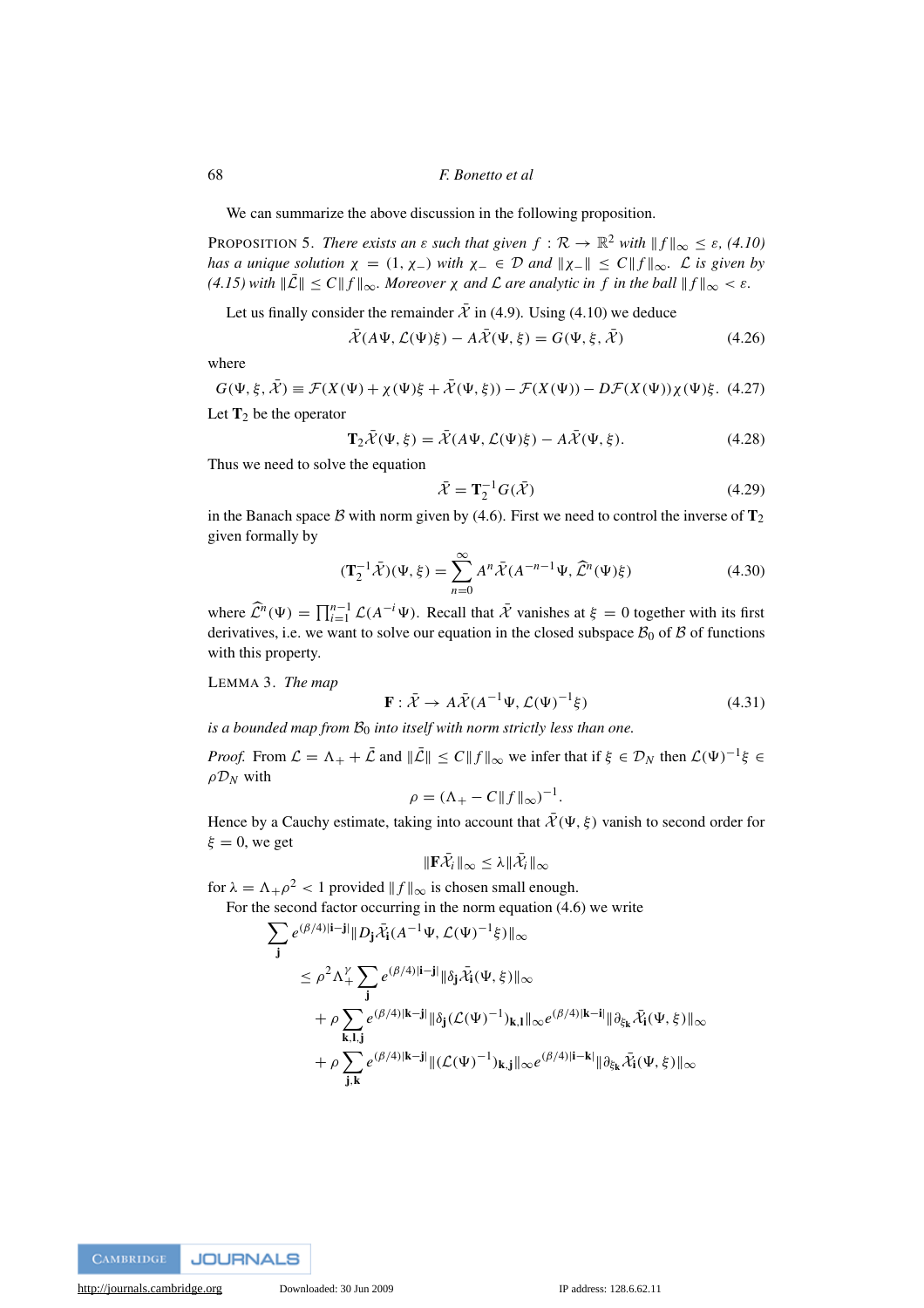where the factors  $\rho^2$  and  $\rho$  come from a Cauchy estimate on  $\rho \mathcal{D}_N$ . By the definitions of the norms  $(4.6)$  and  $(4.7)$  the sums may be bounded by

$$
(\rho^2\Lambda_+^\gamma+\rho\|\mathcal{L}(\Psi)^{-1}\|)\|\bar{\mathcal{X}}\|
$$

and since

$$
\|\mathcal{L}(\Psi)^{-1}\| \le (\Lambda_+ - C \|f\|_{\infty})^{-1}
$$

the claim follows with  $|| f ||$  small enough.  $\Box$ 

Hence **T**<sub>2</sub> has a bounded inverse in  $B_0$  as long as  $\gamma$  < 1.

Next we turn to the study of  $||G||$ . Note that *G* is well defined: the argument of  $F$  in (4.26) is in its analyticity domain if  $C||f||_{\infty} < \alpha$ . Moreover, we want to prove that

$$
||G(\bar{\mathcal{X}})|| \le C||f||_{\infty}||\bar{\mathcal{X}}||, \quad ||G(\bar{\mathcal{X}}) - G(\bar{\mathcal{Y}})|| \le C||f||_{\infty}||\bar{\mathcal{X}} - \bar{\mathcal{Y}}|| \tag{4.32}
$$

so that we can conclude our proof, invoking again the Banach fixed-point theorem.

To prove the above estimates we must bound both the derivatives in  $\xi$  and the Hölder derivative in  $\Psi$  of  $\mathcal G$ . It is easy to see that the  $\xi$  derivatives bound follows easily from Cauchy type estimates like (4.23) and (4.24). To bound the Hölder derivative in  $\Psi$  we observe that for both of the above estimates it is enough to study the first term in the definition (4.27) since good estimates were already proven on the other two terms while proving the existence of *X* and *χ*. To this end, using  $\mathcal{H}(\Psi, \overline{\mathcal{X}}) = \mathcal{H}(X(\Psi) + \chi(\Psi)\xi +$  $\bar{\mathcal{X}}(\Psi, \xi)$ , we can write

$$
\mathcal{H}_{\mathbf{i}}(\Psi, \bar{\mathcal{X}}) - \mathcal{H}_{\mathbf{i}}(\Psi + \delta v_{\mathbf{i}}, \bar{\mathcal{X}})
$$
\n
$$
= \sum_{\mathbf{k}} \int_0^1 dt \, \partial_{\mathbf{k}} \mathcal{H}_{\mathbf{i}}(\Psi^t) \cdot (v_{\mathbf{j}, \mathbf{k}} + (X(\Psi + v_{\mathbf{j}}) - X(\Psi))
$$
\n
$$
+ (\chi(\Psi + v_{\mathbf{j}})\xi - \chi(\Psi)\xi) + (\bar{\mathcal{X}}(\Psi + v_{\mathbf{j}}, \xi) - \bar{\mathcal{X}}(\Psi, \xi))), \tag{4.33}
$$

where we have set

$$
\Psi^t = t v_{\mathbf{j},\mathbf{k}} + t \left( X(\Psi + v_{\mathbf{j}}) + \chi(\Psi + v_{\mathbf{j}}) \xi + \bar{\mathcal{X}}(\Psi + v_{\mathbf{j}}, \xi) \right) + (1 - t) \left( X(\Psi) + \chi(\Psi) \xi + \bar{\mathcal{X}}(\Psi, \xi) \right)
$$
\n
$$
\tag{4.34}
$$

and proceed like in (3.10). The second inequality follows from

$$
\mathcal{H}(\Psi, \xi, \bar{\mathcal{X}}) - \mathcal{H}(\Psi, \xi, \bar{\mathcal{Y}})
$$
\n
$$
= \int_0^1 dt \, \partial_{\mathbf{k}} \mathcal{F}(\Psi + X(\Psi) + \chi(\Psi)\xi + t\bar{\mathcal{X}}(\psi) + (1-t)\bar{\mathcal{Y}}(\Psi)) (\bar{\mathcal{X}}(\Psi) - \bar{\mathcal{Y}}(\Psi))
$$
\n(4.35)

and again we can conclude like in (3.12). By the Banach fixed-point theorem we get a solution of (4.29). Combining the solution of (4.10) and (4.29) we obtain a proof of Proposition 3.

To prove Proposition 4 note that the analyticity domain of  $\mathcal{X}^+$  in  $\xi$  is independent of  $\Psi$ . Equation (4.5) implies

$$
\mathcal{X}(\Psi,\xi) = \mathcal{A}(X(A^{-1}\Psi) + \mathcal{X}(A^{-1}\Psi, \mathcal{L}(A^{-1}\Psi)^{-1}\xi)) - X(\Psi)
$$
(4.36)

**CAMBRIDGE JOURNAI**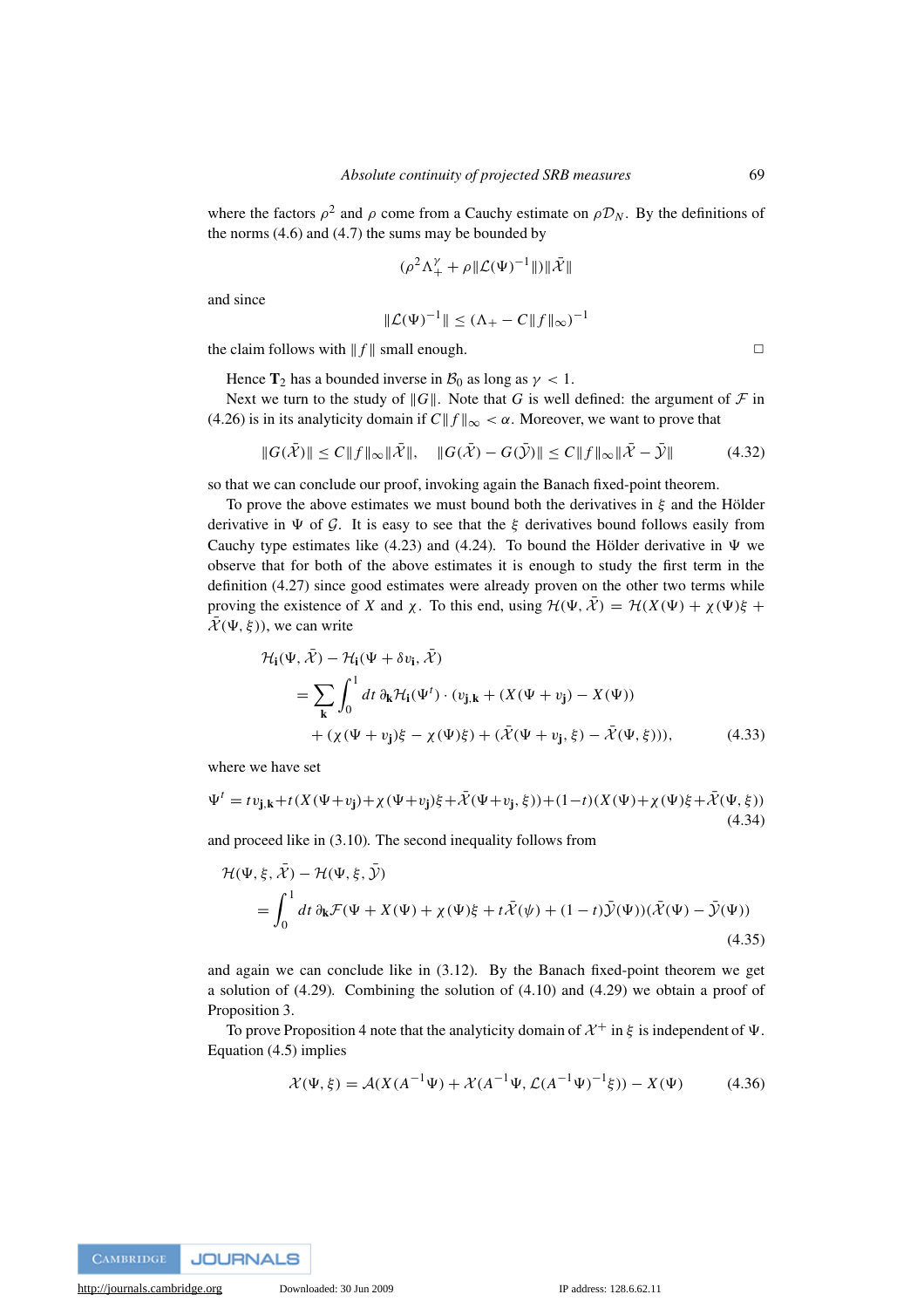so that by Lemma 3 the right-hand side provides analytic continuation of the left-hand side to  $\rho \mathcal{D}_N$  with  $\rho = (\Lambda_+ - C \|f\|_{\infty})$ . Iterating this formula *n* times we expand the domain of  $\mathcal{X}^+$  as long as  $X(A^{-1}\Psi) + \mathcal{X}^{\pm}(A^{-1}\Psi, \mathcal{L}^+(A^{-1}\Psi)^{-1}\xi)$  is in the analyticity domain of *A*. Since  $A = A + F$  the imaginary part of *X* may expand each step by a factor  $\Lambda_+ + C\varepsilon_0$ . Hence, for Re  $\xi \in \rho_n \mathcal{D}_N$  with  $\rho_n = (\Lambda_+ - C_1 \varepsilon_0)^n$ , we can take Im  $\xi \in r_n \mathcal{D}_N$ with  $r_n = (\Lambda_+ + C_2 \varepsilon_0)^{-n}$ . Thus  $\mathcal{X}^+$  is analytic in  $\xi$  in such a neighborhood of  $\mathbb{R}^{\Omega_N}$ . Furthermore, since  $W_{\mathcal{F}}^{\pm}(\Psi) = X_{\mathcal{F}}(W_0^{\pm}(\Psi))$ , as follows immediately from the definition of the unstable manifold, the continuity of *X* and density of  $W_0^+(\Psi)$  imply that  $W_H^+(\Psi)$  is dense in  $T_N$ .

#### 5. *The SRB measure*

The SRB measure is constructed in a standard way using a Markov partition. Since we want to have a construction uniform in *N* and also keep track of analyticity properties in that limit we cannot refer directly to standard constructions. However, we assume the reader is familiar with the various standard definitions concerning Markov partitions and thermodynamic formalism and will use them freely without comment [**R78**].

Let  $Q = \{Q_i\}_{1,\dots,m}$  be a Markov partition of the two-torus  $\mathbb T$  corresponding to the linear map *A*. We recall that the  $Q_i$  are standard rectangles in  $\mathbb{R}^2$  with sides parallel to the vectors *e*±.

Let  $S_N = \{1, \ldots, m\}^{\Omega_N}$ . Then  $\mathbf{Q} = \{\mathbf{Q}_s\}_{s \in S_N}$  where  $\mathbf{Q}_s = \times_{\mathbf{i} \in \Omega_N} Q_{s(\mathbf{i})}$  is a Markov partition for *A* acting on  $T_N$  and

$$
\mathcal{Q} = \{\mathcal{Q}_s\}_{s \in S_N}, \quad \mathcal{Q}_s = X(\mathbf{Q}_s) \tag{5.1}
$$

is a Markov partition for *A*.

As usual, a Markov partition allows us to conjugate *A* to a subshift of finite type on a symbol sequence space. Let  $\bar{\Sigma}_N = S_N^{\mathbb{Z}}$  and denote its elements by  $\sigma = {\sigma_i}_{i \in \mathbb{Z}}$  where  $\sigma_i \in S_N$  is written as  $\sigma_i = (\sigma_i(\mathbf{j}))_{\mathbf{i} \in \Omega_N}$ . The fact that *Q* is a Markov partition implies that the set

$$
\mathcal{P}(\sigma) = \bigcap_{i \in \mathbb{Z}} \mathcal{A}^{-i}(\mathcal{Q}_{\sigma_i})
$$
\n(5.2)

contains at most one point. Let  $\Sigma_N$  be the set of all  $\sigma$  such that  $\mathcal{P}(\sigma)$  contains exactly one point (we will call this point  $P(\sigma)$  with a small abuse of notation). The Markov property of  $Q$  and the way we constructed it imply that there exists an  $m \times m$  matrix M with  $M_{ij} \in \{0, 1\}$  such that  $\sigma \in \Sigma_N$  if and only if  $M_{\sigma_i(j), \sigma_{i+1}(j)} = 1$  for every  $i \in \mathbb{Z}$  and  $j \in \Omega_N$ . We equip  $\Sigma_N$  with the metric

$$
d(\sigma, \sigma') = \sum_{i, \mathbf{j}} 2^{-(|\mathbf{i}| + |\mathbf{j}|)} |\sigma_i(\mathbf{j}) - \sigma'_i(\mathbf{j})|.
$$
 (5.3)

*η*

PROPOSITION 6. *The map*  $P : \Sigma_N \to T_N$  *is given by*  $P_i = p \circ \tau_{-i}$  *where*  $p : \Sigma_N \to T$ *and*

$$
|p(\sigma) - p(\sigma')| \leq C d(\sigma, \sigma')
$$

*for a suitable Hölder exponent n. Moreover, P conjugates A to the shift*  $\tilde{\tau}$  *on*  $\Sigma_N$ *, where*  $({\tilde{\tau}\sigma})_i = \sigma_{i-1}.$ 

**CAMBRIDGE JOURNAL**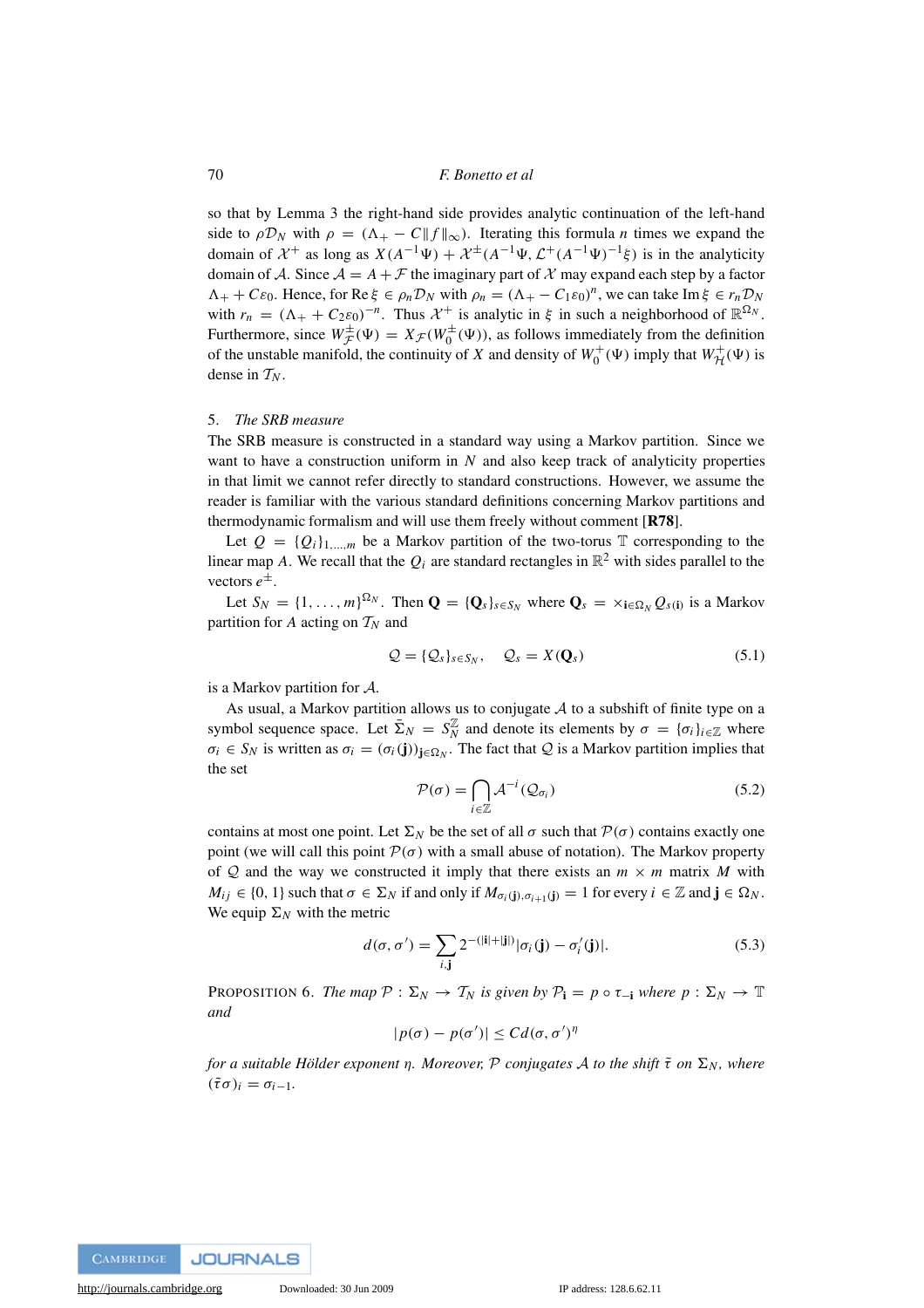*Proof.* Let  $\mathcal{P}_0(\sigma)$  be the map associated with *A*. It is clear that  $\mathcal{P}_0(\sigma) = p_0 \circ \tau_{-i}$  and that  $p_0$  depends only on the value of  $\sigma$  at the origin **o** of  $\mathbb{Z}^d$ . For this map the time part of the estimate is a simple consequence of the hyperbolicity of *A*. Our theorem follows immediately from the fact that *P*(*σ*) = *X*(*P*<sub>0</sub>(*σ*)) and the Hölder continuity of *X* proved in §3. □ in §3.  $\Box$ 

Observe that if we consider the metric on  $T$  given by

$$
d(\Psi, \Psi') = \sum_{\mathbf{j}} 2^{-|\mathbf{j}|} |\Psi_{\mathbf{j}} - \Psi'_{\mathbf{j}}|,\tag{5.4}
$$

then  $P$  is a Hölder function from  $\Sigma$  to  $T$ .

The SRB measure is constructed in the standard fashion by studying the Jacobian of the map  $A$  restricted to the unstable foliation. Recall that the local unstable manifold at  $\Psi$  is given by the embedding (4.2). We will use as a basis of the tangent space  $TW^+(\Psi)$  the vectors  $\partial_{\xi_i}$ ,  $\mathbf{j} \in \Omega_N$ . In this basis the Jacobian of *A* restricted to the unstable foliation is given at the point  $\Psi$  by det  $\tilde{\mathcal{L}}(\Psi)$ . Thus, let us define

$$
\lambda^{+}(\Psi) = -\log \det(\Lambda_{+}^{-1} \mathcal{L}(X^{-1}(\Psi)))
$$
\n(5.5)

where the constant  $\Lambda_+^{-1}$  was inserted for later convenience, and let

$$
h^+(\sigma) = \lambda^+(\mathcal{P}(\sigma)).
$$

PROPOSITION 7.  $\lambda^+$  *and*  $h^+$  *can be written as a sum of local functions as follows:* 

$$
\lambda^+(\Psi) = \sum_{\mathbf{i} \in \Omega_N} \lambda(\tau_\mathbf{i} \Psi) \tag{5.6}
$$

*and*

$$
h^{+}(\sigma) = \sum_{\mathbf{i} \in \Omega_N} h(\tau_{\mathbf{i}}\sigma) \tag{5.7}
$$

*with*  $λ$  *and*  $h$  *Hölder continuous with constants uniform in*  $N$ *. Furthermore,* 

$$
|\lambda(\Psi) - \lambda(\Psi')| \le C \|f\|_{\infty} d(\Psi, \Psi')^{\eta}
$$
\n(5.8)

*and*

$$
|h(\sigma) - h(\sigma')| \le C \|f\|_{\infty} d(\sigma, \sigma')^{\eta}.
$$
 (5.9)

*.*

*Proof.* Writing

$$
\lambda^{+}(\Psi) = \text{Tr} \log(1 + \bar{\mathcal{L}}(X(\Psi))\Lambda_{+}^{-1}) = \text{Tr} \sum_{i=1}^{\infty} \frac{(-1)^{i}}{i} \frac{\bar{\mathcal{L}}(X(\Psi))^{i}}{\Lambda_{+}^{i}}
$$

we can define

$$
\lambda(\Psi) = \sum_{i=1}^{\infty} \frac{(-1)^i}{i} \frac{(\overline{\mathcal{L}}(X(\Psi))^i)_{\mathbf{0},\mathbf{0}}}{\Lambda_+^N}
$$

From Lemma 1 and Proposition 3 we get  $\|\lambda(\Psi)\|_{\infty} < C \|f\|_{\infty}$  and  $\|\delta_i\lambda(\Psi)\|_{\infty} <$  $Ce^{-(\beta/4)|\mathbf{i}|} \|f\|_{\infty}$  from which (5.8) follows immediately. Equation (5.9) is an immediate consequence of  $(5.8)$  and Proposition 5.  $\Box$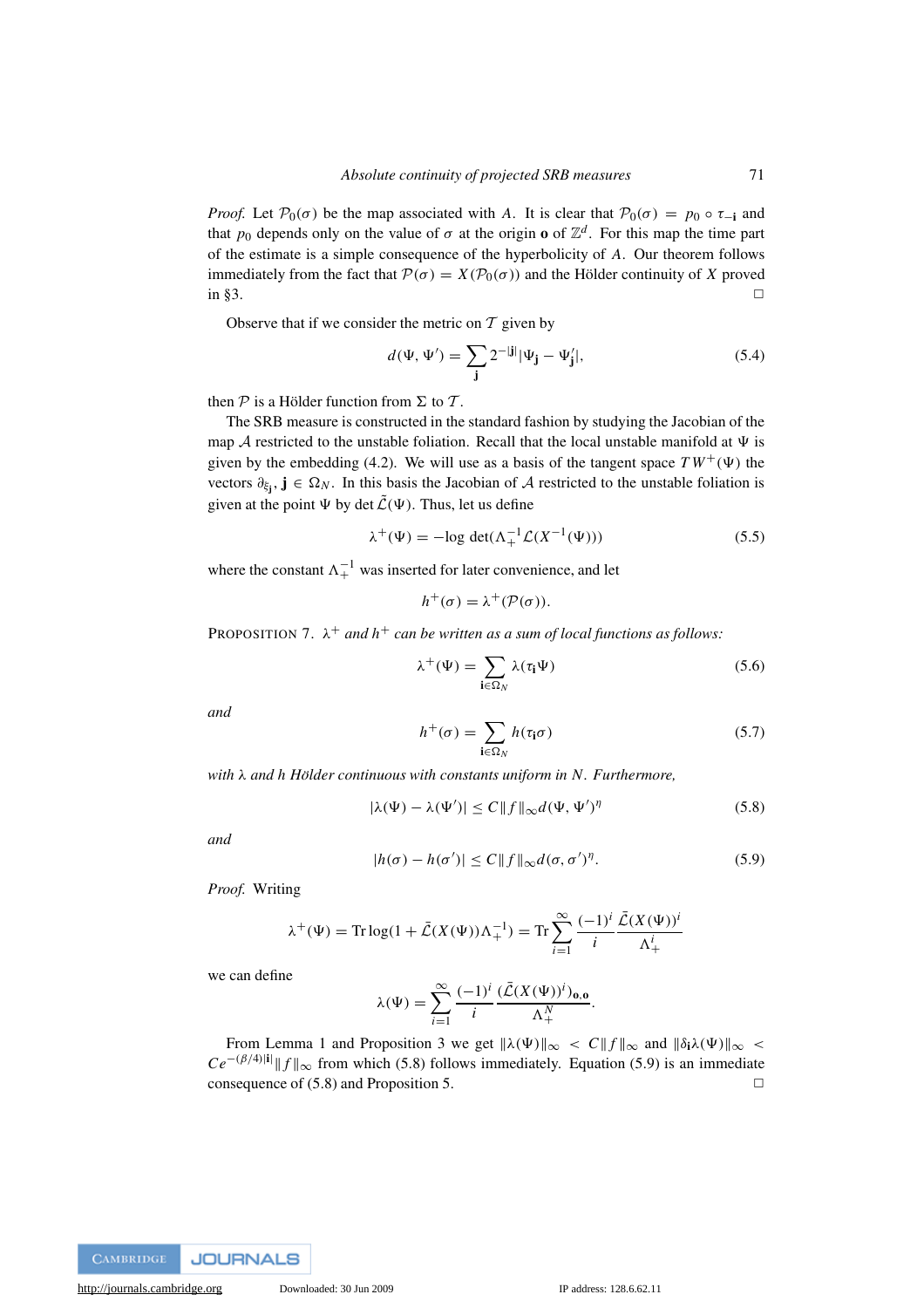The SRB measure of our system will be given in terms of a Gibbs state on  $\Sigma_N$ . Let  $\bar{m}$ be the maximum entropy measure on  $\Sigma_N$  and let us define the 'Hamiltonian'

$$
H_T(\sigma) = \sum_{i=-T}^{T} h^+(\tilde{\tau}^i(\sigma)).
$$
\n(5.10)

Moreover we set

$$
\tilde{\mu}^T(d\sigma) = \frac{1}{Z_T} e^{H_T(\sigma)} \bar{m}(d\sigma)
$$
\n(5.11)

where  $Z_T = \int e^{H_T} d\bar{m}$ .

PROPOSITION 8. *The weak limits*

$$
\lim_{n \to \infty} \frac{1}{n} \sum_{k=1}^{n} \mathcal{A}_N^k m_N = \mu_N, \quad \lim_{T \to \infty} \tilde{\mu}^T = \tilde{\mu}_N
$$

*exist and*  $\mu_N = \mathcal{P}\tilde{\mu}_N$ *. Furthermore,*  $\mu_N$  *and*  $\tilde{\mu}_N$  *converge weakly to measures*  $\mu$  *and*  $\tilde{\mu}$  $as N \rightarrow \infty$  *and*  $\mu = P\tilde{\mu}$ .

*Proof.* For any finite *N* the maps  $\lambda^+$  and  $h^+$  are Hölder continuous. For instance

$$
|\lambda^+(\Psi)-\lambda^+(\Psi')|\leq \sum_j |\lambda(\tau_j\Psi)-\lambda(\tau_j\Psi')|\leq C(N)\sup_j d(\tau_j\Psi,\tau_j\Psi')^\eta
$$

and the last distance is bounded by  $C(N)d(\Psi, \Psi')$ , as is readily seen from (5.4). The Bowen–Ruelle theorem [**Bo**] yields the claim for  $(1/n)\sum_{k=1}^{n} A_{N}^{k}m_{N}$ .

The claim for  $\tilde{\mu}^T$  can be proven similarly, but let us prove a more general result that comprises both the *T* and the *N* limits. Consider the Hamiltonian

$$
H_{T,N}(\sigma) = \sum_{i=-T}^{T} \sum_{\mathbf{j} \in \Omega_N} h(\tau_{\mathbf{j}} \tilde{\tau}^i(\sigma)).
$$
 (5.12)

Given a  $\sigma \in \Sigma_N$  let  $\sigma^n \in \Sigma_N$  be defined as  $\sigma_i^n(\mathbf{j}) = \sigma_i(\mathbf{j})$  for  $|\mathbf{j}| \leq n$  and  $\sigma_i^n(\mathbf{j}) = \sigma_i(0)$ for  $|\mathbf{j}| > n$ . Write

$$
h(\sigma) = h(\sigma^{0}) + \sum_{n=1}^{n(N)} (h(\sigma^{n}) - h(\sigma^{n-1})) \equiv \sum_{n=0}^{n(N)} h_{n}(\sigma)
$$
 (5.13)

and then do a similar telescoping sum in the time direction† for each  $h^n(\sigma)$  arriving at

$$
h(\sigma) = \sum_{R} h_R(\sigma) \tag{5.14}
$$

where *R* are sets of the form  $\{(i, \mathbf{j}) \mid |i| \leq m, |\mathbf{j}| \leq n\} \in \mathbb{Z} \times \Omega_N$  and  $h_R$  depends on  $\sigma$ only through its restriction to *R*. The Hölder continuity expressed by (5.8) of *h* implies

$$
|h_R| \le C \|f\|_{\infty} e^{-cd(R)} \tag{5.15}
$$

† Some care should be paid here to take into account the compatibility matrix *M*. This is a standard construction, see e.g. [**G99**].

**CAMBRIDGE** 

**JOURNAI**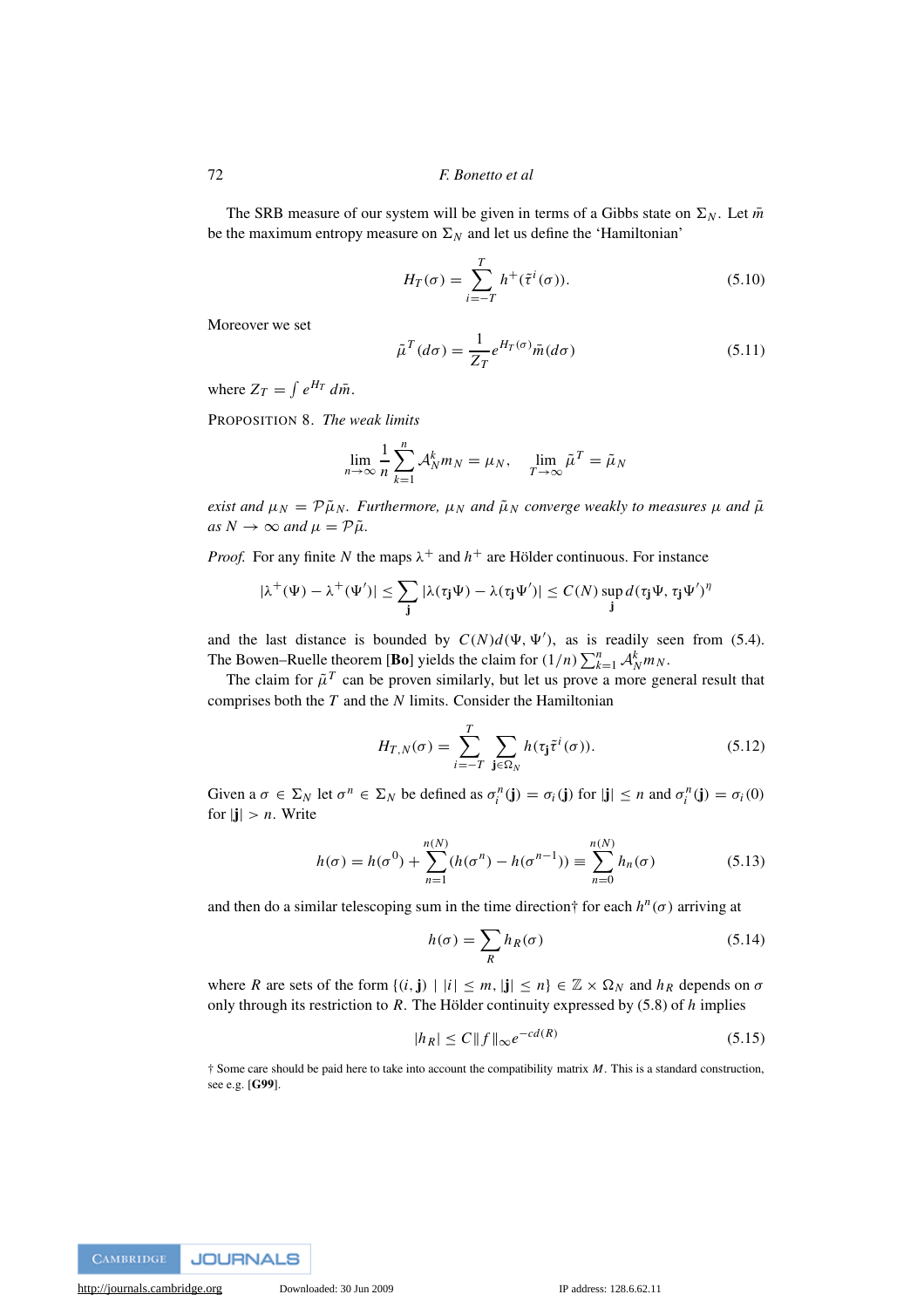where  $d(R)$  is the diameter of R. For the full Hamiltonian we get now

$$
H_{T,N}(\sigma) = \sum_{R} h_R(\sigma) \tag{5.16}
$$

where  $R$  are rectangles similar to the ones appearing in  $(5.14)$  but centered arbitrarily in  $[-T, T] \times \Omega_N$ . For the existence of the limit

$$
\lim_{N \to \infty} \lim_{T \to \infty} e^{H_{T,N}} \bar{m} \tag{5.17}
$$

(in any order, indeed) we refer the reader to e.g. [**BK**] where it is proven in our set-up provided that  $||f||_{\infty}$  is small enough. We should warn the reader that standard hightemperature expansion methods cannot be used when the interactions have a decay as in (5.15) where only the diameter of the set *R* occurs (one needs the volume of *R*). See [**BK**] for a discussion of these subtleties.

Finally we have to prove that  $\lim_{N\to\infty} \mu_N = \mu$ . To do this one can use the symbolic map *P*. Some care should be paid to the fact that *P* is not one-to-one. Indeed the points on the set

$$
\partial_{\infty}\mathcal{Q}=\bigcup_{n=-\infty}^{\infty}\bigcup_{s}\partial\mathcal{Q}_{s}
$$

have more than one symbolic representation. Hence we need to show that for every *s* and *N* we have  $\mu_N(\partial \mathcal{Q}_s) = 0$ . For  $N < \infty$  this is evident while for  $N = \infty$  it follows from a standard argument [**JP**].

#### 6. *Decomposition of the SRB measure*

6.1. *Coordinates on rectangles.* In order to study the projection of the SRB measure on finitely many tori we need to express it in terms of our parameterization of the stable and unstable manifolds constructed in §4. To do this we will introduce new coordinates on the rectangles  $Q_s$ . For  $\Psi \in Q_s$  let

$$
W_s^{\pm}(\Psi) = W^{\pm}(\Psi) \cap \mathcal{Q}_s. \tag{6.1}
$$

Let us fix an arbitrary point  $\psi_i$  on each basic rectangle  $Q_i$  of the 2-torus. Observe that  $Q_i = U_i \times S_i$  where  $U_i$  and  $S_i$  are segments in the direction of  $e^+$  and  $e^-$ , respectively, containing  $\psi_i$ . We set  $\bar{\Psi}_s = (\psi_{s(i)})_{i \in \Omega} \in \mathbf{Q}_s$  and call  $\Psi_s = X(\bar{\Psi}_s)$  the *center* of  $\mathcal{Q}_s$ . From the fact that  $Q_s$  is a rectangle we know that for every  $\Psi \in Q_s$  there is one and only one  $\Psi' \in W_s^-(\Psi_s)$  such that  $\Psi \in W_s^+(\Psi')$ . Hence there exists a unique  $\xi^- \in \mathbb{R}^{\Omega_N}$  such that  $\Psi' = S_{\Psi_s}^-(\xi^-)$  and a unique  $\xi^+ \in \mathbb{R}^{\Omega_N}$  such that  $\Psi = S_{\Psi'}^+(\xi^+)$ . Thus we have a one-to-one map  $\Psi \in \mathcal{Q}_s \to (\xi^-, \xi^+) \in \mathbb{R}^{\Omega_N} \times \mathbb{R}^{\Omega_N}$  whose inverse we will, with slight abuse, denote by  $\Psi^N(\xi^-, s, \xi^+)$ , i.e.

$$
\Psi^N(\xi^-, s, \xi^+) = S^+_{S^-_{\Psi_s}(\xi^-)}(\xi^+). \tag{6.2}
$$

 $\Psi^N$  can be viewed as a continuous map  $M_N \to T_N$  where  $M_N$  is a compact subset of  $S_N \times \mathbb{R}^{\Omega_N} \times \mathbb{R}^{\Omega_N}$  given by

$$
\mathcal{M}_N = \{ (\xi^-, s, \xi^+) \mid s \in S_N, \xi^- \in I_N(s), \xi^+ \in J_N(s, \xi^-) \}
$$
(6.3)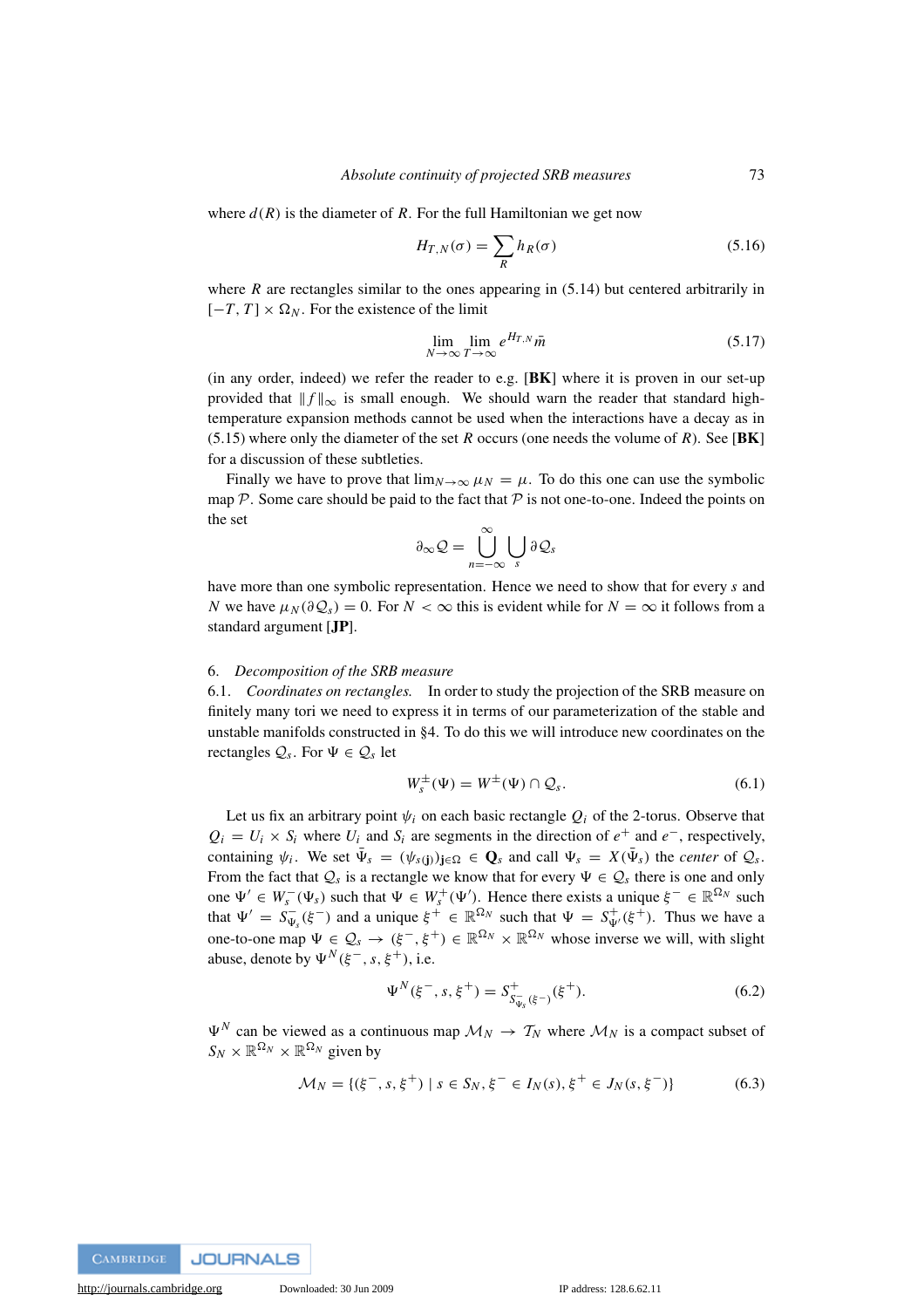where

$$
I_N(s) = (S_{\Psi_s}^-)^{-1} W_s^-(\Psi_s)
$$
\n(6.4)

and

$$
J_N(s, \xi^-) = (S_{\Psi'}^+)^{-1} W_s^+ (\Psi'), \quad \Psi' = S_{\Psi_s}^- (\xi^-). \tag{6.5}
$$

Denoting the points in  $M_N$  by  $m$ , we have by translation invariance (see Proposition 3)

$$
\Psi_{\mathbf{i}}^N(m) = \Psi_0^N(\tau_{-\mathbf{i}}m).
$$

It is easy to see from the properties of the maps  $S_{\Psi}^{\pm}$  that there exists an *r* independent of *N* such that  $M_N \subset S_N \times C_r^N \times C_r^N = \widehat{M}_N$  where  $C_r^N$  is the cube of side *r* centered at the origin of  $\mathbb{R}^{\Omega_N}$ .

Setting  $C_r^{\infty}$  equal to the *r*-cube in  $\mathbb{R}^{\Omega}$  and giving it the topology defined by the metric

$$
d(\xi, \xi') = \sum_{\mathbf{j}} 2^{-|\mathbf{j}|} |\xi_{\mathbf{j}} - \xi'_{\mathbf{j}}| \tag{6.6}
$$

and  $S_{\infty} = \{1, ..., m\}^{\Omega}$  with the metric

$$
d(s, s') = \sum_{j} 2^{-|j|} |s(j) - s'(j)|
$$
 (6.7)

we have that  $C_r^{\infty}$  and  $S_{\infty}$  are compact metric spaces. We can view *M* as a compact subset of *M*.

The following proposition summarizes the important properties of the function  $\Psi^N$ .

PROPOSITION 9. *There exists an r such that*  $\Psi^N$  *can be extended to a function from*  $\widehat{M}_N$ *to T*, still denoted by  $\Psi^N$ . For every  $s \in S_N$ ,  $\Psi^N(\xi^-, s, \xi^+)$  is one-to-one from  $C_r^N \times C_r^N$ *into its image. Moreover*  $\Psi_0^N$  *converge as*  $N \to \infty$  *uniformly to a Hölder continuous function*  $\Psi_0$ *. Finally, for each*  $(\xi^-, s)$ *,*  $\Psi_0(\xi^-, s, \xi^+)$  *is analytic in*  $\xi^+$  *for*  $|\text{Im } \xi_i|$  < 1*.* 

*Proof.* The extensions follows from the fact that *ξ*<sup>+</sup> and *ξ*<sup>−</sup> are global coordinates on the unstable and stable manifolds. Moreover the image of  $C_r^N \times C_r^N$  under  $\Psi^N$  is close to  $\mathbf{Q}_s$ for every *s*, from which the one-to-one property follows.

The regularity property in  $\xi^{\pm}$  immediately follows from Proposition 1 while the regularity in *s* is a consequence of the construction of the center  $\Psi_s$ , see definition after  $(6.1)$ .

Let us spell out the correspondence between the coordinates  $(\xi^-, s, \xi^+)$  and the symbolic representation. Define

$$
C_s = \{ \sigma | \sigma_0 = s \},\tag{6.8}
$$

i.e. the set of all the sequences  $\sigma$  that agree with *s* at the position 0. On  $C_s$  we have coordinates  $\sigma^{\pm} \in S_N^{\mathbb{Z}^{\pm}} \equiv \Sigma_N^{\pm}$  where  $\mathbb{Z}^{\pm}$  are the strictly positive (negative) integers and

$$
(\sigma^-,\sigma^+) \to \sigma^- \vee s \vee \sigma^+
$$

is one-to-one  $\Sigma_N^- \times \Sigma_N^+ \to C_s$ . Clearly  $\mathcal{P}(C_s) = \mathcal{Q}_s$  and given a point  $\bar{\sigma} \in C_s$  with  $P(\bar{\sigma}) = \Psi$  then

$$
W_s^+(\Psi) = \{ \mathcal{P}(\bar{\sigma}^-, s, \sigma^+) | \sigma^+ \in \Sigma_N^+ \},
$$
  
\n
$$
W_s^-(\Psi) = \{ \mathcal{P}(\sigma^-, s, \bar{\sigma}^+) | \sigma^- \in \Sigma_N^- \}.
$$
\n(6.9)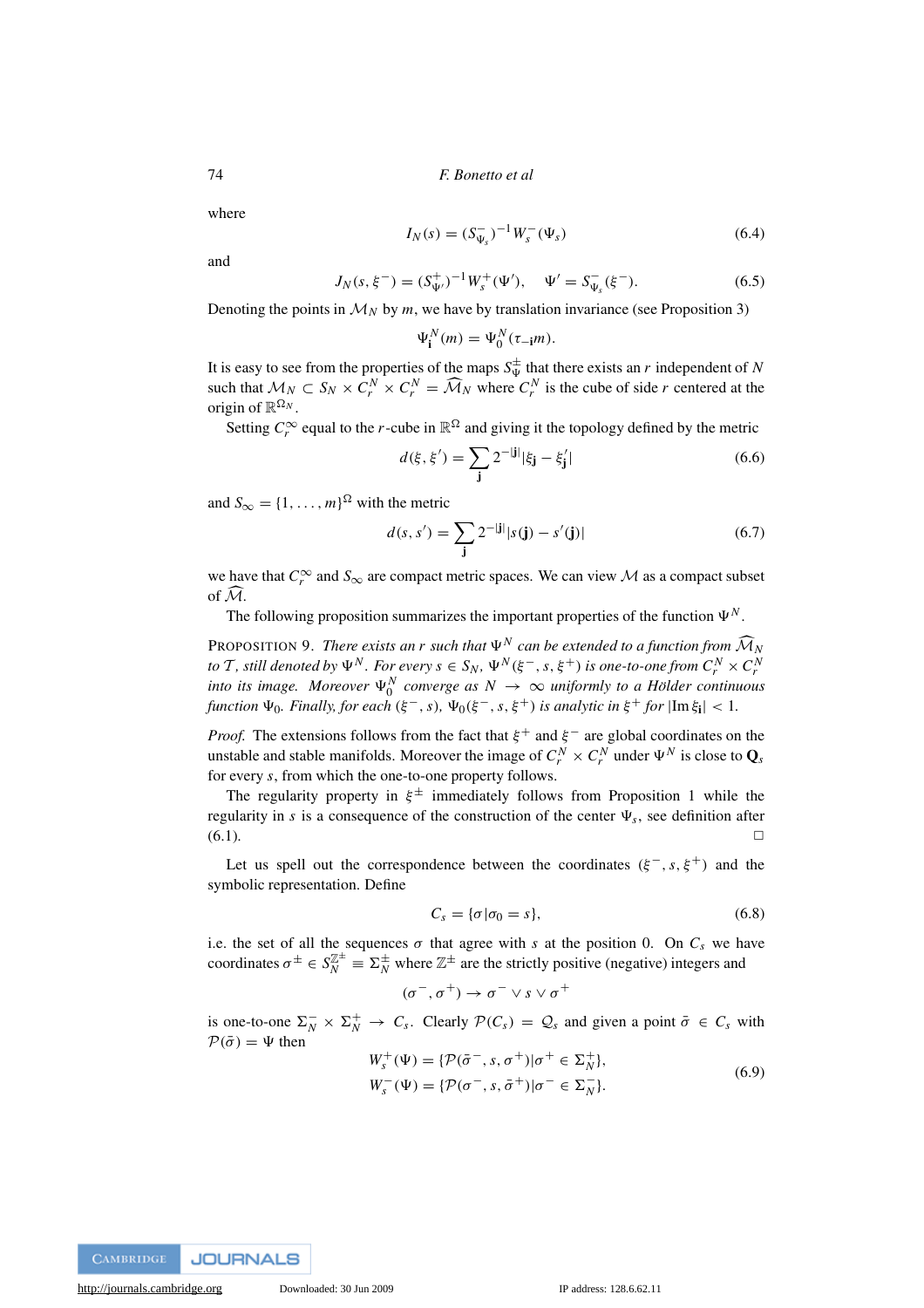Now the map  $\Theta_N$  given by

$$
\Theta_N(\sigma)=\Psi_N^{-1}(\mathcal{P}(\sigma))
$$

gives the desired correspondence between the two coordinate systems.

6.2. *Decomposition in finite volume.* Our goal is to find a representation of the SRB measure in terms of the coordinates  $(\xi^-, s, \xi^+)$ . Let us define

$$
v_N = \Theta_N \tilde{\mu}_N.
$$

We will decompose the measure  $\tilde{\mu}_N$  in a convolution of different probability measures and then discuss their image under the map  $\Theta_N$ . Since the volume N is kept fixed in this subsection, we will omit it in the notation. Recall that  $\tilde{\mu} = \lim_{T \to \infty} \tilde{\mu}^T$  with

$$
\tilde{\mu}^T(d\sigma) = \frac{1}{Z_T} e^{H_T(\sigma)} \bar{m}(d\sigma).
$$

Write  $\sigma = \sigma^- \vee s \vee \sigma^+$  and decompose the maximum entropy measure as

$$
\bar{m}(d\sigma) = \bar{m}(d\sigma^{-}|s)\bar{m}(d\sigma^{+}|s)b(ds)
$$
\n(6.10)

where  $\bar{m}(d\sigma^{\pm}|s)$  is the measure  $\bar{m}$  on  $\Sigma_N^{\pm}$  conditioned on *s* and *b* is the counting measure on  $S_N$ . Similarly decompose the Hamiltonian

$$
H_T(\sigma) = H_T^+(\sigma) + H_T^-(\sigma)
$$

into terms depending mostly on the  $\sigma^+$  or  $\sigma^-$ :

$$
H_T^+(\sigma) = \sum_{i=1}^T h^+(\tau^i \sigma), \quad H_T^-(\sigma) = \sum_{i=0}^T h^+(\tau^{-i} \sigma). \tag{6.11}
$$

Define on  $\Sigma_N^+$  the probability measure, depending parametrically on *s* and  $\sigma^-$ :

$$
\tilde{\mu}_{s,\sigma}^T (d\sigma^+) = \frac{1}{Z_T(s,\sigma^-)} e^{H^+(\sigma^- \vee s \vee \sigma^+)} \bar{m} (d\sigma^+|s)
$$
\n(6.12)

where

$$
Z^{T}(s,\sigma^{-}) = \int e^{H^{+}(\sigma^{-}\vee s\vee\sigma^{+})} \bar{m}(d\sigma^{+}|s).
$$
 (6.13)

Let  $\sigma_s = \sigma_s^- \vee s \vee \sigma_s^+$  be the symbolic representation of the center  $\Psi_s$  of  $Q_s$  and set

$$
\tilde{\mathcal{I}}_T(\sigma) = H_T^-(\sigma) - H_T^-(\sigma^- \vee s \vee \sigma_s^+).
$$

We can then write our measure as

$$
\tilde{\mu}^T(d\sigma) = e^{\tilde{\mathcal{I}}_T(\sigma)} \tilde{\mu}^T_{s,\sigma} - (d\sigma^+) \tilde{\mu}^T_s(d\sigma^-) b(ds) \tag{6.14}
$$

where

$$
\tilde{\mu}_s^T(d\sigma^-) = \frac{Z_T(s, \sigma^-)}{Z_T} e^{H_T^-(\sigma^- \vee s \vee \sigma_s^+)} \bar{m}(d\sigma^-|s). \tag{6.15}
$$

The following proposition characterizes the images under  $\Theta$  of  $\mu_{s,\sigma}^T$ ,  $\mu_s^T$  and  $\tilde{\mathcal{I}}_T$ .

**JOURNAL CAMBRIDGE**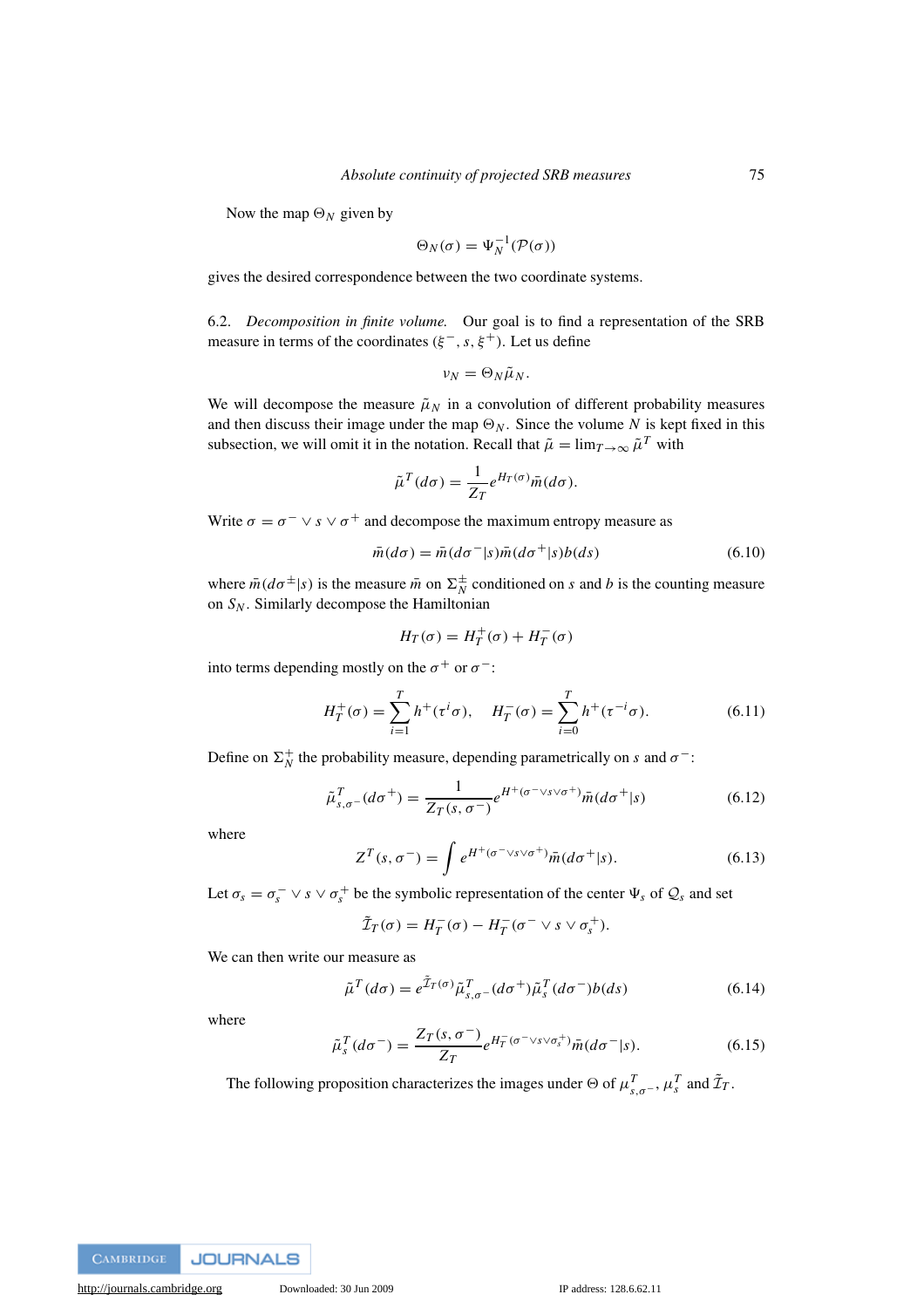PROPOSITION 10.

- (a) *The limit*  $\tilde{\mu}_{s,\sigma_-} = \lim_{T \to \infty} \tilde{\mu}_{s,\sigma_-}^T$  *exists, and*  $v_{s,\xi^-} = \Theta \mu_{s,\sigma^-}$  *is the normalized Lebesgue measure*  $|J_N(s, \xi^-)|^{-1} d\xi^+$  *on*  $J_N(s, \xi^-)$  where  $\xi^-$  is given by  $\Theta(\sigma^- \vee$  $s \vee \sigma_s^+$ ) =  $(\xi^-, s, 0)$  *and*  $|J_N(s, \xi^-)|$  *is the Lebesgue measure of*  $J_N(s, \xi^-)$ *.*
- (b) *The limit*  $\tilde{\mu}_s = \lim_{T \to \infty} \tilde{\mu}_s^T$  *exists, and*  $v_s = \Theta \mu_s$  *is a positive Borel measure of finite mass on*  $I_N(s)$ *.*
- (c) The functions  $\tilde{\mathcal{I}}_T \circ \Theta^{-1}$  converge uniformly on  $\mathcal{M}_N$  to a Hölder continuous function  $I(\xi^-, s, \xi^+)$ *. The function*  $I(\xi^-, s, \xi^+)$  *can be extended to a Hölder continuous function*  $\widehat{M}_N$ *.*

*Proof.* Since these claims are rather standard we will be brief. (a) Let

$$
\bar{H}_T(\sigma) = \sum_{i=1}^T h^+(\tau^i \sigma) + \sum_{i=0}^T h^-(\tau^{-i} \sigma)
$$

where  $h^{-}(\tau^{-i}\sigma) = \lambda^{-}(\mathcal{P}(\sigma))$  with

$$
\lambda^{-}(\Psi) = -\log \det(\Lambda_{-}^{-1} \mathcal{L}^{-} (X^{-1}(\Psi))). \tag{6.16}
$$

Define the measure

$$
\bar{\mu}^T(d\sigma) = \frac{1}{\bar{Z}_T} e^{\bar{H}_T(\sigma)} \bar{m}(d\sigma)
$$

and its image  $\bar{v}^T = \Theta_N \bar{\mu}^T$ . It is well known that  $\bar{v} \equiv \lim_{T \to \infty} \bar{v}^T$  exists and is absolutely continuous with respect to the Lebesgue measure with a continuous density. Thus, its restriction to  $Q_s$  is given in the  $\xi^{\pm}$  coordinates as

$$
\bar{\nu}_s(d\xi^+, d\xi^-) = g_s(\xi^+, \xi^-) d\xi^+ d\xi^-
$$

with *g* continuous.

On the other hand, we may decompose  $\bar{\nu}$  as we did  $\mu$  above and get

$$
\bar{\nu}_s(d\xi^+, d\xi^-) = e^{\bar{\mathcal{I}}(\xi^-, s, \xi^+)} \nu_{s, \xi^-}(d\xi^+) \bar{\nu}_s(d\xi^-)
$$

for some Borel measure  $\bar{v}_s$  and continuous  $\bar{\mathcal{I}}$ . Hence we conclude that  $v_{s,\bar{z}}$ − is absolutely continuous with respect to the Lebesgue measure on  $J_N(s, \xi^-)$ :

$$
\nu_{s,\xi^-}(d\xi^+) = f_{s,\xi^-}(\xi^+) d\xi^+
$$

where  $f_{s,\xi^-}(\xi^+)$  is continuous in all variables.

Let now  $A_u$  be the map  $A$  restricted to the unstable manifold. We get then

$$
(\mathcal{A}_{u}\nu_{s,\xi^{-}})(d\xi_{1}^{+}) = \det(\tilde{\mathcal{L}}^{+}(\Psi(\xi^{-}, s, \xi^{+})))^{-1}f_{s,\xi^{-}}(\xi^{+})d\xi_{1}^{+},
$$
(6.17)

where  $\mathcal{A}(\Psi(\xi^-, s, \xi^+)) = \Psi(\xi_1^-, s_1, \xi_1^+).$ 

From the definition of  $\tilde{\mu}_{s,\sigma}$  – (6.12), one concludes that  $\tau \mu_{s,\sigma^-} = z(s,\sigma^-)e^{h^+} \mu_{s_1,\sigma_1^-}$ 

where we have set  $\tau \sigma = \sigma_1$  and  $z(s, \sigma^-) = \lim_{T \to \infty} Z_{T-1}(s, \sigma^-) Z_T^{-1}(s, \sigma^-)$ . From this it follows that

$$
(\mathcal{A}_{u}v_{s,\xi^{-}})(d\xi_{1}^{+}) = \tilde{z}(s,\xi^{-})\det(\tilde{\mathcal{L}}^{+}(\Psi(\xi^{-},s,\xi^{+})))^{-1}f_{s,\xi^{-}}(\xi_{1}^{+})d\xi_{1}^{+}
$$
(6.18)

**CAMBRIDGE JOURNA**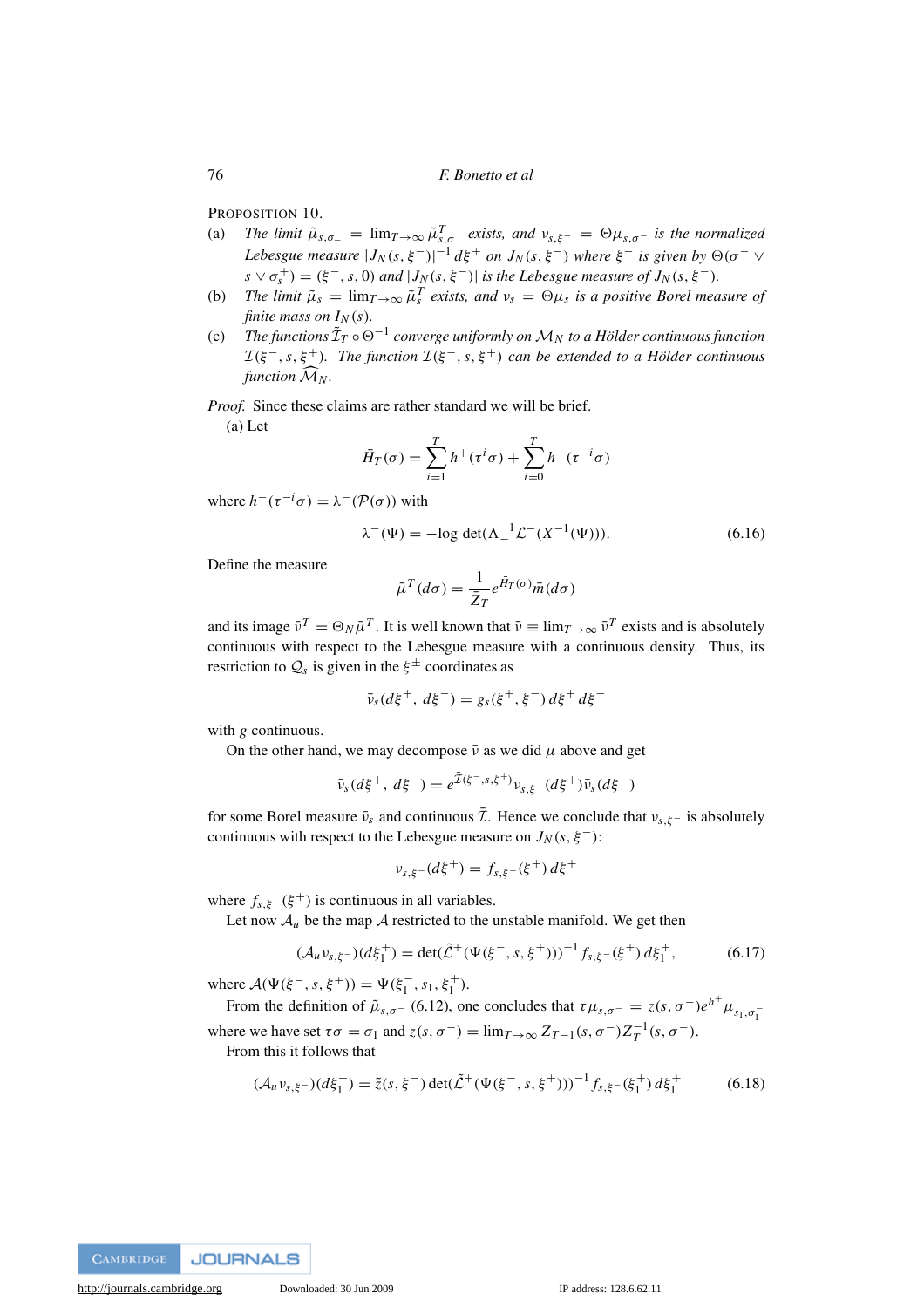so that we have  $f_{s_1, \xi_1^-}(\xi_1^+) = \tilde{z}(s, \xi^-) f_{s, \xi^-}(\xi^+)$ . We can now fix  $s, \xi^-$  and choose *s*−*n*,  $\xi$ <sup>−</sup><sub>*n*</sub></sub> and *J*−*n* ⊂ *J*(*s*−*n*,  $\xi$ <sup>−</sup><sub>*n*</sub></sub>) so that *A*<sup>*n*</sup><sub>*u*</sub> maps *J*−*n* bijectively onto *J*(*s*,  $\xi$ <sup>−</sup>). It follows that

$$
f_{s,\xi^-}(\xi^+) = \prod_{i=1}^n \tilde{z}(s_{-i}, \xi_{-i}^-) f_{s_{-n}, \xi_{-n}^-}(\xi_{-n}^+)
$$

with  $\xi_{-n}^+ \in J_{-n}$ . By expansiveness of  $A_u$  the intervals  $J_{-n}$  shrink exponentially and the right-hand side of the above equation converges to a  $\xi^+$ -independent limit. Clearly this limit is fixed by the fact that  $v_s$ <sub> $s-$ </sub> is a probability measure.

(b) In statistical mechanics terms  $\tilde{\mu}_s$  is the Gibbs measure for spins  $\sigma^-$  in the half-space of negative time, with  $s \vee \sigma^+$  as boundary conditions in non-negative times. The  $T \to \infty$  limit then follows from exponential decay of interactions guaranteed by the Hölder property of  $h^+$ .

(c) We have

$$
\mathcal{I}(\xi^-, s, \xi^+) = \lim_{T \to \infty} \sum_{i=0}^T \lambda^+ (\mathcal{A}^{-i}(\Psi^N(\xi^-, s, \xi^+))) - \lambda^+ (\mathcal{A}^{-i}(\Psi^N(\xi^-, s, 0))). \tag{6.19}
$$

By Hölder continuity of  $\lambda^+$  the summand is bounded in absolute value by

$$
C(N)d(\mathcal{A}^{-i}(\Psi^N(\xi^-,s,\xi^+)),\mathcal{A}^{-i}(\Psi^N(\xi^-,s,0))) \leq C(N)2^{-i\eta}.
$$

Hence the limit as  $T \rightarrow \infty$  exists. The extension follows immediately from the representation (6.19).  $\Box$ 

To summarize, the SRB measure for  $A_N$  in the  $m = (\xi^-, s, \xi^+)$  coordinates can be written as

$$
\nu(dm) = e^{\mathcal{I}(m)} 1_{J(s,\xi^{-})}(\xi^{+}) b(ds) \nu_{s}(d\xi^{-}) \frac{d\xi^{+}}{|J(s,\xi^{-})|}.
$$
\n(6.20)

6.3. *Decomposition in the infinite volume limit.* We are interested in the limit as  $N \rightarrow$  $\infty$  of the above measures but to study the projected SRB measure we will decompose  $v_s$ , extracting from it a finite-dimensional part  $\xi_M$  of the unstable coordinate  $\xi^+$ . Thus let us fix an integer *M* and for  $N > M$  write  $\mathbb{R}^{\Omega_N} = \mathbb{R}^{\Omega_M} \times \mathbb{R}^{\Omega_N \setminus \Omega_M}$  and  $\xi^+ = (\xi_M, \xi^{\perp})$ accordingly. The actual value of *M* we need to study the projected SRB measure will be fixed in the following section. We can rewrite (6.19) as

$$
\mathcal{I}_N(m) = \lim_{T \to \infty} \sum_{i=0}^T (\lambda^+ (\mathcal{A}^{-i}(\Psi^N(\xi^-, s, \xi^+))) - \lambda^+ (\mathcal{A}^{-i}(\Psi^N(\xi^-, s, (0, \xi^\perp))))))
$$
  
+ 
$$
\lim_{T \to \infty} \sum_{i=0}^T (\lambda^+ (\mathcal{A}^{-i}(\Psi^N(\xi^-, s, (0, \xi^\perp)))) - \lambda^+ (\mathcal{A}^{-i}(\Psi^N(\xi^-, s, 0))))
$$
  
=  $\mathcal{J}_N(m) + \mathcal{K}_N(m')$  (6.21)

where the triple  $(\xi^-, s, \xi^\perp)$  was denoted by *m'*. Let  $\mathcal{M}'_N$  be the set of all  $m' = (\xi, s, \xi^\perp)$ such that  $(\xi, s, \xi^{\perp}, \xi_M) \in \mathcal{M}_N$  for some  $\xi_M$ . Clearly  $\mathcal{M}'_N \subset S_N \times C_r^{N,M} = \widehat{\mathcal{M}}'_N$  where  $C_r^{N,M}$  is the cube of side *r* in  $\mathbb{R}^{\Omega_N/\Omega_M}$ . Given  $\xi^{\perp} \in C_r^{N,M}$ , we set

$$
\{\xi_M \mid (\xi_M, \xi^{\perp}) \in J_N(s, \xi^{-})\} \equiv J_N(m') \subset C_r^M \tag{6.22}
$$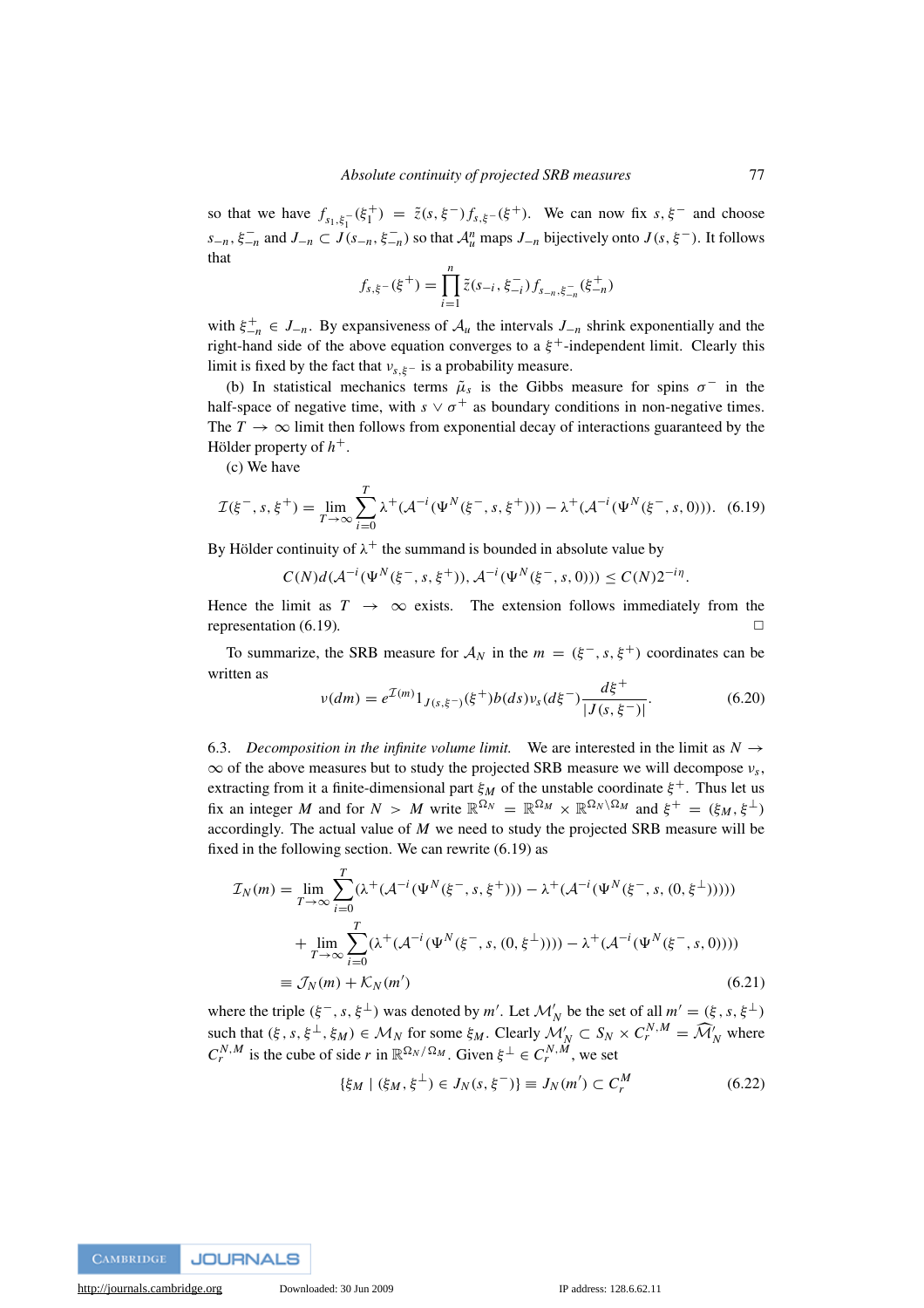while, given  $\xi_M \in C_r^M$ , we set

$$
\{\xi^{\perp} \mid (\xi_M, \xi^{\perp}) \in J_N(s, \xi^-)\} \equiv J_N^{\perp}(s, \xi^-, \xi_M) \subset C_r^{N,M}.
$$
 (6.23)

Finally, let the projection of the set  $J_N(s, \xi^-)$  to the  $\xi^{\perp}$ -direction, i.e. to  $\mathbb{R}^{\Omega_N \setminus \Omega_M}$ , be denoted by  $J_N^{\perp}(s, \xi^-)$ . Clearly we have

$$
J_N^{\perp}(s,\xi^-) = \bigcup_{\xi_M \in C_r^M} J_N^{\perp}(s,\xi^-, \xi_M).
$$

We may then rewrite the SRB measure (6.20) as

$$
\nu_N(dm) = \rho_N(dm')\vartheta_{m'}^N(d\xi_M),\tag{6.24}
$$

where

$$
\rho_N(dm') = e^{\mathcal{K}_N(m')} 1_{J_N^{\perp}(s,\xi^-)}(\xi^{\perp}) b(ds) \nu_{Ns}(d\xi^-) \frac{d\xi^{\perp}}{|J_N(s,\xi^-)|}
$$
  

$$
\vartheta_{m'}^N(d\xi_M) = e^{\mathcal{J}_N(m)} 1_{J_N(m')}(\xi_M) d\xi_M.
$$

Clearly for every finite *N* and every continuous function  $T_N$  on  $M_N$  we can write

$$
\int T_N(m)\nu_N(dm) = \int \rho_N(dm') \int \vartheta_{m'}^N(d\xi_M) T_N(m).
$$

We now want to show that we can take the limit of this identity.

PROPOSITION 11. *There exist a bounded Hölder continuous function*  $\mathcal J$  *on*  $\widehat{\mathcal M}$ *, a Borel measure*  $\rho(dm')$  *of finite mass on*  $\widehat{\mathcal{M}}'$  *and a Borel set*  $J(m')$  *in*  $C_r^M$  *such that given a continuous function*  $T$  *on*  $M_{\infty}$  *we have the decomposition* 

$$
\int T(m)\nu(dm) = \int \rho(dm') \int \vartheta_{m'}(d\xi_M)T(m)
$$

*where*

$$
\vartheta_{m'}(d\xi_M) = e^{\mathcal{J}(m)} 1_{J(m')}(\xi_M) d\xi_M.
$$

*Proof.* We show first that the functions  $J_N$  converge to a bounded Hölder continuous function on  $\widehat{M}$ . For this observe that

$$
\lambda^{+}(\Psi^{N}(\xi^{-}, s, \xi^{+})) - \lambda^{+}(\Psi^{N}(\xi^{-}, s, (0, \xi^{\perp})))
$$
\n
$$
= \sum_{i \in \Omega_{N}} (\lambda(\tau_{i}\Psi^{N}(\xi^{-}, s, \xi^{+})) - \lambda(\tau_{i}\Psi^{N}(\xi^{-}, s, (0, \xi^{\perp}))). \tag{6.25}
$$

By the Hölder continuity of  $\lambda$  (5.8) we have

$$
\begin{split} |\lambda(\tau_{\mathbf{i}}\Psi^{N}(\xi^{-},s,\xi^{+})) - \lambda(\tau_{\mathbf{i}}\Psi^{N}(\xi^{-},s,(0,\xi^{\perp})))| \\ &\leq C\varepsilon d(\tau_{\mathbf{i}}\Psi^{N}(\xi^{-},s,\xi^{+}),\tau_{\mathbf{i}}\Psi^{N}(\xi^{-},s,(0,\xi^{\perp})))^{\gamma} \\ &\leq C\varepsilon\bigg(\sum_{\mathbf{j}} 2^{-|\mathbf{j}|}|\Psi^{N}_{\mathbf{j}-\mathbf{i}}(\xi^{-},s,\xi^{+}) - \Psi^{N}_{\mathbf{j}-\mathbf{i}}(\xi^{-},s,(0,\xi^{\perp}))|\bigg)^{\gamma}. \end{split}
$$

**JOURNAL** 

**CAMBRIDGE**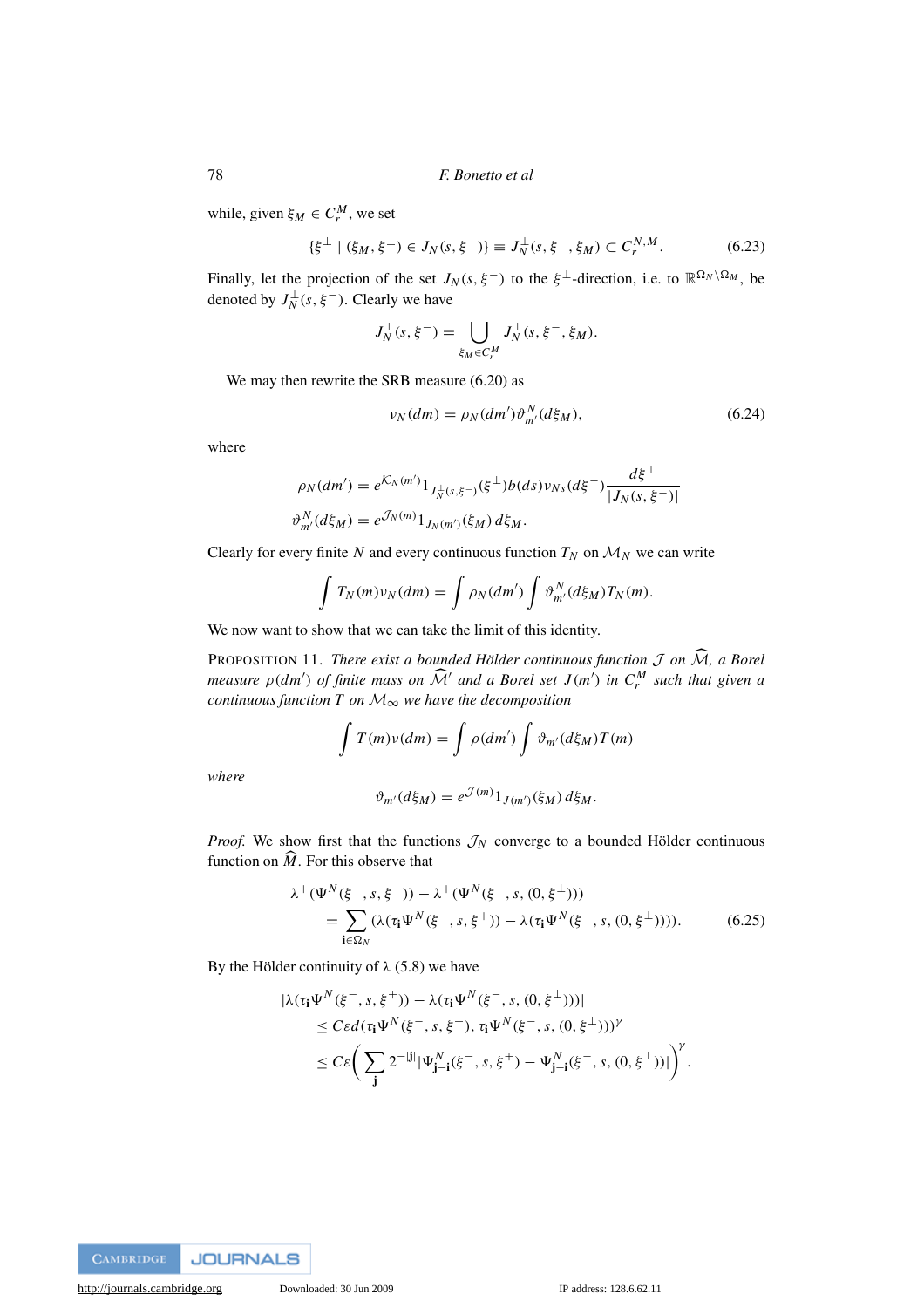From the regularity property of  $\Psi^N$  at fixed *(s, ξ<sup>-</sup>)* we infer

$$
|\Psi_{\mathbf{k}}^{N}(\xi^{-}, s, \xi^{+}) - \Psi_{\mathbf{k}}^{N}(\xi^{-}, s, (0, \xi^{\perp}))| \leq Ce^{-c \operatorname{dist}(\mathbf{k}, \Omega_{M})}
$$
(6.26)

so that

$$
|\lambda^{+}(\Psi^{N}(\xi^{-}, s, \xi^{+})) - \lambda^{+}(\Psi^{N}(\xi^{-}, s, (0, \xi^{\perp})))| \le C_M \varepsilon
$$
 (6.27)

uniformly in *N*. Observe finally that from (6.27) we get

$$
|\lambda^{+}(\mathcal{A}^{-i}(\Psi^{N}(\xi^{-}, s, \xi^{+}))) - \lambda^{+}(\mathcal{A}^{-i}(\Psi^{N}(\xi^{-}, s, (0, \xi^{\perp}))))| \le C_M e^{-ci} \varepsilon
$$
 (6.28)

because  $\Psi^N(\xi^-, s, (0, \xi^{\perp}))$  and  $\Psi^N(\xi^-, s, \xi^+)$  are on the same leaf of the unstable foliation. Convergence follows from convergence of  $\lambda$ , *A* and  $\Psi^N$ .

We will next prove that the masses of the measures  $\rho_N$  are uniformly bounded, i.e. that  $\rho_N(\mathcal{M}'_N) < C$  with *C* independent from *N*.

The set  $J_N(s, \xi^-)$  can be written as

$$
J_N(s, \xi^-) = \bigcap_{\mathbf{i} \in \Omega_N} J_{N\mathbf{i}}(s, \xi^-)
$$

where

$$
J_{N\mathbf{i}}(s,\xi^{-}) = \{\xi^{+} \mid Y_{\mathbf{i}}^{N}(m) \in U_{s_{\mathbf{i}}}\}\
$$

where  $U_s$  is the interval spanning the unstable side of the rectangle  $Q_s$  of the Markov partition of the linear map *A*. Moreover  $Y^N(m) = X^{-1}(\Psi^N(\xi^-, s, \xi^+))$  is a Hölder continuous function such that  $|\delta_{\xi_M} Y_i^N(m)| \leq Ce^{-\beta |\mathbf{i}|}$ .

Let us define the functions  $(R^{\pm}(\xi^{\perp}))_i = C^{\pm}_i \xi_i^{\perp}$  where the  $C^{\pm}_i = 1 \pm Ce^{-\omega |i|}$  for suitable *C* and  $\omega$ . We can then define the two sets

$$
K_N^{\pm}(s,\xi^-) = R^{\pm}(J_N^{\perp}(s,\xi^-,0)).
$$

From the property of the function *Y* it follows that, for suitable *C* and  $\omega$  we have

$$
J_N^{\perp}(s, \xi^-, \xi_M) \subset K_N^+(s, \xi^-) \quad \text{for every } \xi_M \in C_r^M,
$$
  

$$
J_N^{\perp}(s, \xi^-, \xi_M) \supset K_N^-(s, \xi^-) \quad \text{for every } \xi_M \in C_{r/2}^M.
$$

From this it follows that

$$
\int e^{\mathcal{K}_N(m')} 1_{J_N^{\perp}(s,\xi^-)}(\xi^{\perp}) d\xi^{\perp} \le \int e^{\mathcal{K}_N(m')} 1_{K_N^+(s,\xi^-)}(\xi^{\perp}) d\xi^{\perp}
$$
\n
$$
\int e^{\mathcal{I}_N(m)} 1_{J_N(s,\xi^-)}(\xi^+) d\xi^{\perp} \ge e^{-C_{\mathcal{J}}} \int e^{\mathcal{K}_N(m')} 1_{K_N^-(s,\xi^-)}(\xi^-) 1_{C_{r/2}^M}(\xi_M) d\xi^{\perp} d\xi_M.
$$

The following lemma will allow us to compare the right-hand sides of the two above inequalities.

LEMMA. For 
$$
\xi^{\perp} \in C_r^{N,M}
$$
 we have  $|\mathcal{K}_N(s, \xi^-, R^{\pm}(\xi^{\perp})) - \mathcal{K}_N(s, \xi^-, \xi^{\perp})| \leq C$ .

*Proof.*  $K_N(s, \xi^-, \xi^\perp)$  is given by (6.21). We can write

$$
\mathcal{K}_N(s,\xi^-, \xi^\perp) = \sum_i \mathcal{K}_{Ni}(s,\xi^-, \xi^\perp).
$$

**JOURNAI CAMBRIDGE**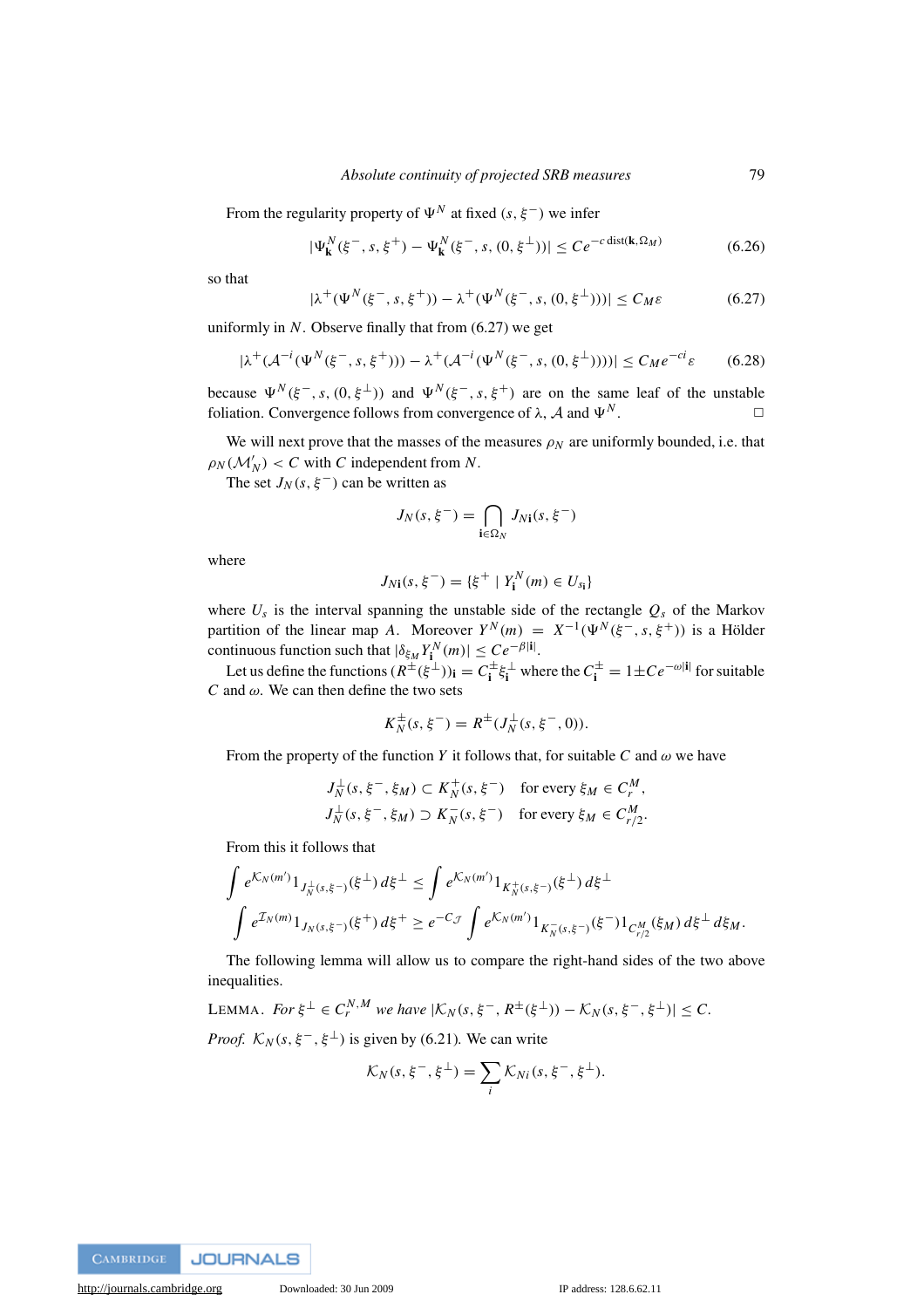We start bounding the term with  $i = 0$ . We have

$$
|K_{N0}(s, \xi^-, R^{\pm}(\xi^{\perp})) - K_{N0}(s, \xi^-, \xi^{\perp})|
$$
  
\n
$$
\leq |\lambda^+(\Psi^N(\xi^-, s, (0, R^{\pm}(\xi^{\perp})))) - \lambda^+(\Psi^N(\xi^-, s, (0, \xi^{\perp}))))|
$$
  
\n
$$
\leq \sum_{\mathbf{i}} |\lambda(\tau_{\mathbf{i}}\Psi^N(\xi^-, s, (0, R^{\pm}(\xi^{\perp})))) - \lambda(\tau_{\mathbf{i}}\Psi^N(\xi^-, s, (0, \xi^{\perp})))|.
$$
 (6.29)

We may now proceed as after (6.25), replacing (6.26) by

$$
|\Psi_{\mathbf{k}}^{N}(\xi^-, s, (0, R^{\pm}(\xi^{\perp}))) - \Psi_{\mathbf{k}}^{N}(\xi^-, s, (0, \xi^{\perp}))| \leq Ce^{-c \operatorname{dist}(\mathbf{k}, \Omega_M)} e^{-\omega |\mathbf{i}|}
$$

and bounding (6.29) by *Cε*. As in (6.28) we obtain that

$$
|\mathcal{K}_{Ni}(s,\xi^-,R^{\pm}(\xi^{\perp})) - \mathcal{K}_{Ni}(s,\xi^-, \xi^{\perp})| \leq Ce^{-c|i|} \varepsilon,
$$

which yields the claim.  $\Box$ 

Using the above lemma it follows that

$$
\frac{\int e^{\mathcal{K}_N(m')} 1_{J_N^{\perp}(s,\xi^-)}(\xi^{\perp}) d\xi^{\perp}}{\int e^{\mathcal{I}_N(m)} 1_{J_N(s,\xi^-)}(\xi^+) d\xi^+} \leq C.
$$

The boundedness of the measure  $\rho_N(dm')$  follows from the above estimate and the fact that  $v(dm)$  is a probability measure.

Let  $T(m)$  now be a continuous function on  $\hat{\mathcal{M}}$ . For  $m \in \hat{\mathcal{M}}$  define  $P_N m \in \hat{\mathcal{M}}$  to be the point that coincides with *m* on  $\Omega_N$  and is extended periodically outside  $\Omega_N$ , i.e.  $P_N m$  is also in  $\mathcal{M}_N$ ; see comment before (2.4). Set  $T_N(m) = T(P_N m)$ . The continuity of *T* and the weak convergence of  $v_N$  imply

$$
\int T(m)\nu(dm) = \lim_{N \to \infty} \int T_N(m)\nu_N(dm).
$$

Decomposing as in §6.2, we get

$$
\int T(m)\nu(dm) = \lim_{N \to \infty} \int b_N(ds)\nu_{Ns}(d\xi^-) \int \nu_{N,s,\xi^-}(d\xi^+) \widetilde{T}_N(m)
$$

with

$$
\widetilde{T}(m) = e^{\mathcal{I}(m)} T(m)
$$

and

$$
\nu_{N,s,\xi^{-}} = e^{\mathcal{I}_N(m)} 1_{J_N(s,\xi^{-})} (\xi^{+}) \frac{d\xi^{+}}{|J_N(s,\xi^{-})|}.
$$

By the weak convergence of both measures,

$$
\int T(m)\nu(dm) = \int b(ds)\nu_s(d\xi^-) \lim_{N \to \infty} \int \nu_{N,s,\xi^-}(d\xi^+) \widetilde{T}_N(m).
$$

We can rewrite the last limit as

$$
\lim_{N \to \infty} \int \nu_{N,s,\xi^-}(d\xi^+) \widetilde{T}_N = \lim_{N \to \infty} \int \rho_{N,s,\xi^-}(d\xi^{\perp}) g_N(m')
$$

**JOURNAL**  $\mathbf{a}$ 

<http://journals.cambridge.org> Downloaded: 30 Jun 2009 IP address: 128.6.62.11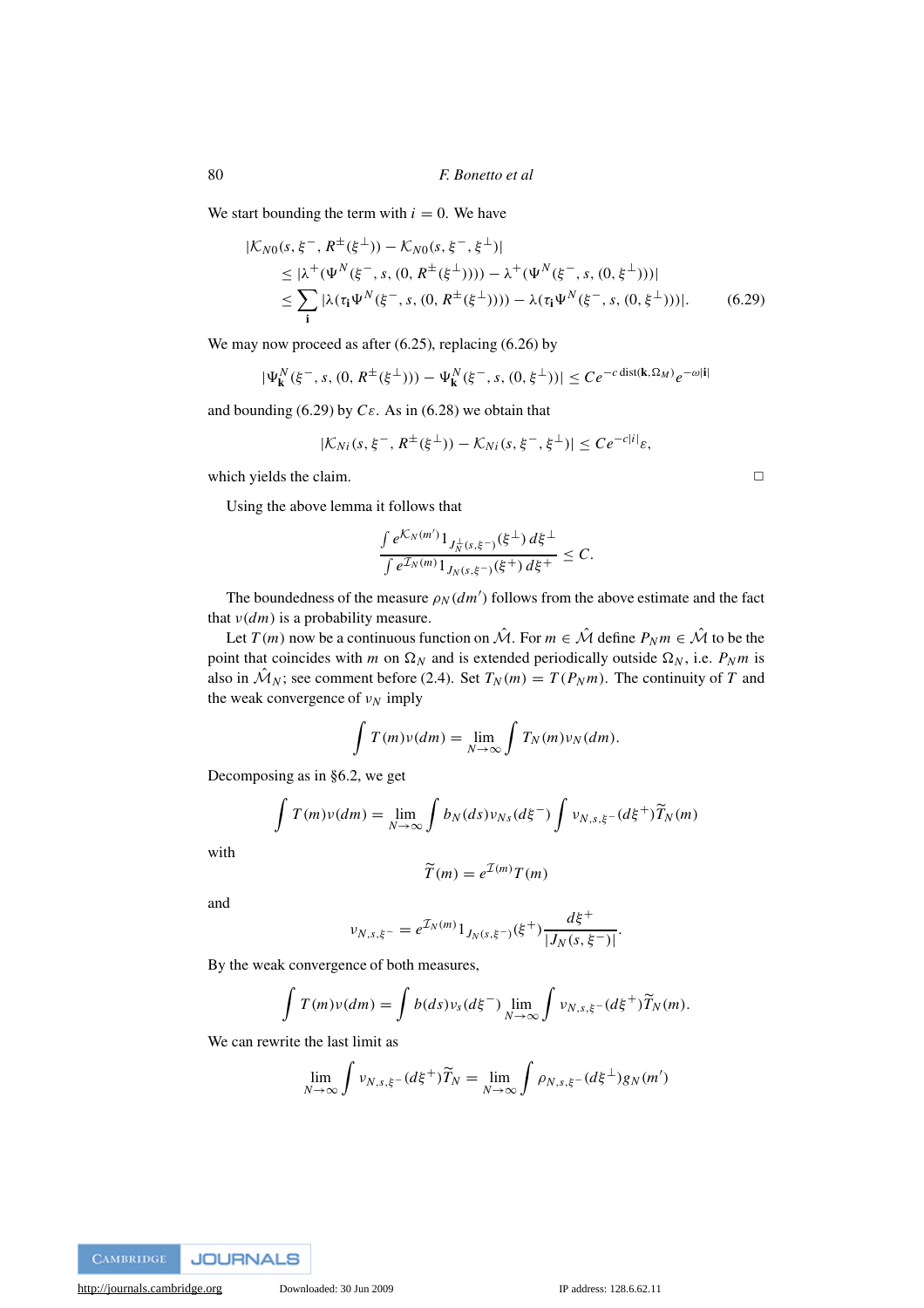where

$$
g_N(m') = \int 1_{J_N(m')}(\xi_M) \widetilde{T}_N(m) d\xi_M.
$$

Now let

$$
J^K(m') = \bigcap_{N>K} \bigcap_{\mathbf{i}\in\Omega_N/\Omega_K} \bigcap_{\xi_{\mathbf{i}}} J_N(\bar{m}');\tag{6.30}
$$

i.e. we take the union over  $N \geq K$  and  $\bar{m}'$  such that  $P_K \bar{m}' = P_K m'$ . Note that  $J^K(m')$ depends on  $m'$  only through  $P_K m$ . Set

$$
g^K(m') = \int 1_{J^K(m')}(\xi_M) \widetilde{T}_K(m) d\xi_M.
$$

By compactness there is a subsequence of the measures  $\rho_{N,s,\xi^-}$  that converges weakly to some  $\rho_{s,\xi}$ -. Moreover,  $g^K(m')$  are bounded measurable functions in  $C_f^K$ , hence they can be approximated by continuous ones on sets whose complements have arbitrary small Lebesgue measure and thus arbitrarily small  $\rho_{N,s,\xi}$ − measure, uniformly in *N*. Hence we get the limit

$$
\lim_{i \to \infty} \int \rho_{N_i,s,\xi} - (d\xi^+) g^K(m') = \int \rho_{s,\xi} - (d\xi^+) g^K(m').
$$

We need to estimate

$$
\int \rho_{N,s,\xi} - (d\xi^{\perp}) ((g_N(m') - g^K(m'))) \n= \int \rho_{N,s,\xi} - (d\xi^{\perp}) \cdot \int (1_{J_N(m')}(\xi_M) \widetilde{T}_N(m) - 1_{J^K(m')}(\xi_M) \widetilde{T}^K(m)) d\xi_M.
$$

By continuity of *T*, we have that  $\|\widetilde{T}_N - \widetilde{T}^K\|_{\infty} \to 0$  as  $N, K \to \infty$ . Thus it suffices to show

$$
\int \rho_{N,s,\xi^-}(d\xi^{\perp}) \int (1_{J_N(m')}(\xi_M) - 1_{J^K(m')}(\xi_M)) \widetilde{T}^K(m) d\xi_M \tag{6.31}
$$

tends to zero as  $N, K \rightarrow \infty$ . Since  $J_N(m') \subset J^K(m')$  the difference between the characteristic functions is non-zero only if there exists a  $\mathbf{j} \in \Omega_N$  and  $m'$ ,  $\bar{m}'$ , with  $P_K \bar{m}' = P_K m'$ , such that

$$
Y_j(P_N m', \xi_M) \notin U_{s_j},
$$
  

$$
Y_j(\bar{m}', \xi_M) \in U_{s_j}.
$$

Moreover, on the support of  $\rho_{N,s,\xi^-}$  we have

$$
Y_{\mathbf{j}}(P_N m', \tilde{\xi}_M) \in U_{s_{\mathbf{j}}}
$$

for some  $\tilde{\xi}_M$ . Recall that  $Y_{\mathbf{j}}(m) = \xi_{\mathbf{j}}^+ + \epsilon_{\mathbf{j}}(m)$  and for  $K \geq |\mathbf{j}|$  we have

$$
|\epsilon_{\mathbf{j}}(P_N m', \xi_M) - \epsilon_{\mathbf{j}}(\bar{m}', \xi_M)| \leq C \varepsilon e^{-c(K - |\mathbf{j}|)}
$$

and for  $|\mathbf{j}| \geq M$ 

$$
|\epsilon_{\mathbf{j}}(P_N m', \xi_M) - \epsilon_{\mathbf{j}}(P_N m', \tilde{\xi}_M)| \leq C \varepsilon e^{-c(|\mathbf{j}| - M)}.
$$

**JOURNAL CAMBRIDGE**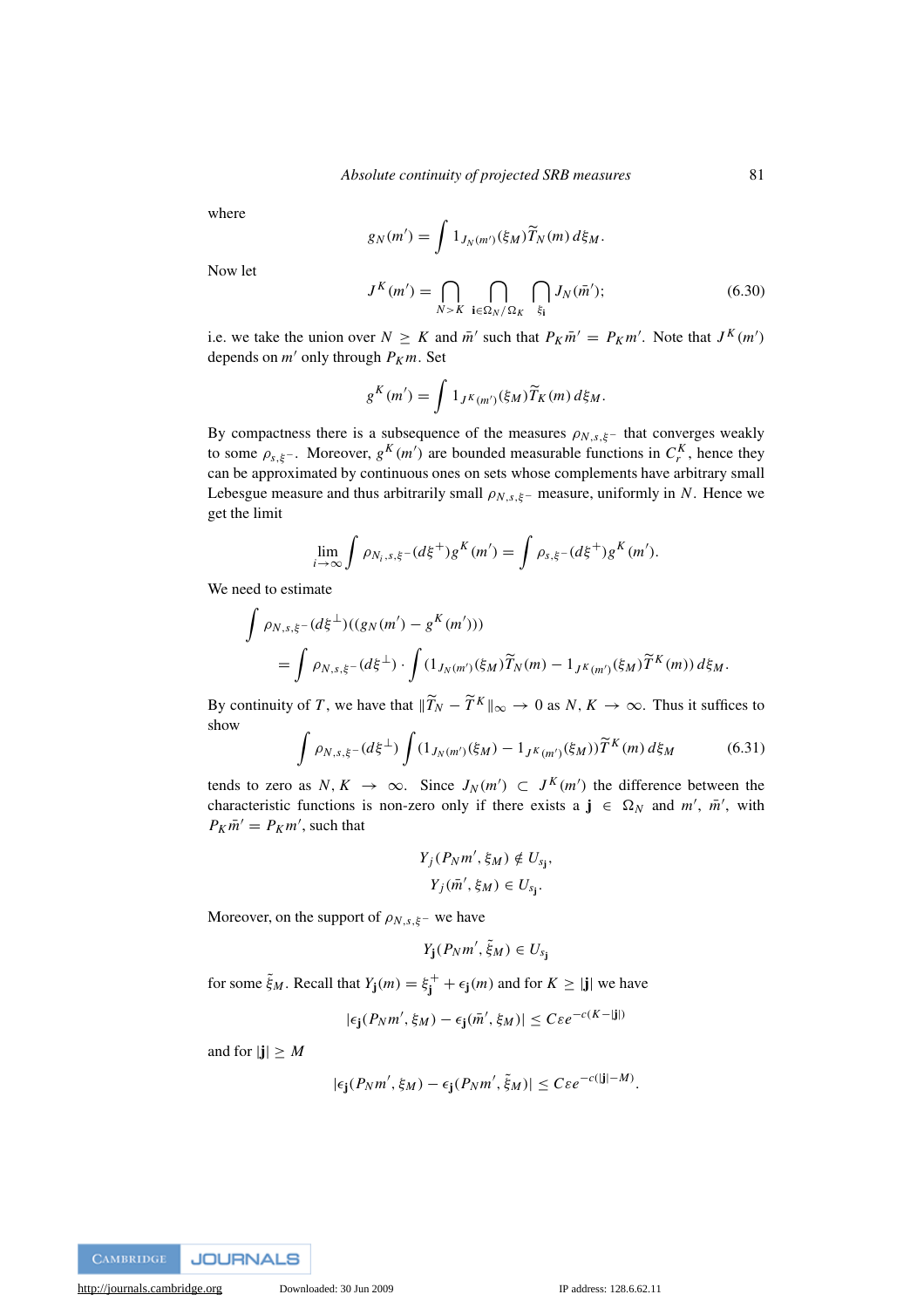Thus we may conclude that (6.31) is bounded by  $Ce^{-cK}$  and therefore

$$
\lim_{N\to\infty}\int \rho_{N,s,\xi}-(d\xi^{\perp})g_N(m')=\lim_{K\to\infty}\int \rho_{s,\xi}-(d\xi^{\perp})g^K(m').
$$

Since  $P_{K+1}\bar{m}' = P_{K+1}m'$  implies  $P_K\bar{m}' = P_Km'$  we get  $J^{K+1}(m') \subset J^K(m')$ . Defining the measurable set

$$
J(m') = \bigcap_{K} J^{K}(m')
$$

we get by dominated convergence

$$
\lim_{K \to \infty} g^K(m') = \int 1_{J(m')}(\xi_M) \widetilde{T}(m) d\xi_M
$$

whereby the proof is completed.  $\Box$ 

#### 7. *The projected SRB measure*

We now turn to the study of the projected SRB measure and to the proof of Proposition 1 and Theorem 2. We work with general  $N \leq \infty$  and suppress the *N*-dependence if no confusion can arise.

Recall that  $\Psi_0 : \mathcal{M} \to \mathbb{T}$  is the projection to the torus at the origin of  $\Omega$  expressed in the  $(\xi^-, s, \xi^+)$  coordinate representation for  $\Psi$ .  $\Psi_0$  is continuous on *M* and for fixed *s*,  $\xi^-$  is real-analytic in  $\xi^+$ . Let  $T(\psi)$  be a continuous function from  $\mathbb T$  to  $\mathbb R$  and  $M < N$ to be fixed later. By definition of the projection and Proposition 11,

$$
\int_{\mathbb{T}} T(\psi) \mathbf{P}^* \mu(d\psi) = \int T(\Psi_0) \mu(d\Psi) = \int \rho(d\mathbf{m}') \int d\xi_M T(\Psi_0(\mathbf{m}', \xi_M)) a(\mathbf{m}', \xi_M)
$$
\n(7.1)

where we set

$$
a(m', \xi_M) = e^{\mathcal{J}(m)} 1_{J(m')}(\xi_M). \tag{7.2}
$$

Let  $\omega_{m'}(d\psi)$  be the image under  $\Psi_0$  of the measure  $l(m', \xi_M) = a(m', \xi_M) d\xi_M$ , i.e.

$$
\omega_{m'}(A) = l(\Psi_0(m', \cdot)^{-1}(A)).
$$

Then (7.1) may be written as

$$
\int_{\mathbb{T}} T(\psi) \mathbf{P}^* \mu(d\psi) = \int \rho(d\mathbf{m}') \int_{\mathbb{T}} \omega_{m'}(d\psi) T(\psi)
$$
\n(7.3)

and we need to study next under what conditions the measure  $\omega_{m'}$  is absolutely continuous with respect to the Lebesgue measure on the torus T.

In the  $\pm$  coordinates of T we have  $\Psi_0 = (\psi^+, \psi^-)$  with  $\psi^+ = \xi_0 + \mathcal{O}(\epsilon)$ . It will be convenient to change coordinates on *M* by solving  $\xi_0$  in terms of  $\psi^+$ . Thus write  $\xi_M = (\xi_0, \xi)$  and let  $f_{m'\xi}$  be the inverse of  $\xi_0 \to \psi^+(m', \xi_0, \xi)$ . Then the map  $\Psi \circ f_{m'\xi}$ provides coordinates  $(m', \xi, \psi^+)$  on *M* and in particular we get for  $\phi = \Psi_0 \circ f_{m' \xi}$ 

$$
\phi(m', \xi, \psi^+) = (\psi^+, \psi^-(m', \xi, \psi^+))
$$
\n(7.4)

where  $\psi^-$  is continuous in *m'* and real-analytic in  $\xi$ ,  $\psi^+$ . The measure  $\omega_{m'}$  is the image of  $a \circ f_{m' \xi} d\psi^+ d\xi$  under the map  $\phi$ . Our objective is to show that provided a non-degeneracy

**CAMBRIDGE JOURNA**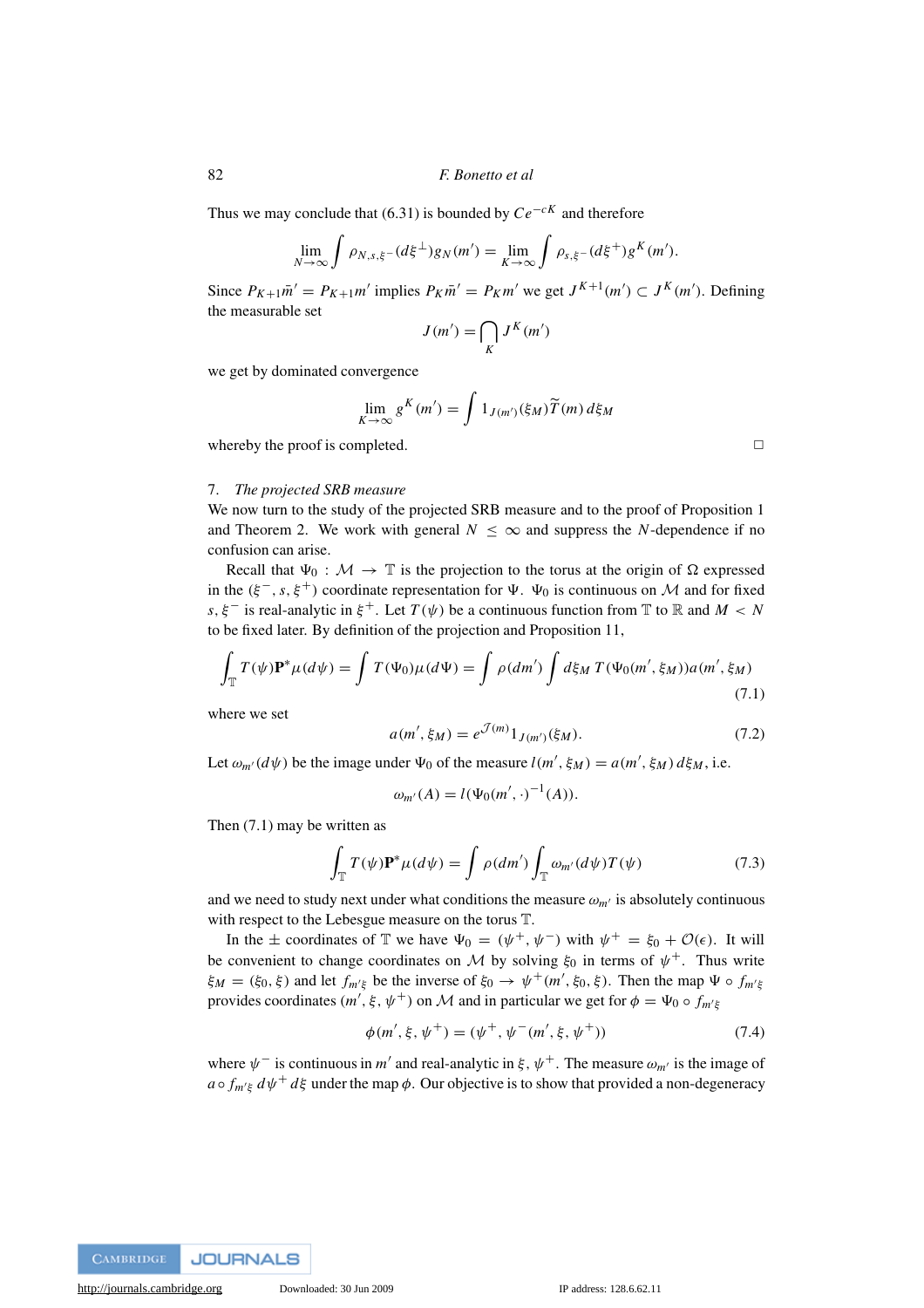condition is satisfied  $\omega_{m'}$  is absolutely continuous with respect to the Lebesgue measure  $d\psi^+ d\psi^-$ . Since *a* is bounded it suffices to show  $\phi(d\psi^+ d\xi)$  is absolutely continuous.

Clearly, the absolute continuity fails if the function  $\psi^-$  in (7.4) is constant in  $\xi$ . This turns out to be both a necessary and a sufficient condition, as we will now set out to prove.

Let  $\xi' = (\xi^{\perp}, \xi)$  so that  $m \in \mathcal{M}$  is given by  $m = (\xi^-, s, \xi', \psi^+)$ . For a multi-index **n** =  $(n_i)_{i \in \Omega \setminus 0}$  denote by  $|\mathbf{n}| := \sum |n_i|$  and by supp **n** the set of **i** such that  $n_i \neq 0$ .

PROPOSITION 12. Suppose that for some  $m \in M$ , there exist integer  $k \geq 0$  and a  $multi-index \, \mathbf{n} \neq 0$  such that

$$
\partial_{\psi}^{k} + \partial_{\xi}^{n} \phi(m) \neq \mathbf{0}.\tag{7.5}
$$

*Then for every*  $m \in M$  *there exists*  $k(m) \geq 0$  *and*  $\mathbf{n}(m) \neq 0$  *such that* (7.5) *holds. Moreover there exists an integer M such that we may assume* supp  $\mathbf{n}(m) \subset \Omega_M$  and  $|\mathbf{n}(m)| < M$  *for all m.* 

*Proof.* Suppose for some *m* no such *k* and **n** exist. By real analyticity of  $\phi$  in  $\psi^+$  and *ξ* this means  $\phi(\xi^-, s, \xi, \psi^+)$  is constant in *ξ* for all *ψ*. Going back to the coordinates  $(\xi^-, s, \xi^+)$  we infer that the rank of the map  $D_{\xi^+} \Psi_0(\xi^-, s, \xi^+)$  is one for all  $\xi^+$  on the domain. Since the map  $\xi^+ \to \Psi_0(\xi^-, s, \xi^+)$  equals the projection **P** to the origin applied to the embedding  $S_{\Psi}^+$  given by Proposition 4, with  $\Psi' = \Psi(\xi^-, s, 0)$ , it follows that the rank of  $D_{\xi}$ + $\mathbf{P}S_{\Psi'}^{+}(\xi^{+})$  equals one for all  $\xi^{+} \in \mathbb{R}^{\Omega}$ . But the image of  $\mathbb{R}^{\Omega}$  under  $S_{\Psi'}^{+}$  is dense in  $\tilde{T}$  so by continuity the rank equals one for all  $\Psi \in \mathcal{T}$ . This in turn implies that  $\phi(\xi^-, s, \xi, \psi^+)$  is constant in  $\xi$  for all  $s, \xi^-, \psi$ , i.e. the condition (7.5) holds nowhere. This takes care of the first claim.

The second claim is non-vacuous only for  $N = \infty$ . Thus suppose for all  $m \in M$ ,  $k(m) \geq 0$  and  $\mathbf{n}(m) \neq 0$  exist such that (7.5) holds. By continuity it holds in a neighborhood of *m* with the same  $k(m)$  and  $\mathbf{n}(m)$  and thus by compactness of *M* we infer the existence of  $M < \infty$ . infer the existence of  $M < \infty$ .

We continue now the study of the measure  $\omega_{m'}$  supposing the condition (7.5) holds. We choose the *M* in (7.1) as in Proposition 12. Given a point  $m = (m', \tilde{\xi}, \tilde{\psi}^+)$  let us fix  $k(m)$  to be the smallest of the *k* satisfying (7.5). Then we may write, for  $(\xi, \psi^+)$  in some neighborhood  $U(m)$  of the origin,

 $\psi^-(m', \tilde{\xi} + \xi, \tilde{\psi}^+ + \psi^+) - \psi^-(m', \tilde{\xi}, \tilde{\psi}^+) = (\psi^+)^{k(m)} f(m', \xi, \psi^+)$ 

with *f* real-analytic in  $(\xi, \psi^+)$  and  $f(m', \xi, 0)$  a non-constant function.

LEMMA 4. *There exist a neighborhood*  $V(m)$  *of the origin in*  $\mathbb{R}^{\Omega_M}$  *such that the image of the Lebesgue measure under the map*  $F : V(m) \rightarrow \mathbb{R}^2$  *given by*  $(\xi, \psi^+) \rightarrow$  $(\psi^+, (\psi^+)^k f(m', \xi, \psi^+))$  *is absolutely continuous with respect to the Lebesgue measure*  $in \mathbb{R}^2$ .

#### *Proof.* See Appendix A. ◯

By compactness we may cover  $J(m')$  by a finite number of such neighborhoods and conclude the absolute continuity of  $\omega_{m'}$  for each  $m'$ :

$$
\omega_{m'}(d\psi)=\omega_{m'}(\psi)\,d\psi
$$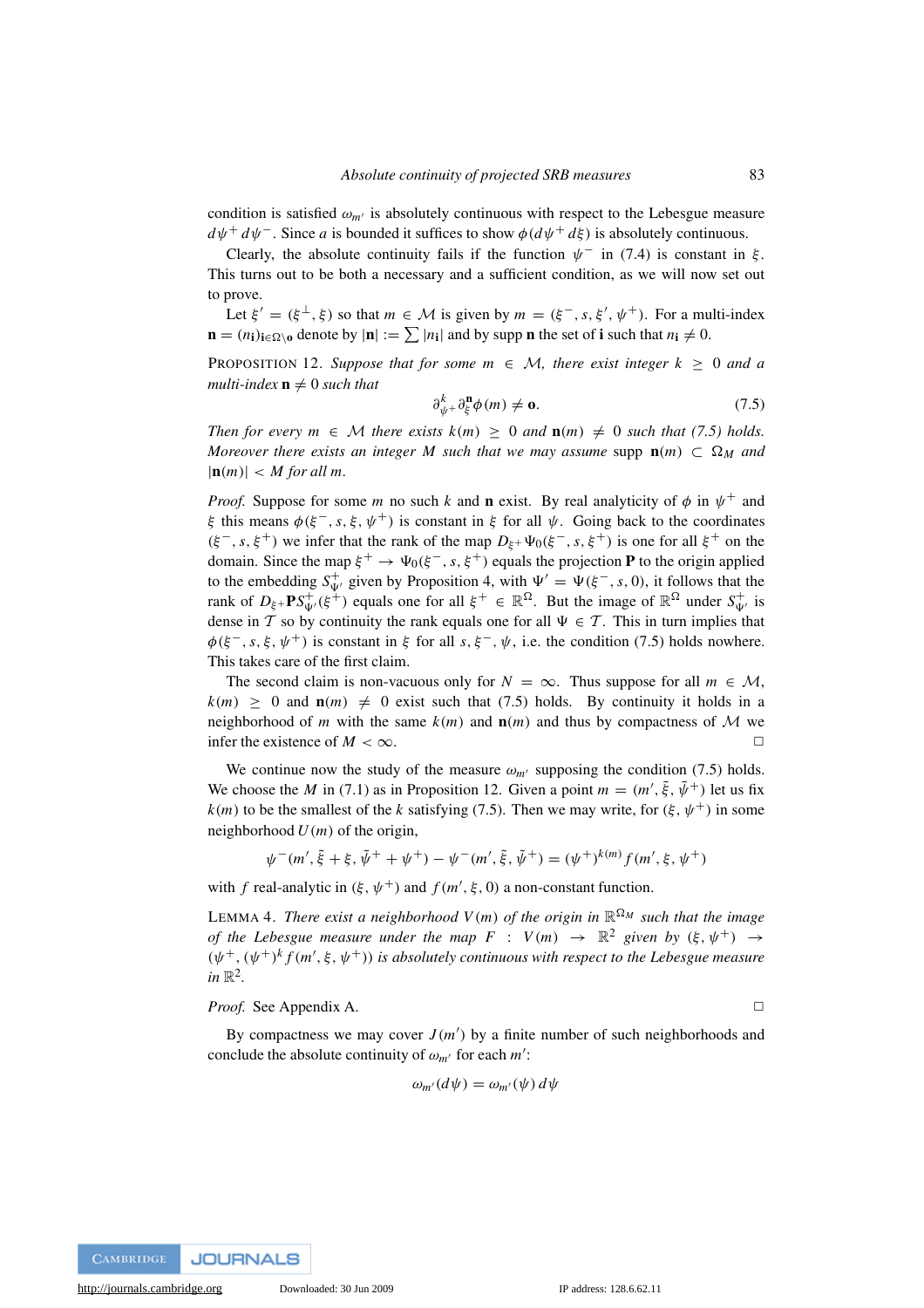with  $\omega_{m'}(\psi)$  non-negative and integrable. Thus (7.3) becomes

$$
\int_{\mathbb{T}} T(\psi) \mathbf{P}^* \mu(d\psi) = \int \rho(d\mathbf{m}') \int_{\mathbb{T}} \omega_{\mathbf{m}'}(\psi) T(\psi) d\psi.
$$
\n(7.6)

Since, by construction,  $\int \omega_{m'}(\psi) d\psi \leq C$  for all *m'* we can conclude, by the Fubini– Tonelli theorem, that  $\mathbf{P}^*\mu(d\psi) = \eta(\psi) d\psi$  with  $\eta(\psi) = \int \rho(d\mathbf{m}')\omega_{\mathbf{m}'}(\psi)$  in  $L^1(\mathbb{T})$ .

We will now turn to the proof of Proposition 1, i.e. we will characterize the systems for which the projection is singular.

LEMMA 5. *Suppose (7.5) is violated. Then the unstable manifold is a product of curves*

$$
W^+(\Psi) = \times_{\mathbf{i} \in \Omega} \gamma_{\mathbf{i}}(\Psi)
$$

*where*  $\gamma_i(\Psi) : \mathbb{R} \to \mathbb{T}_i$  *is an embedding to the torus at*  $i \in \Omega$ *.* 

*Proof.* From the proof of Proposition 12 we know that the map  $D\mathbf{P} S_{\Psi}^{+}(\xi)$  has rank 1 for every  $\xi \in \mathbb{R}^{\Omega_N}$ . Thus the vectors  $v_i(\Psi, \xi) = \partial_{\xi_i} \mathbf{P} S_{\Psi}^+(\xi) \in \mathbb{R}^2$  are parallel. Since  $v_0 = (0, 1) + \mathcal{O}(\epsilon_0) \neq 0$  there exist functions  $\lambda_i(\Psi, \xi)$ , real-analytic in  $\xi \in U$ , such that

$$
v_{\mathbf{i}} = \lambda_{\mathbf{i}} v_{\mathbf{0}}.\tag{7.7}
$$

Let  $P^+$  be the orthogonal projection in  $\mathbb{R}^{2\Omega_N}$  to the unstable space  $E^+$  of  $\mathcal{A}_0$  and let

$$
f_{\Psi} = \mathbf{P}^{+} S_{\Psi}^{+}.
$$

Since  $S^+_{\Psi}$  is a real-analytic embedding in  $\mathbb{R}^{2\Omega_N}$  and  $\mathbf{P}^+$  is one-to-one on the image of  $S_{\Psi}^+$  we conclude that  $f_{\Psi}$  is a real-analytic diffeomorphism of  $\mathbb{R}^{\Omega_N}$ . Let us change the parameterization of  $W^+(\Psi)$  using  $f_{\Psi}$ , i.e. let  $\tilde{S}_{\Psi}^+ = S_{\Psi}^+ \circ f_{\Psi}^{-1}$  and  $\tilde{v}_{\mathbf{i}} = \partial_{\xi_{\mathbf{i}}} \mathbf{P} \tilde{S}_{\Psi}^+$ . Then

$$
\mathbf{P}^+ \tilde{S}^+_{\Psi}(\xi) = \xi
$$

and hence  $\mathbf{P}^+ \tilde{v}_i = \delta_{i_0}$ . On the other hand, by (7.7)

$$
\tilde{\upsilon}_{\mathbf{i}}=\partial_{\xi_{\mathbf{i}}}P\tilde{S}^{+}_{\Psi}=\upsilon_{\mathbf{0}}\circ f_{\Psi}^{-1}\sum_{\mathbf{j}}\lambda_{\mathbf{j}}\circ f_{\Psi}^{-1}\partial_{\xi_{\mathbf{i}}}f_{\Psi_{\mathbf{j}}}^{-1}.
$$

Thus, combining these identities with  $\mathbf{P}^+v_0 \neq 0$ , we infer that  $\sum_{\mathbf{j}} \lambda_{\mathbf{j}} \circ f^{-1} \partial_{\xi_{\mathbf{i}}} f_{\mathbf{j}}^{-1} = 0$ . Therefore  $\tilde{v}_i$  vanishes identically for  $i \neq o$ . Hence  $\mathbf{P}\tilde{S}_{\psi}^+(\xi)$  depends on  $\xi$  only through  $\xi_o$ .

Let  $\tau_i$  for  $i \in \Omega_N$  be the translation  $(\tau_i \Psi)_j = \Psi_{i+j}$  and on  $\xi$  similarly. Then  $\mathbf{P}_i \tilde{S}_{\Psi}^+(\xi) = \mathbf{P}\tilde{S}_{\tau_i\Psi}^+(\tau_i\xi)$ . Therefore,  $\mathbf{P}_i \tilde{S}_{\Psi}^+(\xi) = \gamma_i(\Psi, \xi_i)$  for a  $\gamma_i$  satisfying the claim of the lemma.  $\Box$ 

Denote by  $\mathcal{O} = X(0)$  the fixed point of A. Observe that, due to the periodic boundary conditions, all components of  $O$  are equal to the same value  $\psi_O$ . Thus all the curves  $\gamma_i(O)$ are identical. Since the restriction of *A* to the  $\Omega_M$ -periodic points of *T* is  $\mathcal{A}_M$  we may infer that  $\times_{\Omega} W_1^+(\psi_{\mathcal{O}}) \subset W^+(\mathcal{O})$ . Thus  $\gamma_i(\mathcal{O}) = W_1^+(\psi_{\mathcal{O}})$  and we have obtained

$$
W^{+}(\mathcal{O}) = \times_{\Omega} W_{1}^{+}(\psi_{\mathcal{O}}). \tag{7.8}
$$

Let  $\widetilde{A} = \widetilde{X}^{-1}A\widetilde{X}$  where  $\widetilde{X} = \times_{\Omega} X_1$ . Then (7.8) implies  $\widetilde{W}^+(0) = \times_{\mathbf{i}} W^+_A(0)$  where  $\widetilde{W}^+(\Psi)$  and  $W^+(\psi)$  are the unstable manifolds of the map  $\widetilde{A}$  and of the linear torus map *A*.

**JOURNA** 

**CAMBRIDGE**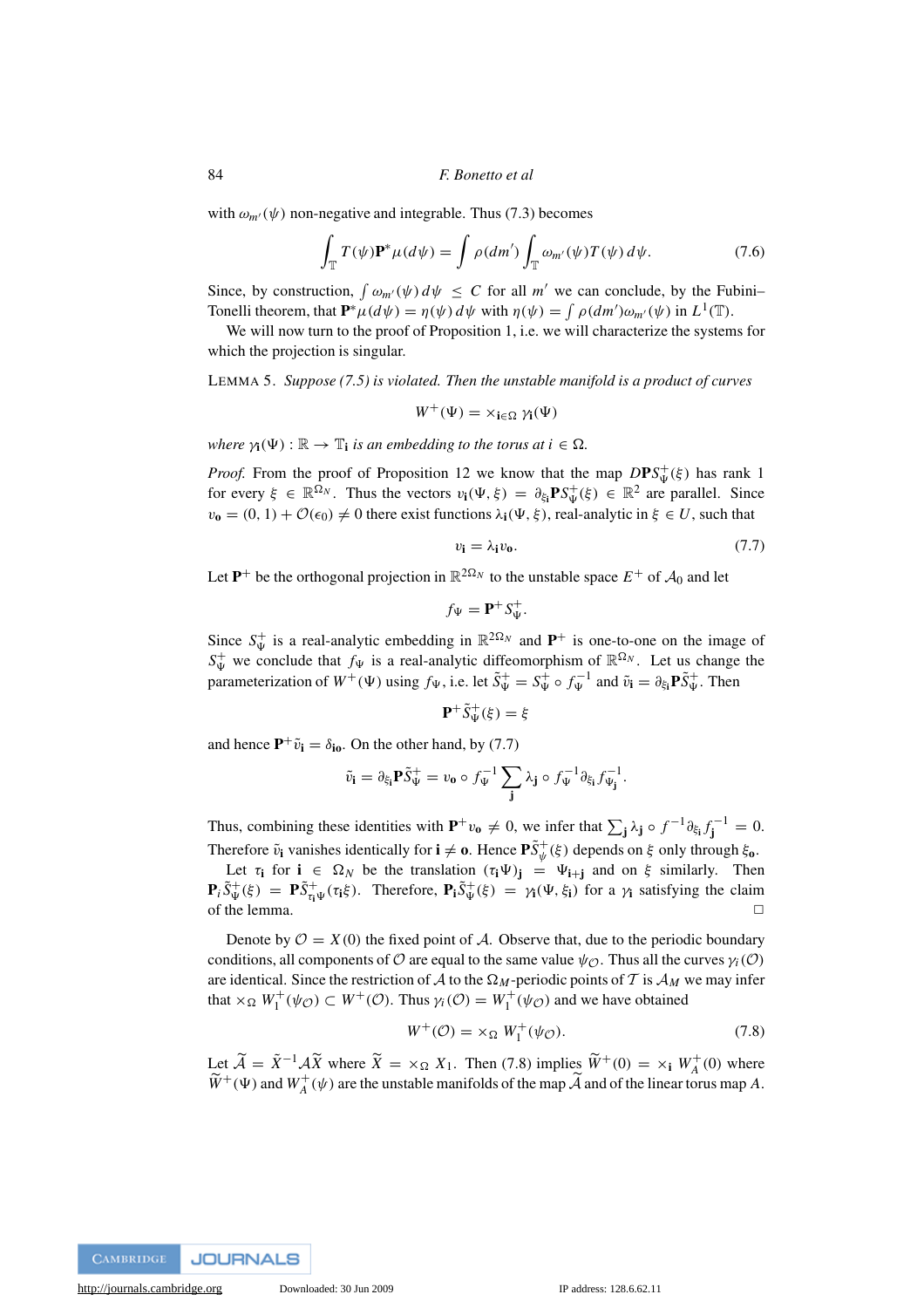Due to the density of  $W_A^+(0)$ , we get that for any  $\Psi \in \mathcal{I}$ 

$$
\widetilde{W}^+(\Psi) = \times_{\Omega} W_A^+(\Psi_{\mathbf{i}}). \tag{7.9}
$$

Indeed given  $\Psi \in \mathcal{T}$  we can always find a sequence of points  $\Psi_n \in \widetilde{W}^+(0)$  such that  $\lim_{n\to\infty} \Psi_n = \Psi$ . Observe that  $\widetilde{W}^+(\Psi_n) = \times_{\Omega} W^+_A((\Psi_n)_i)$  because  $\widetilde{W}^+(\Psi_n) = \widetilde{W}^+(0)$ . Let now  $\widetilde{W}_r^+ (\Psi_n)$  be the sphere of radius *r* and center  $\Psi_n$  in  $\widetilde{W}_r^+ (\Psi_n)$ . Due to the continuity of the unstable foliation, it follows that, for every positive *r*,  $\widetilde{W}_r^+(\Psi_n)$  converges to  $\widetilde{W}_r^+(\Psi)$ . This proves (7.9).

Observe now that, for every  $\Psi = (c_1 e_1^+)_{i \in \Omega} \in \widetilde{W}^+(0)$ , we have that  $\widetilde{\mathcal{A}}(\Psi) = (c'_1 e_1^+)_{i \in \Omega}$ , where we can write  $c'_i = \lambda^+ c_i + f_i(\Psi)$  with f defined and continuous on  $\widetilde{W}^+(0)$ . If  $\Psi \not\in \widetilde{W}^+(0)$  we can again approximate it by a sequence  $\Psi_n$ . The continuity of the map  $\tilde{A}$  implies that the limit of  $f(\Psi_n)$  exists and is independent of the chosen sequence. Finally, we obtain

$$
(\mathcal{A}\Psi)_\mathbf{i} = A\Psi_\mathbf{i} + f_\mathbf{i}(\Psi)e_+,
$$

which proves our proposition.  $\Box$ 

## 8. *Perturbative characterization of singular couplings*

Proposition 1 gives a geometric characterization of the singular couplings. This characterization, however, is not directly testable for a given interaction  $\mathcal{F}$ . We want to discuss here a more practical although less general way to decide whether a given interaction *F* is singular. For this purpose we will write  $\mathcal{F} = \varepsilon \mathcal{G}$  with  $\mathcal{G} = O(1)$  and  $\varepsilon$  small. From Proposition 12 and its proof we get immediately the following lemma.

 $\text{LEMMA } 6$ . *Given G if*  $\text{rank}(\partial_{\varepsilon}D\mathbf{P}S_{\Psi}^+(0)|_{\varepsilon=0}) \neq 1$  *then there exists*  $\varepsilon_0$ *, depending on G but not on N, such that for all*  $\varepsilon \leq \varepsilon_0$  *the coupled system*  $A_N$ *, given by (2.1) and (2.2) with*  $\mathcal{F} = \varepsilon \mathcal{G}$ *, is non-degenerate.* 

It is rather easy to compute explicitly  $\partial_{\varepsilon} D\mathbf{P} S_{\Psi}^{+}(0)|_{\varepsilon=0}$ .

LEMMA 7. *If*  $rank(\partial_{\varepsilon}DPS_{\Psi}^{+}(0)|_{\varepsilon=0}) \equiv 1$  *then*  $\partial_{e_{i}^{+}}f^{-}(\Psi) \equiv 0$ .

*Proof.* Observe that the first order in  $\varepsilon$  of the matrix  $\partial_{\xi_i}\partial_{\xi_j}P S^+_{\Psi}(0)$  is the 2 × 2 matrix obtained by selecting in the  $2\Omega \times \Omega$  matrix  $\chi^+(\Psi)$ , see §4, the rows relative to the + and  $-$  directions of  $\Psi_0$  and the **i**,**j** columns. If  $rank(\partial_{\varepsilon}DPS^+_{\Psi}(0)|_{\varepsilon=0}) = 1$  then for every **i** and **j** we have det $(\partial_{\varepsilon} \partial_{\xi_i} \partial_{\xi_j} P S^+_{\Psi}(0)|_{\varepsilon=0}) = 0$ . By the choice of the ++ part of the matrix  $\chi^+(\Psi)$ , see comment before (4.12), we get that, to the first order, det  $\partial_{\xi_i} \partial_{\xi_j} P S^+_{\Psi}(0) = 0$  for every  $f$  unless  $\mathbf{i} = \mathbf{o}$  or  $\mathbf{j} = \mathbf{o}$ .

Expanding (4.17) at first order in *ε* we get that

$$
\det(\partial_{\varepsilon}\partial_{\xi_{\mathbf{i}}}\partial_{\xi_{\mathbf{0}}}\mathbf{P} S_{\Psi}^{+}(0)|_{\varepsilon=0})=(\mathbf{T}_{1}^{-1}\partial_{e_{\mathbf{i}}^{+}}f^{-})(\Psi).
$$

But  $\mathbf{T}_1^{-1}$  is a bounded linear operator, see §4, so that we must have  $\partial_{e_1^+} f^-(\Psi) \equiv 0$ , which proves the lemma.

*Acknowledgements.* This work was supported by NSF grant DMR-9813268 and EU grant FMRX-CT98-0175.

**CAMBRIDGE JOURNALS**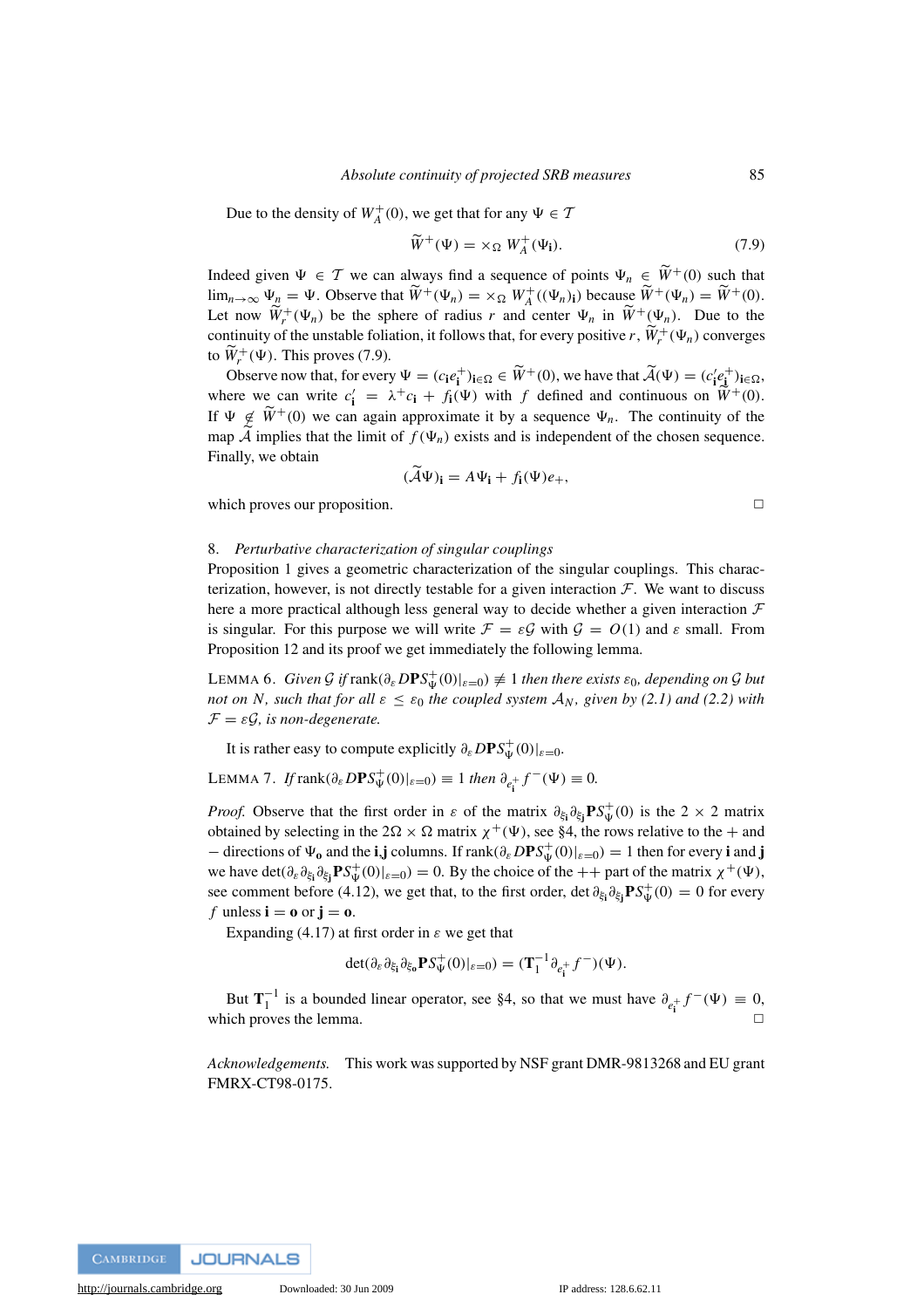## A. *Appendix*

*Proof of Lemma 4.* Suppressing the *m*'-dependence and denoting  $\psi^+$  by  $\psi$ , we need to study the image *η* of Lebesgue measure under the map

$$
F(\xi, \psi) = (\psi, \psi^k f(\xi, \psi))
$$

in some neighborhood *U* of the origin of  $\mathbb{R}^d \times \mathbb{R}$ . By assumption, we may write for some *n* 

$$
f(z,0) = \sum_{|\alpha|=n} a_{\alpha} z^{\alpha} + \mathcal{O}(|z|^{n+1})
$$

where not all  $a_{\alpha}$  vanish. Thus  $h(z) := \sum_{|\alpha|=n} \tilde{a}_{\alpha} z^{\alpha}$  is a homogeneous polynomial of degree *n* that does not vanish identically and so there exists  $v \in \mathbb{R}^d$ ,  $|v| = 1$ , such that  $h(v) \neq 0$ . Choosing an orthogonal matrix  $O$  such that  $Oe_d = v$  where  $e_d = (0, \ldots, 1)$  we see that we may assume without loss that  $a_{(0,...,n)} \neq 0$ . Writing  $z = (u_1, \ldots, u_{d-1}, s)$  and defining the function

$$
g(\psi, u, s) := \partial_s f(z, \psi)
$$

we may write

$$
g(\psi, u, s) = \sum_{r} b_r(\psi, u) s^r
$$

so that in a neighborhood *V* of the origin of  $\mathbb{R}^{d-1} \times \mathbb{R}$  there exists a constant *B* such that

$$
|b_r(\psi, u)| \leq B^r.
$$

Moreover

$$
b_n(0,0) = \gamma \neq 0,
$$
  

$$
b_r(0,0) = 0, \quad \text{for } r < n.
$$

Choose  $\rho > 0$  such that

$$
|b_{n+1}(0,0)s + b_{n+2}(0,0)s^2 + \cdots| < \gamma/2
$$

for  $|s| \leq \rho$ . Moreover let  $\mathcal{D} = \{s \in \mathbb{C} \mid |s| < \rho\}$ . Then the holomorphic function  $g(0, 0, s)$  has an *n*-fold zero at 0 and no other zeros in *D*. Furthermore

$$
|g(0,0,s)| \ge \frac{|\gamma|}{2} \rho^n
$$

for  $|s| = \rho$ . By continuity there is a neighborhood *U* of zero in  $\mathbb{R}^{d-1} \times \mathbb{R}$  such that for  $(u, \psi) \in U$ 

$$
|g(u, \psi, s)| \ge \frac{|\gamma|}{4} \rho^n
$$

for  $|s| = \rho$ . By Rouché's theorem  $g(u, \psi, s)$  has exactly *n* zeros in *D* (counted with multiplicity) when  $(u, \psi) \in U$ .

Fix  $(u, \psi) \in U$  and let  $s_1, \ldots, s_m$  be the zeros of  $g(u, \psi, s)$  with multiplicities  $n_1, \ldots, n_m$  in *D*. Then  $\prod_i |(s - s_i)^{n_i}| \leq (2\rho)^n$  for  $|s| \leq \rho$ . Therefore,

$$
\phi(s) = \frac{g(u, \psi, s)}{\prod_i (s - s_i)^{n_i}}
$$

**JOURNAI CAMBRIDGE**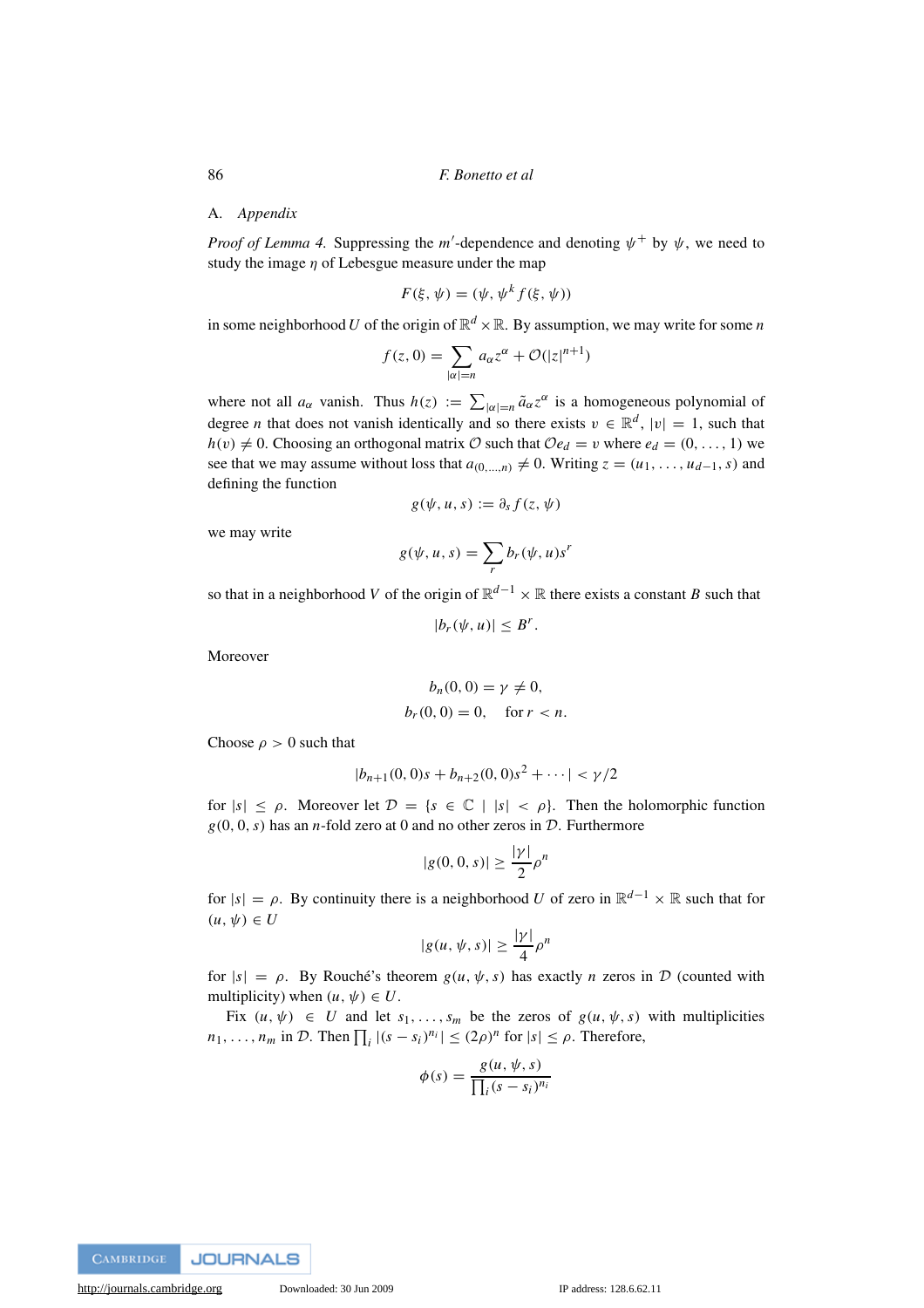is analytic in  $D$ , has no zero in  $D$ , and is bounded in absolute value from below by

$$
\frac{|\gamma|}{4}\rho^n/(2\rho)^n = \frac{|\gamma|}{2^{n+2}}
$$

on *∂D*. By the maximum principle

$$
\phi(s) \ge \frac{|\gamma|}{2^{n+2}}
$$

for all  $s \in \mathcal{D}$ .

Fix now  $\psi^+ \neq 0$ . From the preceding discussion we infer that the function  $s \to$  $(\psi^+)^k f((u, s), \psi^+)$  has  $m(\psi^+) \leq n$  critical points  $s_i(\psi^+)$  and therefore  $k \leq m(\psi^+)$ critical values  $\psi_i^-$ . The function

$$
\eta_u(\psi^+, \psi^-) = \int ds \, \delta(\psi^- - (\psi^+)^k f((u, s), \psi^+))
$$

is smooth in the complement of these critical values. Let  $\psi^- \in U_i \setminus \psi_i^-$  where  $U_i$  is a small enough neighborhood of  $\psi_i^-$ . Let  $s_j$  be a critical point giving rise to the critical value  $\psi_i^-$ . Integrating over a small neighborhood *V<sub>j</sub>* of *s<sub>j</sub>* we get

$$
\int_{V_j} ds \, \delta(\psi^- - (\psi^+)^k f((u, s), \psi^+)) = \int_{V_j} ds \, \delta(\psi^- - \psi_i^- - (\psi^+)^k \alpha_j (s) (s - s_j)^{n_j})
$$

where  $\alpha_j(s)$  is bounded away from zero in  $V_j$ . Performing the integration we obtain

$$
\eta_u(\psi^+, \psi^-) = \sum_j a_j(\psi^-, \psi^+, u)(\psi^- - \psi_i^-)^{(1/n_j)-1}
$$

where  $a_j$  is bounded in  $\psi^- \in U_i$  and the sum runs over the critical points  $s_j$  giving rise to the critical value  $\psi_i$ . Hence, for each  $\psi^+ \neq 0$ ,  $\eta_u(\psi^+, \psi^-)$  is integrable in  $\psi^-$  with integral bounded by 1. Thus, by the Fubini–Tonelli theorem, it is integrable in  $(\psi^+, \psi^-)$ and by the same theorem the function

$$
\eta(\psi^+,\psi^-) = \int du \, \eta_u(\psi^+,\psi^-)
$$

is integrable. It is the density of our measure *η* since the *η* measure of the set  $\psi^+ = 0$ vanishes. The claim is proved.  $\Box$ 

#### **REFERENCES**

- **[BDLR]** F. Bonetto, D. Daems, J. L. Lebowitz and V. Ricci. Properties of stationary non-equilibrium states in the thermostatted periodic Lorentz gas: the multiparticle system. *Phys. Rev.* E **65** (2002), 051204– 051213.
- **[BGM]** F. Bonetto, G. Gentile and V. Mastropietro. Electric field on a surface of constant negative curvature. *Ergod. Th. & Dynam. Sys.* **20** (2000), 681–686.
- **[BK]** J. Bricmont and A. Kupiainen. High temperature expansions and dynamical systems. *Commun. Math. Phys.* **178** (1996), 703–732.